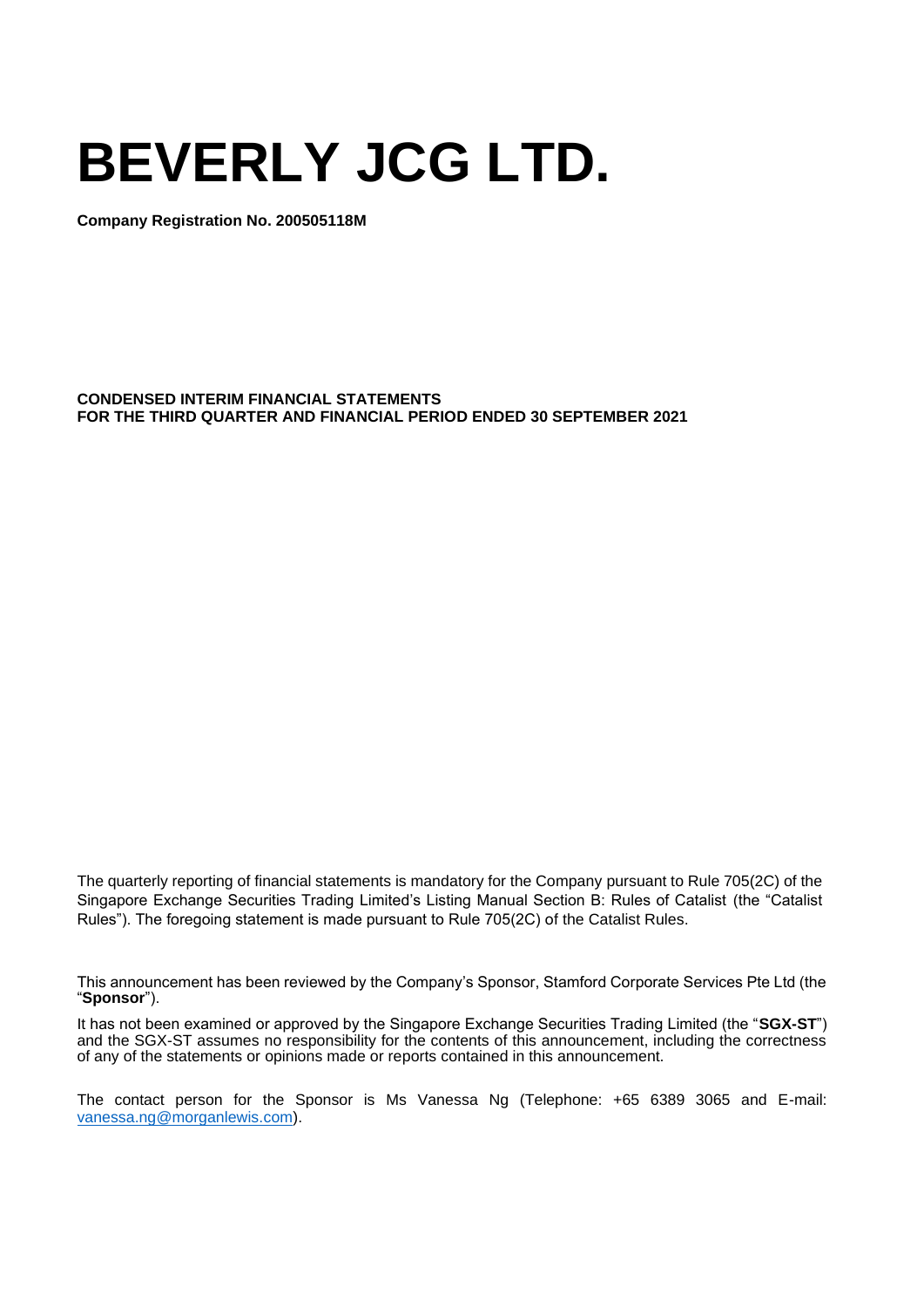## **PART I - INFORMATION REQUIRED FOR ANNOUNCEMENTS OF QUARTERLY (Q1, Q2 & Q3 ), HALF-YEAR AND FULL YEAR RESULTS**

**1(a)(i) An income statement and statement of comprehensive income, or a statement of comprehensive income (for the group) together with a comparative statement for the corresponding period of the immediately preceding financial year**

|                                                                                                                                                      |                |                                           | Group                                     | Group                   |                                           |                                           |                         |
|------------------------------------------------------------------------------------------------------------------------------------------------------|----------------|-------------------------------------------|-------------------------------------------|-------------------------|-------------------------------------------|-------------------------------------------|-------------------------|
|                                                                                                                                                      | <b>Note</b>    |                                           | 3 months ended                            |                         |                                           | 9 months ended                            |                         |
|                                                                                                                                                      |                | 30.09.2021<br><b>Unaudited</b><br>S\$'000 | 30.09.2020<br><b>Unaudited</b><br>S\$'000 | Increase/<br>(Decrease) | 30.09.2021<br><b>Unaudited</b><br>S\$'000 | 30.09.2020<br><b>Unaudited</b><br>S\$'000 | Increase/<br>(Decrease) |
| <b>Revenue</b>                                                                                                                                       | 4.2            | 2,154                                     | 1,591                                     | 35%                     | 6,155                                     | 3,822                                     | 61%                     |
| Cost of Sales                                                                                                                                        |                | (1, 130)                                  | (843)                                     | 34%                     | (3, 222)                                  | (2, 136)                                  | 51%                     |
| <b>Gross Profit</b>                                                                                                                                  |                | 1,024                                     | 748                                       | 37%                     | 2,933                                     | 1,686                                     | 74%                     |
| <b>Gross Profit Margin</b>                                                                                                                           |                | 48%                                       | 47%                                       |                         | 48%                                       | 44%                                       |                         |
| Other income                                                                                                                                         |                | 123                                       | 51                                        | 141%                    | 421                                       | 260                                       | 62%                     |
| Other (gains)/losses                                                                                                                                 |                |                                           | 22                                        | $(100\%)$               |                                           | 22                                        | $(100\%)$               |
| Selling and distribution expenses                                                                                                                    |                | 40                                        | (41)                                      | 197%                    | (165)                                     | (180)                                     | 8%                      |
| Administrative expenses                                                                                                                              |                | (1,634)                                   | (1,892)                                   | (14%)                   | (5, 227)                                  | (5,666)                                   | (8%)                    |
| Finance expenses                                                                                                                                     |                | (59)                                      | (54)                                      | 9%                      | (222)                                     | (124)                                     | 79%                     |
| Loss for the financial period<br>before income tax                                                                                                   |                | (506)                                     | (1, 166)                                  | (57%)                   | (2,260)                                   | (4,002)                                   | (44%)                   |
| Income tax credit                                                                                                                                    | $\overline{7}$ | 57                                        | 44                                        | 30%                     | 136                                       | 153                                       | (11%)                   |
| Loss from continuing operations                                                                                                                      |                | (449)                                     | (1, 122)                                  | (60%)                   | (2, 124)                                  | (3,849)                                   | (45%)                   |
| <b>Loss from discontinued</b><br>operations                                                                                                          |                |                                           | (2)                                       | $(100\%)$               |                                           | (123)                                     | $(100\%)$               |
|                                                                                                                                                      |                | (449)                                     | (1, 124)                                  | (60%)                   | (2, 124)                                  | (3,972)                                   | (47%)                   |
| Other comprehensive loss:                                                                                                                            |                |                                           |                                           |                         |                                           |                                           |                         |
| Item that may be reclassified<br>subsequently to profit or loss:<br>Currency translation differences<br>arising from consolidation (loss)/<br>income |                | (5)                                       | (21)                                      | (76%)                   | 5                                         | (22)                                      | 123%                    |
| Other comprehensive (loss)/                                                                                                                          |                |                                           |                                           |                         |                                           |                                           |                         |
| income, net of tax                                                                                                                                   |                | (5)                                       | (21)                                      | (76%)                   | 5                                         | (22)                                      | 123%                    |
| <b>Total comprehensive loss</b>                                                                                                                      |                | (454)                                     | (1, 145)                                  | (60%)                   | (2, 119)                                  | (3,994)                                   | (47%)                   |
| Loss attributable to:                                                                                                                                |                |                                           |                                           |                         |                                           |                                           |                         |
| Equity holders of the Company                                                                                                                        |                | (475)                                     | (879)                                     | (46%)                   | (1,808)                                   | (2,919)                                   | (38%)                   |
| Non-controlling interests                                                                                                                            |                | 26                                        | (245)                                     | 111%                    | (316)                                     | (1, 053)                                  | (70%)                   |
| Net loss for the financial period                                                                                                                    |                | (449)                                     | (1, 124)                                  | (60%)                   | (2, 124)                                  | (3,972)                                   | (47%)                   |
|                                                                                                                                                      |                |                                           |                                           |                         |                                           |                                           |                         |
| Loss attributable to:                                                                                                                                |                |                                           |                                           |                         |                                           |                                           |                         |
| Equity holders of the Company                                                                                                                        |                | (480)                                     | (900)                                     | (47%)                   | (1,803)                                   | (2,941)                                   | (39%)                   |
| Non-controlling interests                                                                                                                            |                | 26                                        | (245)                                     | 111%                    | (316)                                     | (1, 053)                                  | (70%)                   |
| Total comprehensive loss for the<br>financial period                                                                                                 |                | (454)                                     | (1, 145)                                  | (60%)                   | (2, 119)                                  | (3,994)                                   | (47%)                   |

**Condensed Interim Consolidated Statement of Comprehensive Income**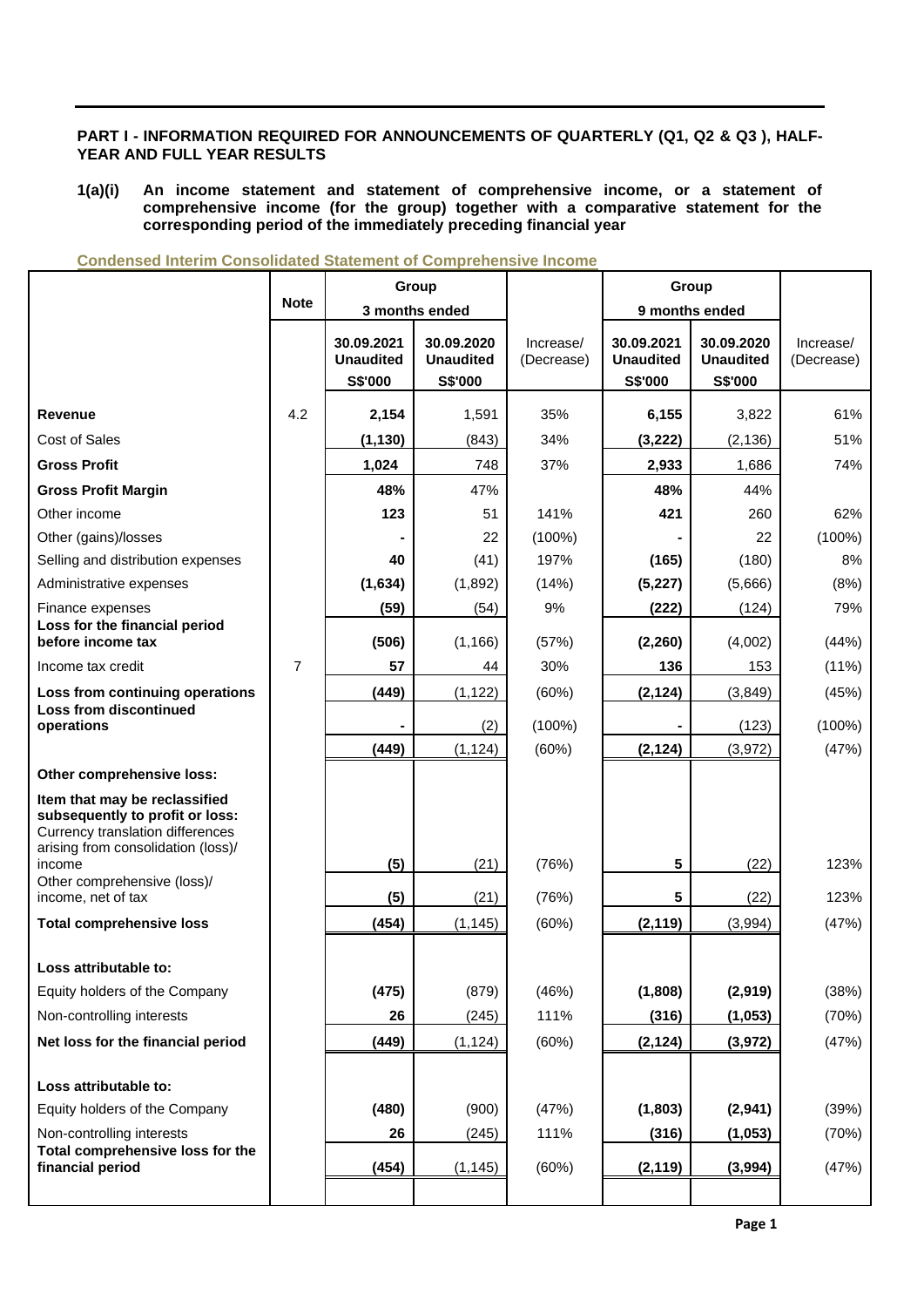|                                                                                                  | <b>Note</b> |                                | Group<br>3 months ended        |                         | Group<br>9 months ended        |                                |                         |
|--------------------------------------------------------------------------------------------------|-------------|--------------------------------|--------------------------------|-------------------------|--------------------------------|--------------------------------|-------------------------|
|                                                                                                  |             | 30.09.2021<br><b>Unaudited</b> | 30.09.2020<br><b>Unaudited</b> | Increase/<br>(Decrease) | 30.09.2021<br><b>Unaudited</b> | 30.09.2020<br><b>Unaudited</b> | Increase/<br>(Decrease) |
| Loss per share for loss<br>attributable to equity holders of<br>the Company<br>(cents per share) |             |                                |                                |                         |                                |                                |                         |
| Basic and diluted loss per share                                                                 |             |                                |                                |                         |                                |                                |                         |
| - From continuing operations                                                                     |             | (0.003)                        | (0.006)                        | 50%                     | (0.011)                        | (0.018)                        | 39%                     |
| - From discontinued operations                                                                   |             |                                | $-*$                           | 0%                      |                                | -*                             | 0%                      |
| Total comprehensive loss for the<br>financial period                                             |             | (0.003)                        | (0.006)                        | 50%                     | (0.011)                        | (0.018)                        | 39%                     |
|                                                                                                  |             |                                |                                |                         |                                |                                |                         |

\* Amount less than (0.01) Singapore cents.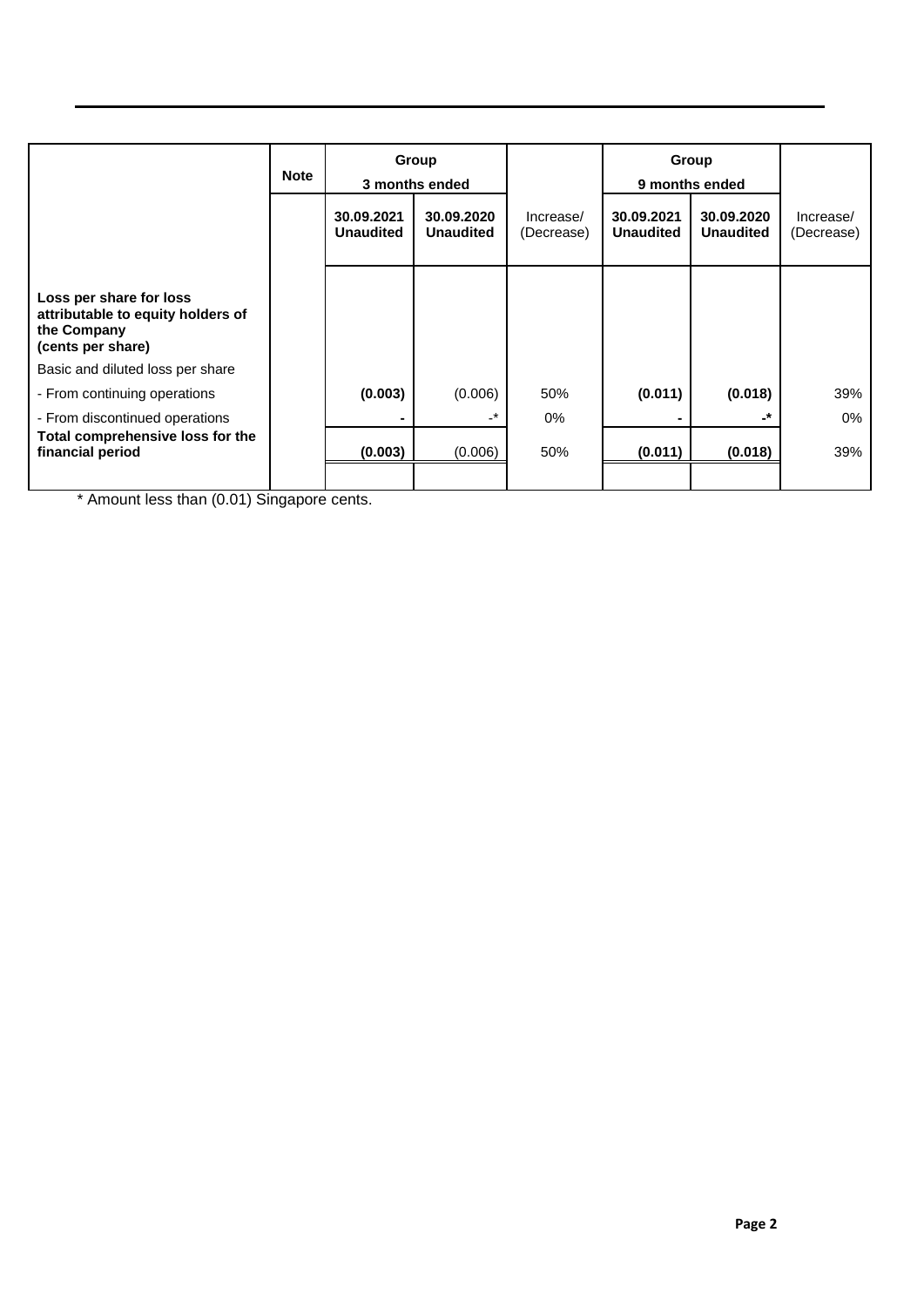**1(b)(i) A statement of financial position (for the issuer and group), together with a comparative statement as at the end of the immediately preceding financial year**

**Condensed Interim Balance Sheets**

|                                                                        |             |                                                    | Group                                                   | Company |                                                    |                                                  |
|------------------------------------------------------------------------|-------------|----------------------------------------------------|---------------------------------------------------------|---------|----------------------------------------------------|--------------------------------------------------|
|                                                                        | <b>Note</b> | As at<br>30.09.2021<br><b>Unaudited</b><br>S\$'000 | As at<br>31.12.2020<br><b>Audited</b><br><b>S\$'000</b> |         | As at<br>30.09.2021<br><b>Unaudited</b><br>S\$'000 | As at<br>31.12.2020<br><b>Audited</b><br>S\$'000 |
| <b>ASSETS</b>                                                          |             |                                                    |                                                         |         |                                                    |                                                  |
| <b>Current assets</b>                                                  |             |                                                    |                                                         |         |                                                    |                                                  |
| Cash and cash equivalents<br>Trade and other receivables               | 10          | 739<br>770                                         | 293<br>752                                              |         | 157<br>745                                         | 43<br>510                                        |
| Inventories                                                            |             | 493                                                | 412                                                     |         |                                                    |                                                  |
|                                                                        |             | $\overline{2,002}$                                 | 1,457                                                   |         | 902                                                | 553                                              |
|                                                                        |             |                                                    |                                                         |         |                                                    |                                                  |
| Assets of disposal group classified as<br>held-for-sale                |             |                                                    | 3,869                                                   |         |                                                    |                                                  |
| Non-current assets classified as held-for-                             | 11(a)       | 3,869                                              |                                                         |         |                                                    |                                                  |
| sale                                                                   | 11(b)       |                                                    |                                                         |         | 3,611                                              | 3,611                                            |
| <b>Total current assets</b>                                            |             | 5,871                                              | 5,326                                                   |         | 4,513                                              | 4,164                                            |
|                                                                        |             |                                                    |                                                         |         |                                                    |                                                  |
| <b>Non-current assets</b>                                              | 12          |                                                    |                                                         |         | 2,417                                              | 2,417                                            |
| Investment in subsidiary corporations<br>Property, plant and equipment | 13          | 5,236                                              | 5,955                                                   |         | 38                                                 | 156                                              |
| Intangible assets                                                      | 14          | 1,151                                              | 1,439                                                   |         |                                                    |                                                  |
| Total non-current assets                                               |             | 6,387                                              | 7,394                                                   |         | 2,455                                              | 2,573                                            |
|                                                                        |             |                                                    |                                                         |         |                                                    |                                                  |
| <b>Total assets</b>                                                    |             | 12,258                                             | 12,720                                                  |         | 6,968                                              | 6,737                                            |
| <b>LIABILITIES AND EQUITY</b><br><b>Current liabilities</b>            |             |                                                    |                                                         |         |                                                    |                                                  |
| Trade and other payables                                               | 15          | 4,159                                              | 3,995                                                   |         | 1,209                                              | 1,394                                            |
| <b>Borrowings</b>                                                      | 16(b)       | 1,214                                              | 824                                                     |         | 926                                                | 965                                              |
| Lease liabilities (office and medical<br>centre)                       | 16(a)       | 617                                                | 769                                                     |         | 26                                                 | 144                                              |
|                                                                        |             | 5,990                                              | 5,588                                                   |         | 2,161                                              | 2,503                                            |
| Liabilities directly associated with                                   |             |                                                    |                                                         |         |                                                    |                                                  |
| disposal group classified as held-for-sale                             | 11(a)       | 258                                                | 258                                                     |         |                                                    |                                                  |
| <b>Total current liabilities</b>                                       |             | 6,248                                              | 5,846                                                   |         | 2,161                                              | 2,503                                            |
| <b>Non-current liabilities</b>                                         |             |                                                    |                                                         |         |                                                    |                                                  |
| <b>Borrowings</b>                                                      | 16(b)       | 576                                                | 580                                                     |         |                                                    |                                                  |
| Lease liabilities (office and medical                                  |             |                                                    |                                                         |         |                                                    |                                                  |
| centre)                                                                | 16(a)       | 1,518                                              | 2,053                                                   |         |                                                    |                                                  |
| Deferred income tax liabilities                                        |             | 282                                                | 401                                                     |         |                                                    |                                                  |
| Total non-current liabilities                                          |             | 2,376                                              | 3,034                                                   |         |                                                    |                                                  |
| <b>Total liabilities</b>                                               |             | 8,624                                              | 8,880                                                   |         | 2,161                                              | 2,503                                            |
| <b>Net assets</b>                                                      |             | 3,634                                              | 3,840                                                   |         | 4,807                                              | 4,234                                            |
|                                                                        |             |                                                    |                                                         |         |                                                    |                                                  |
| Capital and reserves attributable to<br>equity holders of the Company  |             |                                                    |                                                         |         |                                                    |                                                  |
| Share capital                                                          | 17          | 73,536                                             | 71,623                                                  |         | 73,536                                             | 71,623                                           |
| Other reserves                                                         |             | 1,872                                              | 1,867                                                   |         | 1,905                                              | 1,905                                            |
| <b>Accumulated losses</b>                                              |             | (71, 999)                                          | (70, 191)                                               |         | (70, 634)                                          | (69,294)                                         |
| Share capital and reserves                                             |             | 3,409                                              | 3,299                                                   |         | 4,807                                              | 4,234                                            |
| Non-controlling interests                                              |             | 225                                                | 541                                                     |         |                                                    |                                                  |
| <b>Total equity</b>                                                    |             | 3,634                                              | 3,840                                                   |         | 4,807                                              | 4,234                                            |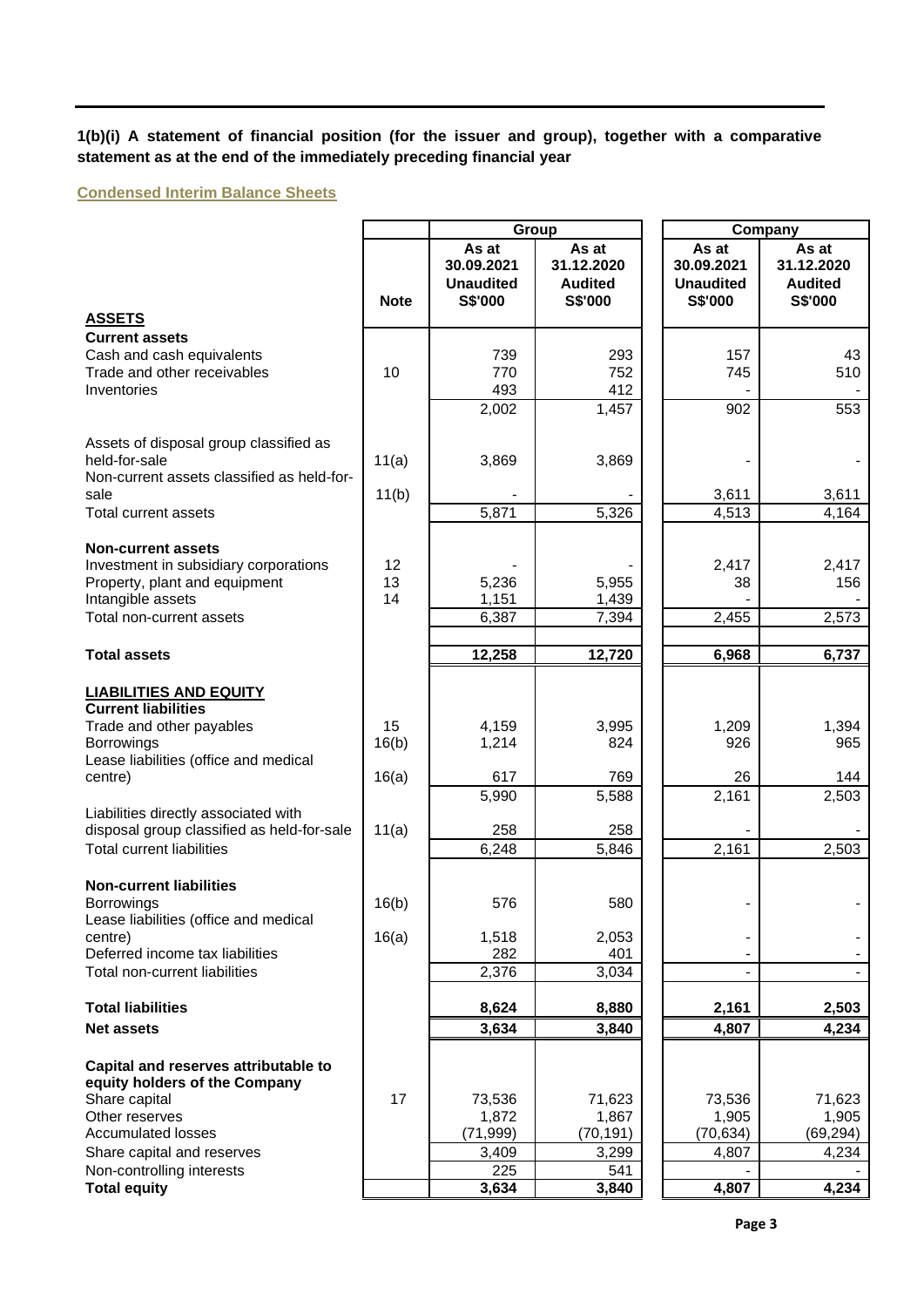## **1(c) A statement of cash flows (for the group), together with a comparative statement for the corresponding period of the immediately preceding financial year**

**Condensed Interim Consolidated Statement of Cash Flows**

|                                                              |             |                  |                  | Group            |                  |
|--------------------------------------------------------------|-------------|------------------|------------------|------------------|------------------|
|                                                              |             |                  | 3 months ended   |                  | 9 months ended   |
|                                                              |             | 30.09.2021       | 30.09.2020       | 30.09.2021       | 30.09.2020       |
|                                                              |             | <b>Unaudited</b> | <b>Unaudited</b> | <b>Unaudited</b> | <b>Unaudited</b> |
|                                                              | <b>Note</b> | S\$'000          | S\$'000          | <b>S\$'000</b>   | S\$'000          |
| Cash flows from operating activities                         |             |                  |                  |                  |                  |
| Net loss                                                     |             | (449)            | (1, 124)         | (2, 124)         | (3,972)          |
| Adjustment for:                                              |             |                  |                  |                  |                  |
| Income tax credit                                            |             | (40)             | (54)             | (119)            | (180)            |
| Depreciation of property, plant and<br>equipment             |             | 443              | 490              | 1,183            | 1,354            |
| Amortisation of intangible assets                            |             | 95               | 118              | 288              | 352              |
| Gain due to modification of lease                            |             |                  |                  | (143)            | (37)             |
| (Gain)/loss on deconsolidation of subsidiary<br>corporations |             |                  | (22)             |                  | (22)             |
| Unrealised currency translation gain                         |             | (3)              | (16)             | 45               | 25               |
| Interest expense                                             |             | 59               | 59               | 222              | 140              |
| Operating cash flows before movements in<br>working capital  |             | 105              | (549)            | (648)            | (2, 340)         |
| Trade and other receivables                                  |             | 128              | (37)             | (18)             | 180              |
| Inventories                                                  |             | (8)              | 25               | (81)             | 56               |
| Trade and other payables                                     |             | (242)            | 87               | 59               | 1,429            |
| Cash generated from/(used in) operations                     |             | (17)             | (474)            | (688)            | (675)            |
| Income tax paid                                              |             |                  | (4)              |                  | (97)             |
| Net cash generated from/(used in)<br>operating activities    |             | (17)             | (478)            | (688)            | (772)            |
| Cash flow from investing activities                          |             |                  |                  |                  |                  |
| Purchase of property, plant and equipment                    |             | (39)             | (39)             | (546)            | (83)             |
| Net cash used in investing activities                        |             | (39)             | (39)             | (546)            | (83)             |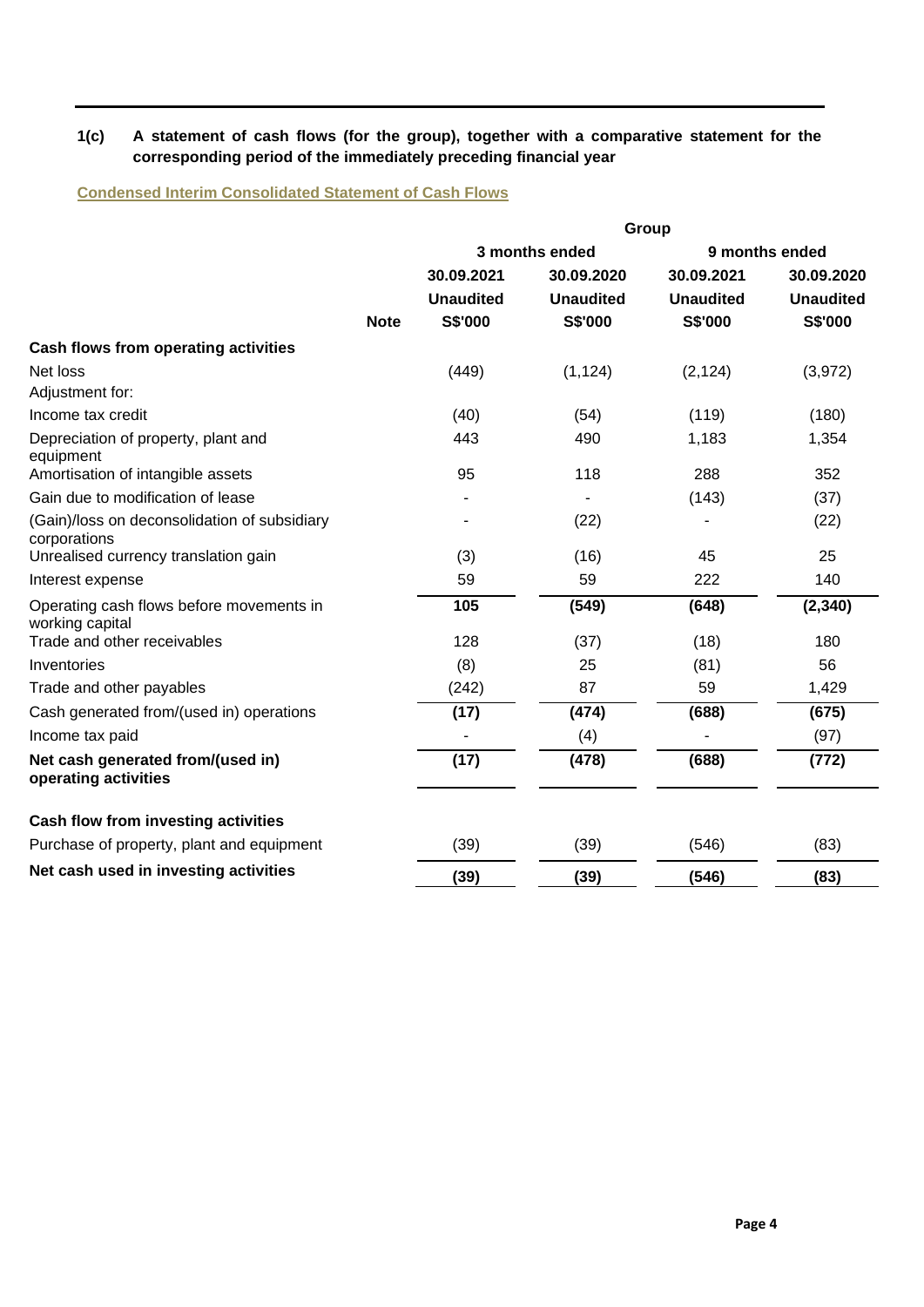|                                                                     |             | Group                    |                  |                  |                  |  |  |
|---------------------------------------------------------------------|-------------|--------------------------|------------------|------------------|------------------|--|--|
|                                                                     |             |                          | 3 months ended   | 9 months ended   |                  |  |  |
|                                                                     |             | 30.09.2021               | 30.09.2020       | 30.09.2021       | 30.09.2020       |  |  |
|                                                                     |             | <b>Unaudited</b>         | <b>Unaudited</b> | <b>Unaudited</b> | <b>Unaudited</b> |  |  |
|                                                                     | <b>Note</b> | <b>S\$'000</b>           | S\$'000          | S\$'000          | S\$'000          |  |  |
| Cash flows from financing activities                                |             |                          |                  |                  |                  |  |  |
| Bank deposit discharged                                             |             |                          | 1,199            | 10               | 1,199            |  |  |
| Bank deposit pledged                                                |             | (30)                     | (500)            | (69)             | (671)            |  |  |
| Proceeds from issuance of new shares                                |             |                          |                  |                  | 800              |  |  |
| Proceeds from share subscription,<br>pending issuance of new shares |             | 105                      |                  | 105              |                  |  |  |
| Net proceeds from rights issue                                      |             | $\overline{\phantom{a}}$ |                  | 1,913            |                  |  |  |
| Proceeds from borrowings                                            |             | 132                      | 1,080            | 312              | 1,080            |  |  |
| Proceeds from finance lease                                         |             |                          |                  | 211              |                  |  |  |
| Repayment of lease liability                                        |             | (377)                    | (229)            | (669)            | (721)            |  |  |
| Repayment of finance lease                                          |             | (12)                     |                  | (30)             | (18)             |  |  |
| Repayment of borrowings                                             |             | (245)                    | (7)              | (224)            | (41)             |  |  |
| Interest paid                                                       |             | (22)                     | (25)             | (63)             | (47)             |  |  |
| Net cash (used in)/ generated<br>from/financing activities          |             | (449)                    | 1,518            | 1,496            | 1,581            |  |  |
| Net (decrease)/increase in cash and cash                            |             |                          | 1,001            | 262              | 726              |  |  |
| equivalents<br>Cash and cash equivalents at the                     |             | (505)                    |                  |                  |                  |  |  |
| beginning of the financial period                                   |             | 847                      | (573)            | 83               | (297)            |  |  |
| Effect of currency translation on cash and<br>cash equivalents      |             | $\overline{2}$           | 1                | (1)              |                  |  |  |
| End of the financial period                                         |             | 344                      | 429              | 344              | 429              |  |  |
|                                                                     |             |                          |                  |                  |                  |  |  |

# Represented by:

|                                                                    | Group                                            |                                                  |                                                  |                                                  |  |  |
|--------------------------------------------------------------------|--------------------------------------------------|--------------------------------------------------|--------------------------------------------------|--------------------------------------------------|--|--|
|                                                                    |                                                  | 3 months ended                                   | 9 months ended                                   |                                                  |  |  |
|                                                                    | 30.09.2021<br><b>Unaudited</b><br><b>S\$'000</b> | 30.09.2020<br><b>Unaudited</b><br><b>S\$'000</b> | 30.09.2021<br><b>Unaudited</b><br><b>S\$'000</b> | 30.09.2020<br><b>Unaudited</b><br><b>S\$'000</b> |  |  |
| Cash at bank and on hand                                           | 739                                              | 652                                              | 739                                              | 652                                              |  |  |
| Less: bank deposits pledged                                        | (91)                                             | (223)                                            | (91)                                             | (223)                                            |  |  |
| Less: bank overdrafts                                              | (304)                                            |                                                  | (304)                                            |                                                  |  |  |
| Cash and cash equivalents per consolidated<br>statement cash flows | 344                                              | 429                                              | 344                                              | 429                                              |  |  |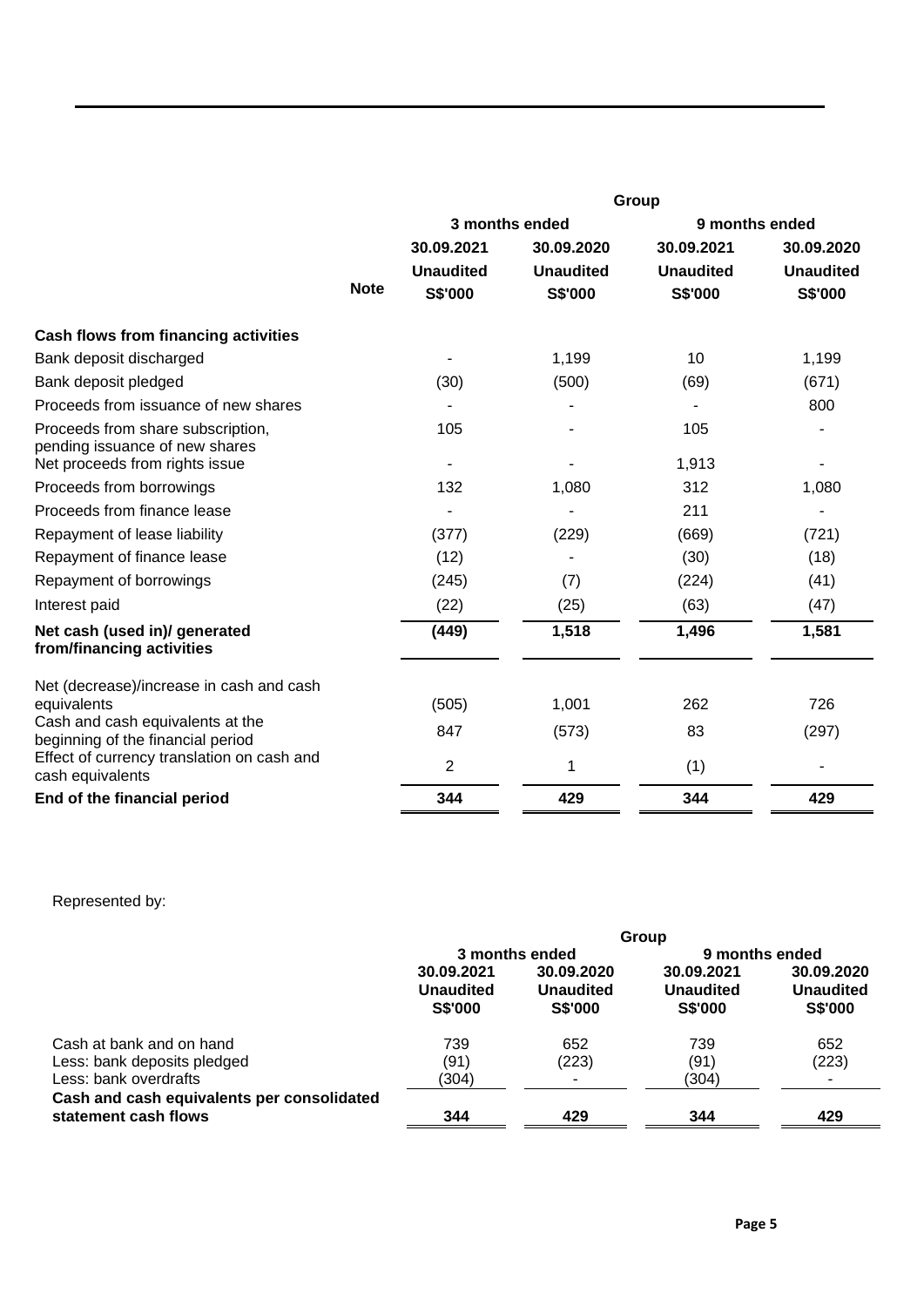#### **1(d)(i) A statement (for the issuer and group) showing either (i) all changes in equity or (ii) changes in equity other than those arising from capitalisation issues and distributions to shareholders, together with a comparative statement for the corresponding period of the immediately preceding financial year**

**Condensed Interim Statement of Changes in Equity**

| Group                                            | <b>Share</b><br>capital<br><b>S\$'000</b> | <b>Currency</b><br>translation<br>reserves<br><b>S\$'000</b> | <b>Accumulated</b><br><b>losses</b><br>S\$'000 | Share option<br>reserve<br>S\$'000 | Warrant<br>reserve<br>S\$'000 | <b>Attributable</b><br>to equity<br>holders of<br>company<br>S\$'000 | Non-<br>controllin<br>g interest<br><b>S\$'000</b> | Total<br><b>S\$'000</b> |
|--------------------------------------------------|-------------------------------------------|--------------------------------------------------------------|------------------------------------------------|------------------------------------|-------------------------------|----------------------------------------------------------------------|----------------------------------------------------|-------------------------|
|                                                  |                                           |                                                              |                                                |                                    |                               |                                                                      |                                                    |                         |
| <b>Unaudited</b>                                 |                                           |                                                              |                                                |                                    |                               |                                                                      |                                                    |                         |
| Balance as at 01.01.2020                         | 67,460                                    | (16)                                                         | (65, 941)                                      | 25                                 | 5,236                         | 6,764                                                                | 1,581                                              | 8,345                   |
| Adjustment based on purchase price<br>allocation |                                           |                                                              |                                                |                                    |                               |                                                                      | (16)                                               | (16)                    |
| Issuance of share capital                        | 800                                       |                                                              |                                                |                                    |                               | 800                                                                  |                                                    | 800                     |
| Total comprehensive loss for the<br>period       |                                           |                                                              | (2,919)                                        |                                    |                               | (2,919)                                                              | (1,053)                                            | (3,972)                 |
| Other comprehensive loss                         |                                           | (22)                                                         |                                                |                                    |                               | (22)                                                                 |                                                    | (22)                    |
| <b>Balance as at 30.09.2020</b>                  | 68,260                                    | (38)                                                         | (68, 860)                                      | 25                                 | 5,236                         | 4,623                                                                | 512                                                | 5,135                   |
|                                                  |                                           |                                                              |                                                |                                    |                               |                                                                      |                                                    |                         |
| <b>Unaudited</b>                                 |                                           |                                                              |                                                |                                    |                               |                                                                      |                                                    |                         |
| <b>Balance as at 01.01.2021</b>                  | 71,623                                    | (38)                                                         | (70, 191)                                      | 25                                 | 1,880                         | 3,299                                                                | 541                                                | 3,840                   |
| Issuance of share capital, net of<br>expenses    | 1,913                                     |                                                              |                                                |                                    |                               | 1,913                                                                |                                                    | 1,913                   |
| Total comprehensive loss for the<br>period       |                                           |                                                              | (1,808)                                        |                                    |                               | (1,808)                                                              | (316)                                              | (2, 124)                |
| Other comprehensive loss                         |                                           | 5                                                            | ٠                                              |                                    |                               | 5                                                                    |                                                    | 5                       |
| <b>Balance as at 30.09.2021</b>                  | 73,536                                    | (33)                                                         | (71, 999)                                      | 25                                 | 1,880                         | 3,409                                                                | 225                                                | 3,634                   |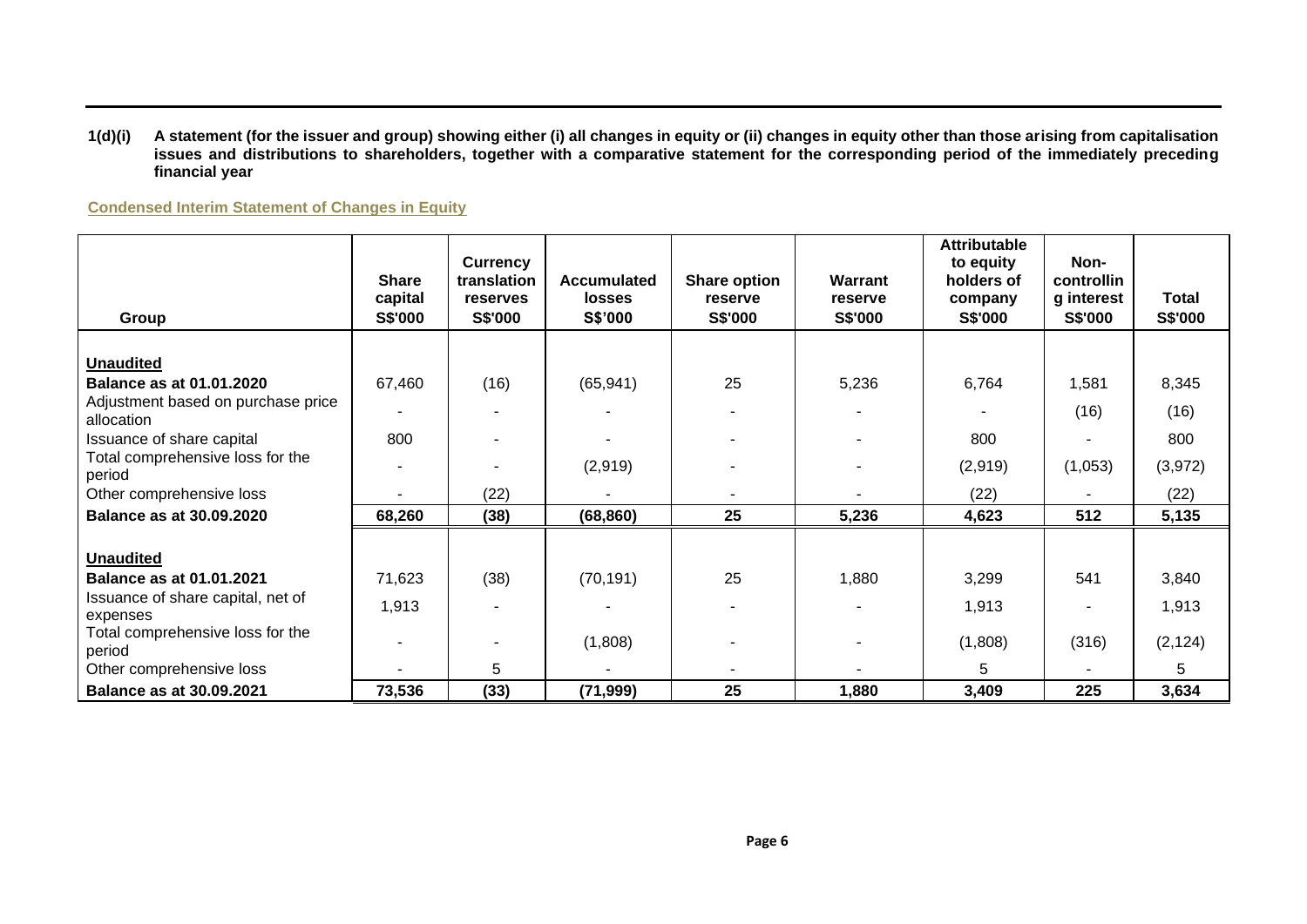**1(d)(i) A statement (for the issuer and group) showing either (i) all changes in equity or (ii) changes in equity other than those arising from capitalisation issues and distributions to shareholders, together with a comparative statement for the corresponding period of the immediately preceding financial year (cont'd)**

| Company                                                                                     | Share capital<br><b>S\$'000</b> | <b>Accumulated</b><br><b>losses</b><br><b>S\$'000</b> | <b>Share option</b><br>reserves<br><b>S\$'000</b> | <b>Warrant reserve</b><br>S\$'000 | Total<br>S\$'000  |
|---------------------------------------------------------------------------------------------|---------------------------------|-------------------------------------------------------|---------------------------------------------------|-----------------------------------|-------------------|
| <b>Unaudited</b><br><b>Balance as at 01.01.2020</b>                                         | 67,460                          | (66, 641)                                             | 25                                                | 5,236                             | 6,080             |
| Issuance of share capital<br>Total comprehensive loss for the<br>period                     | 800                             | (1,227)                                               |                                                   |                                   | 800<br>(1, 227)   |
| <b>Balance as at 30.09.2020</b>                                                             | 68,260                          | (67, 868)                                             | 25                                                | 5,236                             | 5,653             |
| <b>Unaudited</b><br><b>Balance as at 01.01.2021</b>                                         | 71,623                          | (69, 294)                                             | 25                                                | 1,880                             | 4,234             |
| Issuance of share capital, net of<br>expenses<br>Total comprehensive loss for the<br>period | 1,913                           | (1,340)                                               |                                                   |                                   | 1,913<br>(1, 340) |
| <b>Balance as at 30.09.2021</b>                                                             | 73,536                          | (70, 634)                                             | 25                                                | 1,880                             | 4,807             |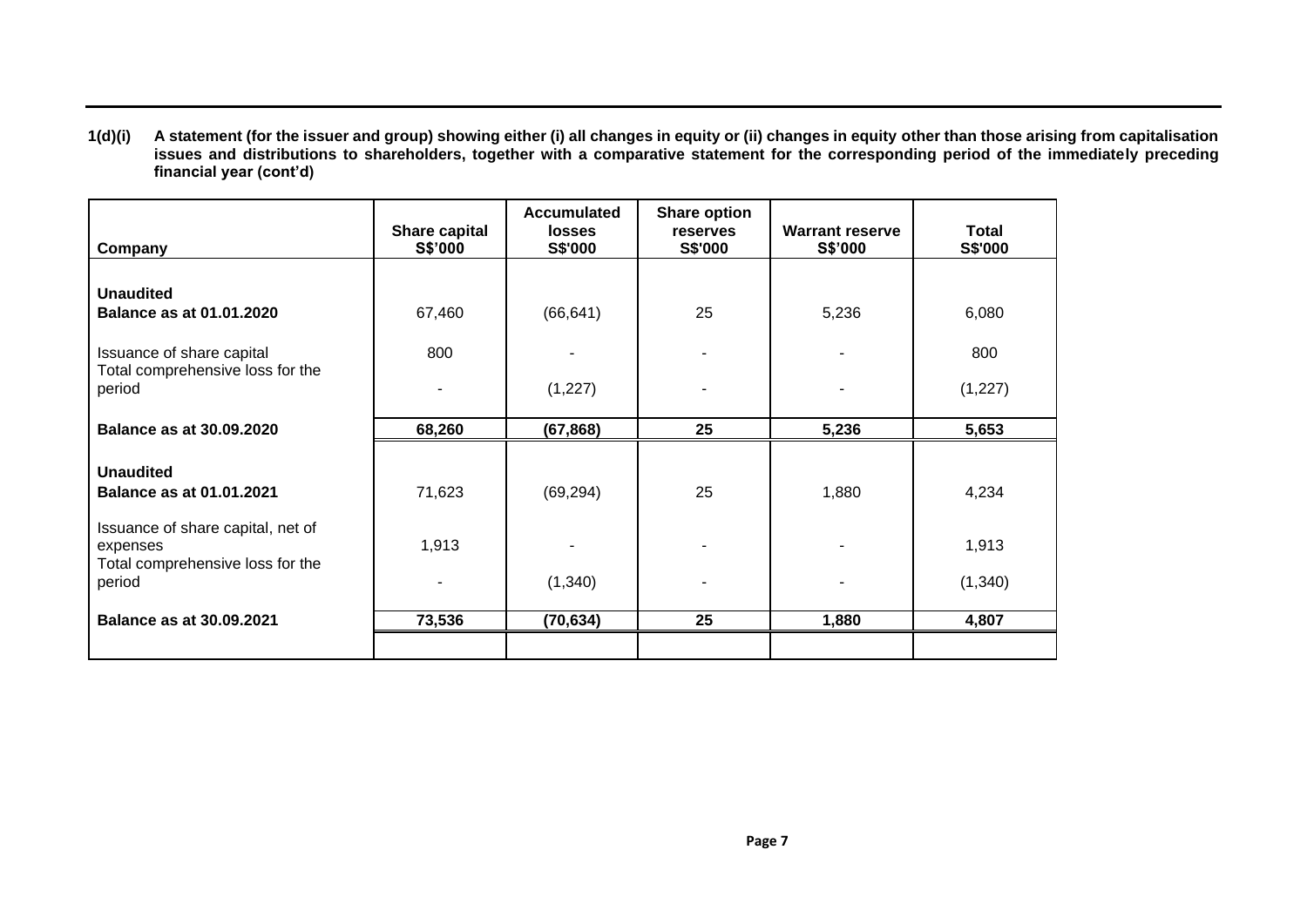## **Notes to the Condensed Interim Financial Statements**

## **1. Corporate information**

Beverly JCG Ltd. (the "**Company**") is listed on the Catalist, the sponsor-supervised listing platform of Singapore Exchange Securities Trading Limited (the "**Singapore Exchange**" or "**SGX-ST**") and incorporated and domiciled in Singapore. The principal place of business and registered office is located at 600 North Bridge Road, #06-02 Parkview Square, Singapore 188778.

The principal activities of the Group are:

- Trading and distribution
- Aesthetic medical and healthcare
- Event organisation and management consultancy\*
- Investment and others

\*This segment has been classified as discontinued operations.

#### **2. Basis of preparation**

The condensed interim financial statements for the nine months ended 30 September 2021 have been prepared in accordance with SFRS(I) 1-34 Interim Financial Reporting issued by the Accounting Standards Council Singapore. The condensed interim financial statements do not include all the information required for a complete set of financial statements. However, selected explanatory notes are included to explain events and transactions that are significant to an understanding of the changes in the Group's balance sheet and performance of the Group since the last annual financial statements for the year ended 31 December 2020.

The accounting policies and method of computation adopted are consistent with the most recently audited financial statements for the year ended 31 December 2020 which were prepared in accordance with SFRS(I)s, except for the adoption of new and amended standards as set out in Note 2.1.

The condensed interim financial statements are presented in Singapore dollar which is the Company's functional currency.

#### **2.1 New and amended standards adopted by the Group**

There has been no change in the accounting policies and methods of computation adopted by the Group for the current reporting period compared with the audited financial statements for the year ended 31 December 2020, except for the adoption of new or revised SFRS(I) and Interpretations of SFRS(I) ("INT SFRS(I)") that are mandatory for the financial year beginning on or after 1 January 2021. The adoption of these SFRS(I) and INT SFRS(I) has no significant impact on the Group.

## **2.2 Critical accounting estimates, assumptions and judgements**

In preparing the condensed interim financial statements, management has made judgements, estimates and assumptions that affect the application of accounting policies and the reported amounts of assets and liabilities, income and expense. Actual results may differ from these estimates.

The significant judgements made by management in applying the Group's accounting policies and the key sources of estimation uncertainty were the same as those that applied to the consolidated financial statements as at and for the year ended 31 December 2020.

Estimates and underlying assumptions are reviewed on an ongoing basis. Revisions to accounting estimates are recognised in the period in which the estimates are revised and in any future periods affected.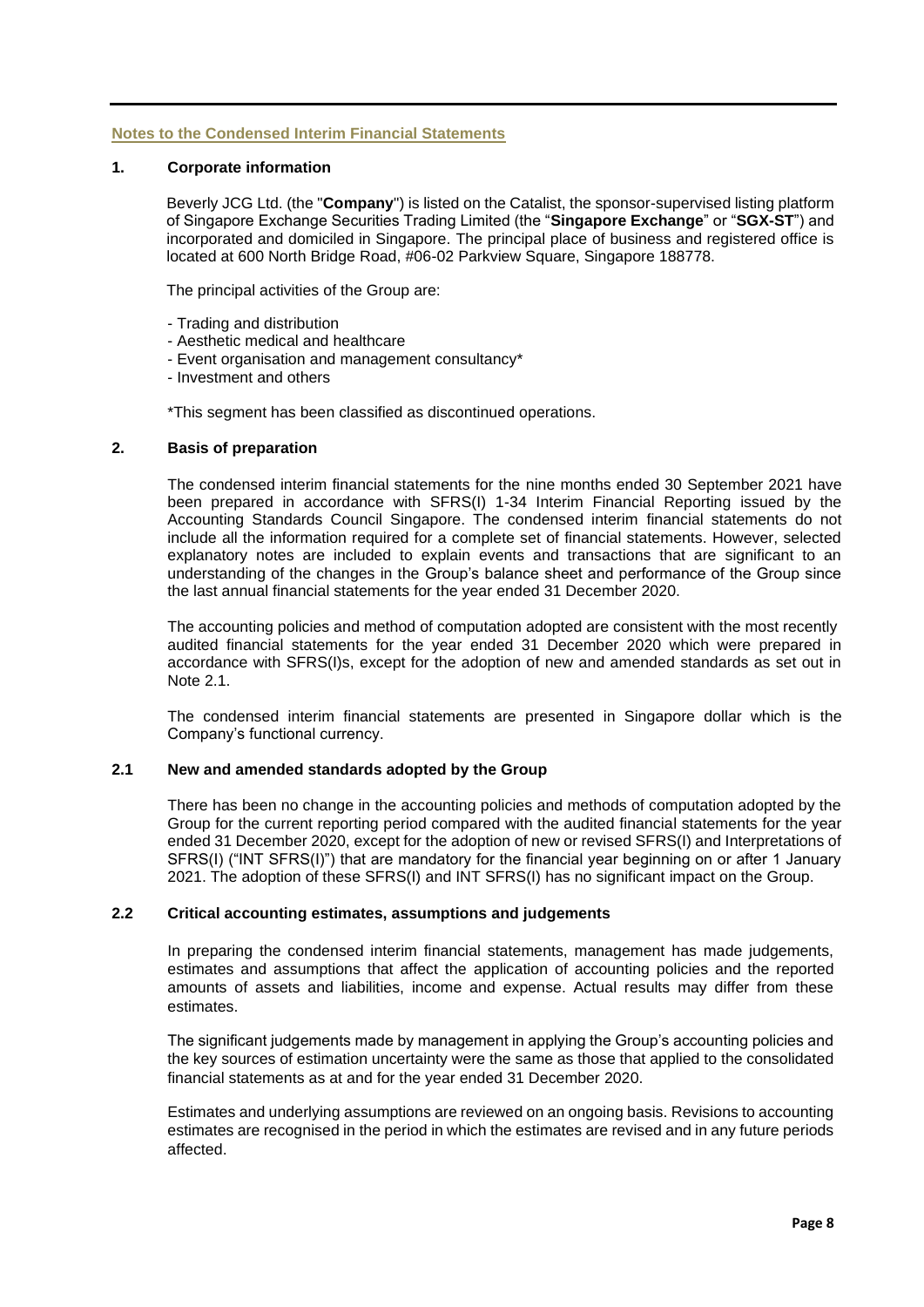## **2.2 Critical accounting estimates, assumptions and judgements (cont'd)**

Information about assumptions and estimation uncertainties that have a significant risk of resulting in a material adjustment to the carrying amounts of assets and liabilities within the next interim period are as below:

## *(a) Expected credit loss ("ECL") of trade receivables*

The Group uses a provision matrix to calculate ECL for trade receivables. The provision rates are based on days past due for groupings of various customer segments that have similar loss patterns.

The provision matrix is initially based on the Group's historical observed default rates. The Group will calibrate the matrix to adjust historical credit loss experience with forward-looking information. At every reporting date, historical default rates are updated and changes in the forward-looking estimates are analysed.

The assessment of the correlation between historical observed default rates, forecast economic conditions and ECL is a significant estimate. The amount of ECL is sensitive to changes in circumstances. The forecast economic conditions and Group's historical credit loss experience may also not be representative of customer's actual default in the future.

The carrying amount of trade receivables as at 30 September 2021 is S\$150,000 (31 December 2020: S\$84,000).

#### *(b) Expected Credit Loss ("ECL") of other receivables*

The Group measures ECL for other receivables using general approach. Under the general approach, the loss allowance is measure at an amount equal to 12-month ECL at initial recognition.

At each reporting date, the Group assesses whether the credit risk of a financial instrument has increased significantly since initial recognition. When credit risk has increased significantly since initial recognition, loss allowance is measured at an amount equal to lifetime ECL.

When determining whether the credit risk of a financial asset has increased significantly since initial recognition and when estimating ECL, the Group considers reasonable and supportable information that is relevant and available without undue cost or effort. This includes both quantitative and qualitative information and analysis, based on the Group's historical experience and informed credit assessment.

If credit risk has not increased significantly since initial recognition or if the credit quality of the financial instruments improves such that there is no longer a significant increase in credit risk since initial recognition, loss allowance is measured at an amount equal to 12-month ECLs.

The assessment of the correlation between historical observed default rates, forecast economic conditions and ECL is a significant estimate. The amount of ECL is sensitive to changes in circumstances. The forecast economic conditions and Group's historical credit loss experience may also not be representative of customer's actual default in the future.

The carrying amount of other receivables as at 30 September 2021 is S\$131,000 (31 December 2020: S\$129,000).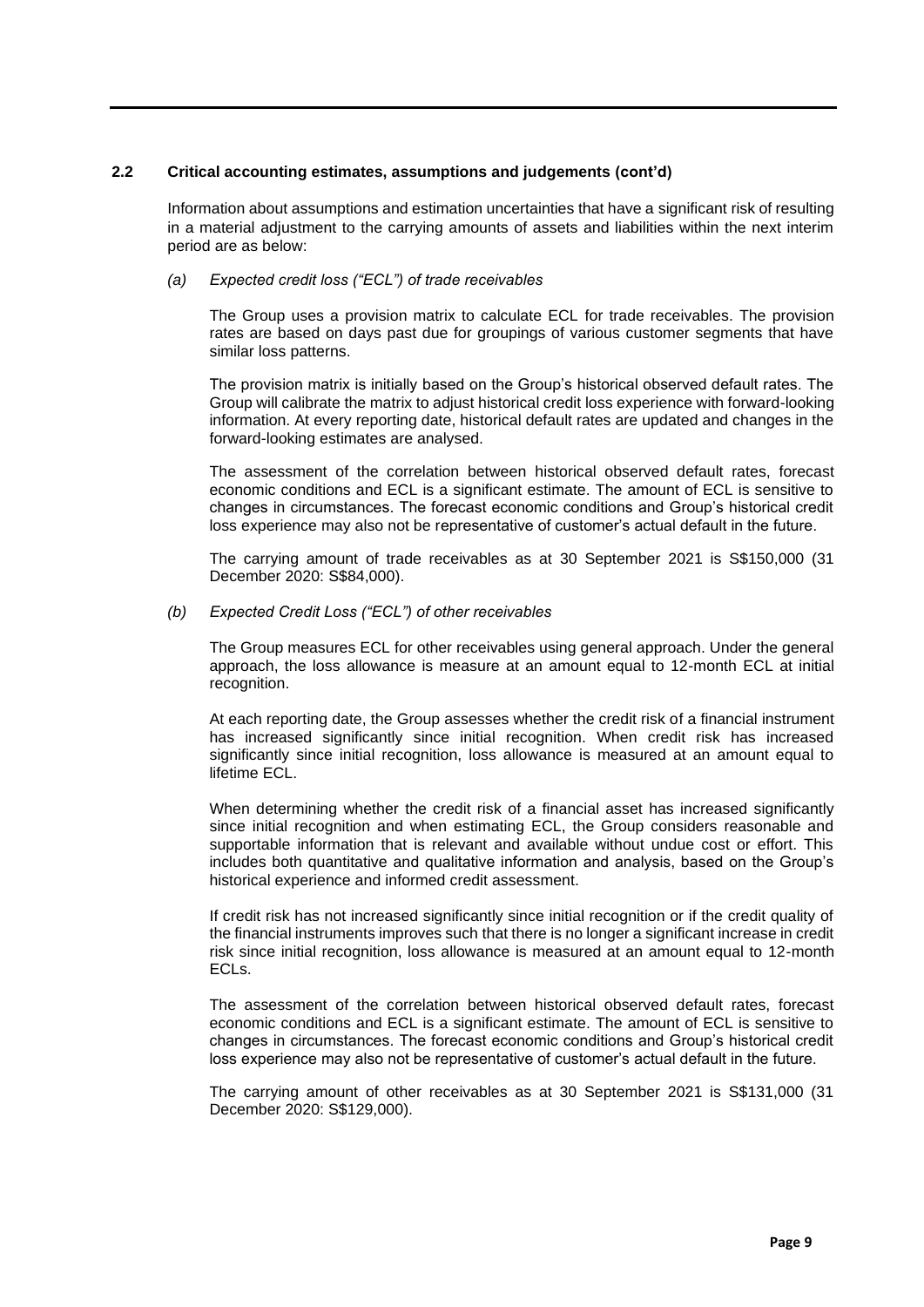## **2.2 Critical accounting estimates, assumptions and judgements (cont'd)**

## *(c) Valuation of intangible assets and tangible assets/liabilities through business combination*

Business combination is accounted for by applying the acquisition method. Purchase price allocation exercise requires a significant amount of management estimation, particularly in relation to the identification and valuation of intangible assets and assignment of their useful lives. Identifiable assets acquired and liabilities assumed in a business combination are measured initially at their fair values at the acquisition date. The fair value of such assets and liabilities are estimated by management and independent professional valuer where significant, or using the discounted cash flow method, which requires the Group to make an estimate of the expected future cash flows of the acquired business and choosing a suitable discount rate.

The carrying amount of goodwill as at 30 September 2021 is S\$664,000 (31 December 2020: S\$664,000).

#### *(d) Estimated impairment of non-financial assets*

#### Goodwill

Goodwill is tested for impairment annually and whenever there is an indication that the goodwill may be impaired. In performing the impairment assessment of the carrying amount of goodwill, the recoverable amounts of cash-generating units ("CGUs") in which the goodwill, are determined using higher of value-in-use ("VIU") calculation and fair value less cost to disposal. The assessment process involves significant management's estimates and is based on assumptions that are affected by future market and economic conditions. It also involves the use of significant judgements such as the forecasted revenue and operating expenses, sales growth rates, gross profit margin and discount rates applied to the VIU calculation.

Management has assessed that the recoverable amounts of the CGUs are more than the carrying values of the CGUs, and accordingly no impairment charge was recognised.

#### Other non-financial assets

Property, plant and equipment, intangible assets and investments in subsidiary corporations are tested for impairment whenever there is any objective evidence or indication that these assets may be impaired. In determining the recoverable value, an estimate of expected future cash flows from each asset or CGU and an appropriate discount rate is required to be made. An impairment exists when the carrying amount of an asset or CGU exceeds its recoverable amount, which is the higher of its fair value less costs to sell and its value in use. Management has assessed that there is no objective evidence or indication that the carrying amount of the Group's property, plant and equipment, intangible assets and investments in subsidiary corporations may not be recoverable as at the reporting date and accordingly an impairment assessment is not required.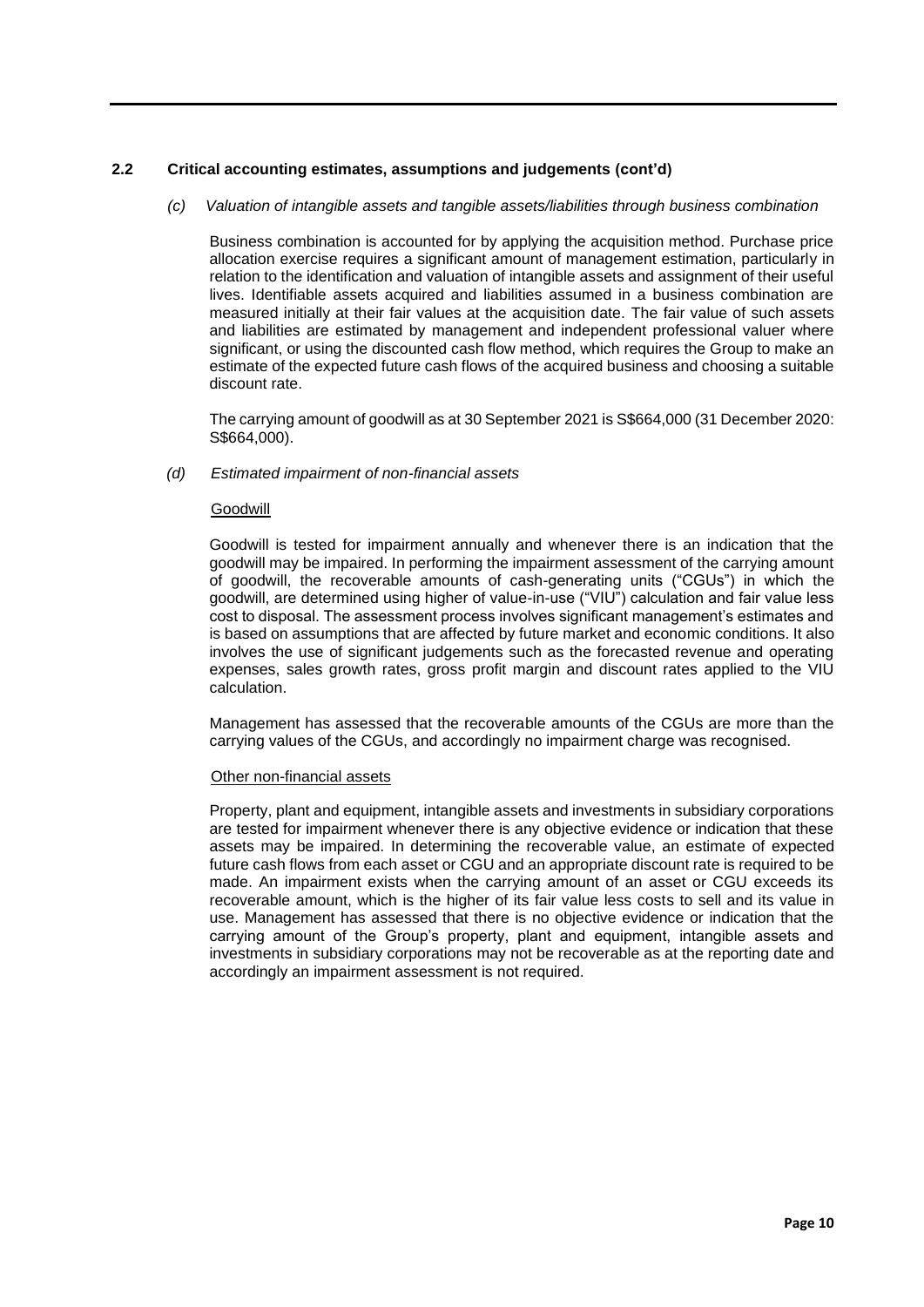## **2.3 Going concern**

The following circumstances give rise to material uncertainties on the Group's and the Company's abilities to continue as going concerns and whether the use of the going concern assumption in the preparation of the accompanying financial statements of the Group and the Company is appropriate for the current financial year:

The Group and the Company incurred a total loss of S\$2,124,000 (30 September 2020: S\$3,972,000) and S\$1,340,000 (30 September 2020: S\$1,227,000) respectively and the Group also incurred net operating cash outflows of S\$688,000 (30 September 2020: S\$772,000) for the financial period ended 30 September 2021. As at 30 September 2021, the Group's current liabilities exceeded its current assets by S\$377,000 (31 December 2020: S\$520,000) mainly due to the current portion of lease liabilities (office and medical centre) amounting to S\$617,000 as at 30 September 2021. The Group had adopted SFRS(I) 16 from 1 January 2019 whereby noncancellable operating lease payments were recognized as liabilities on the balance sheet.

Nevertheless, the Board of Directors of the Company believes that the use of the going concern assumption in the preparation of the condensed interim financial statements for the third quarter and financial period ended 30 September 2021 is appropriate after taking into consideration the following assumptions and measures:

(a) Strong financial performance from our aesthetic medical and healthcare segment in Malaysia

The Beverly Wilshire group of companies in Malaysia which contributed about 95% of the Group's revenue has turned around even during the Covid-19 pandemic period, with its best financial performance since inception of business operations in 2012. The Group's revenue for aesthetic medical and healthcare segment has increased by 62% from S\$3,691,000 for the nine-months period ended 30 September 2020 to S\$5,962,000 for the nine-months period ended 30 September 2021.

The Beverly Wilshire group of companies' earnings before interests, tax, depreciation and amortisation ("**EBITDA**") is positive at S\$215,000 for the nine-month period ended 30 September 2021 as compared to negative S\$1,248,000 for the nine-month period ended 30 September 2020. The legacy Beverly Wilshire clinics comprising Beverly Wilshire Medical Centre Sdn Bhd, Beverly Wilshire Medical Centre (JB) Sdn Bhd, Beverly Wilshire Tropicana Mall Sdn Bhd, Beverly Wilshire Aesthetic Dental Sdn Bhd and Beverly Wilshire Medical Academy and Research Sdn Bhd contributed positive EBITDA of S\$420,000 for the nine-month period ended 30 September 2021 as compared to negative S\$1,148,000 for the nine month period ended 30 September 2020.

The above is achieved with the domestic market alone due to the border closure measures undertaken by the Malaysia government during the Covid-19 pandemic.

With the recent news of Malaysia allowing interstate travel from 11 October 2021, the opening of the vaccinated travel lane between Singapore and Kuala Lumpur from 29 November 2021 onwards as well as Malaysia's plans to reopen borders to foreign tourists by 1 January 2022, the Group is cautiously optimistic that the influx of interstate and foreign customers will further increase our revenue and improve our financial results going forward.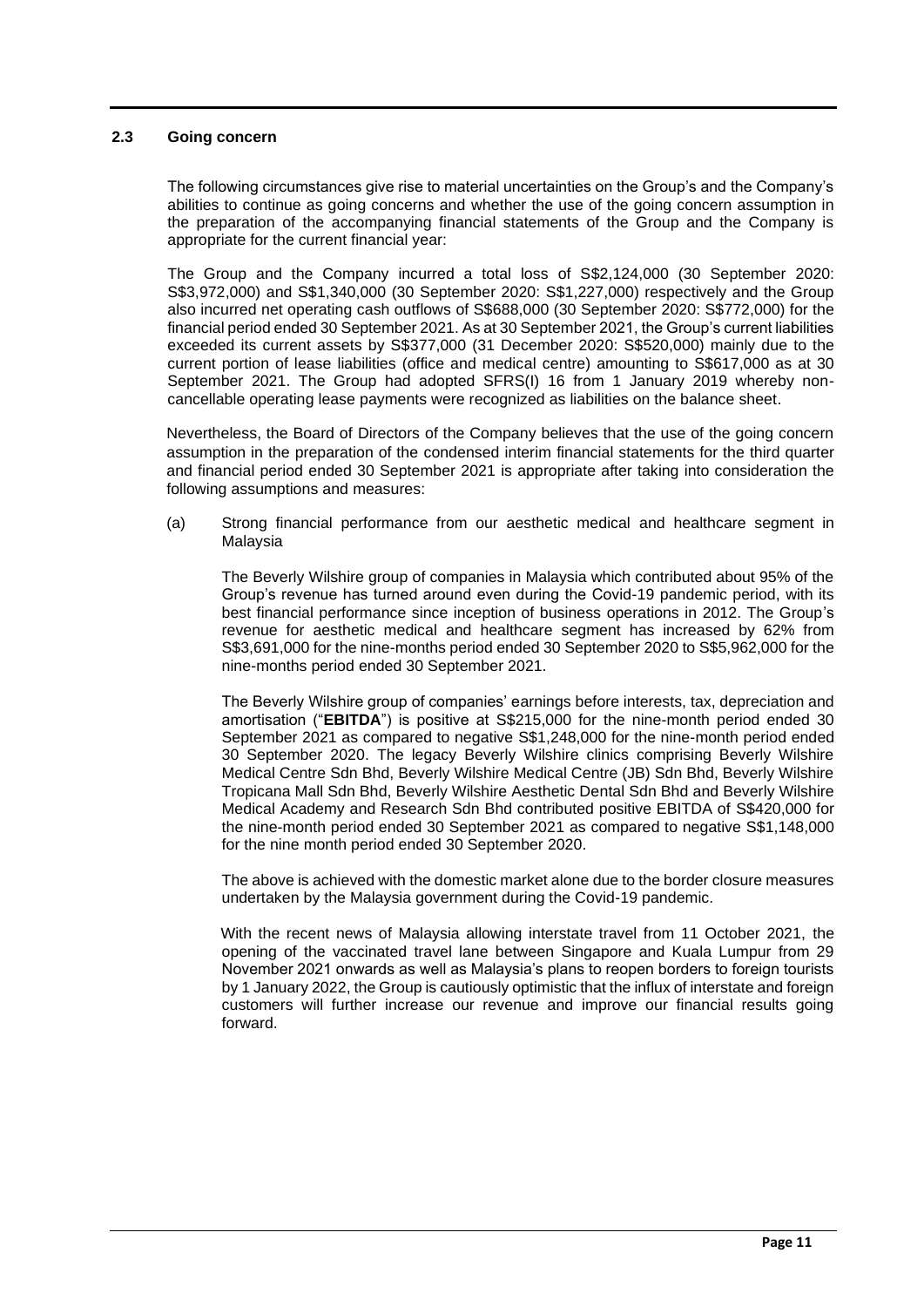## **2.3 Going concern (cont'd)**

- (b) Fund raising exercises:
	- **-** Beverly Wilshire Medical Centre Sdn Bhd ("**BWMC**"), a 51% owned subsidiary of the Company, had on 28 May 2020 entered into a letter of offer with a Malaysian bank in relation to the grant of banking facilities of up to RM7 million to BWMC. BWMC had on 18 August 2020 entered into a banking facilities agreement with the Malaysian bank in relation to the grant of banking facilities of up to RM7 million (approximately S\$2,333,000) to BWMC. As at 30 September 2021, BWMC has drawn down the loan facility of RM3 million (approximately S\$1 million) and the loan balance as at 30 September 2021 is S\$760,000. In addition, as at 30 September 2021, the bank overdraft balance is S\$304,000 and invoice financing balance is S\$381,000. The loan facilities available to BWMC as at 30 September 2021 is S\$648,000.
	- On 2 June 2021, the Company completed the allotment and issuance of 2,112,779,425 shares at an issue price of S\$0.001 per share and 2,112,779,425 warrants pursuant to a deed poll executed by the Company on 28 April 2021, each convertible into one share at an exercise price of S\$0.001 per W240531 Warrant, for an aggregate amount of S\$2,112,779 under a rights issue exercise (the "2021 Rights Cum Warrants Issue".
	- In July 2021, the Company signed a subscription agreement for private placement amount of S\$105,000 which will be used to fund future expansion through mergers and acquisitions and for the Group's working capital. As at the date of this announcement, the placement funds have been received, pending the allotment of shares to the subscriber.
	- In October 2021, the Company had engaged Astramina Advisory Sdn Bhd Bhd ("**Astramina**"), a corporate finance advisory firm licensed with the Securities Commission Malaysia to refer or introduce investors for subscription of shares in the Company. As at the date of this announcement, Astramina has successfully assisted the Company in signing 6 subscription agreements for total private placement amounts of S\$630,000, of which the proceeds will be used to fund growth, development and expansion of its existing aesthetic medical and healthcare business and for the Group's working capital.

Barring any unforeseen circumstances, the Group expects these new subsidiary corporations/joint venture companies and fund-raising exercises to contribute positively to the Group's working capital position.

(c) Concurrently, the Company will continue to look for other fund-raising exercises to fund the working capital and growth of the Group going forward and the Company will also seek for growth opportunities and all other possibilities to complement the existing businesses of the Group.

## **3. Seasonal operations**

The Group's businesses are not affected significantly by seasonal or cyclical factors during the financial period.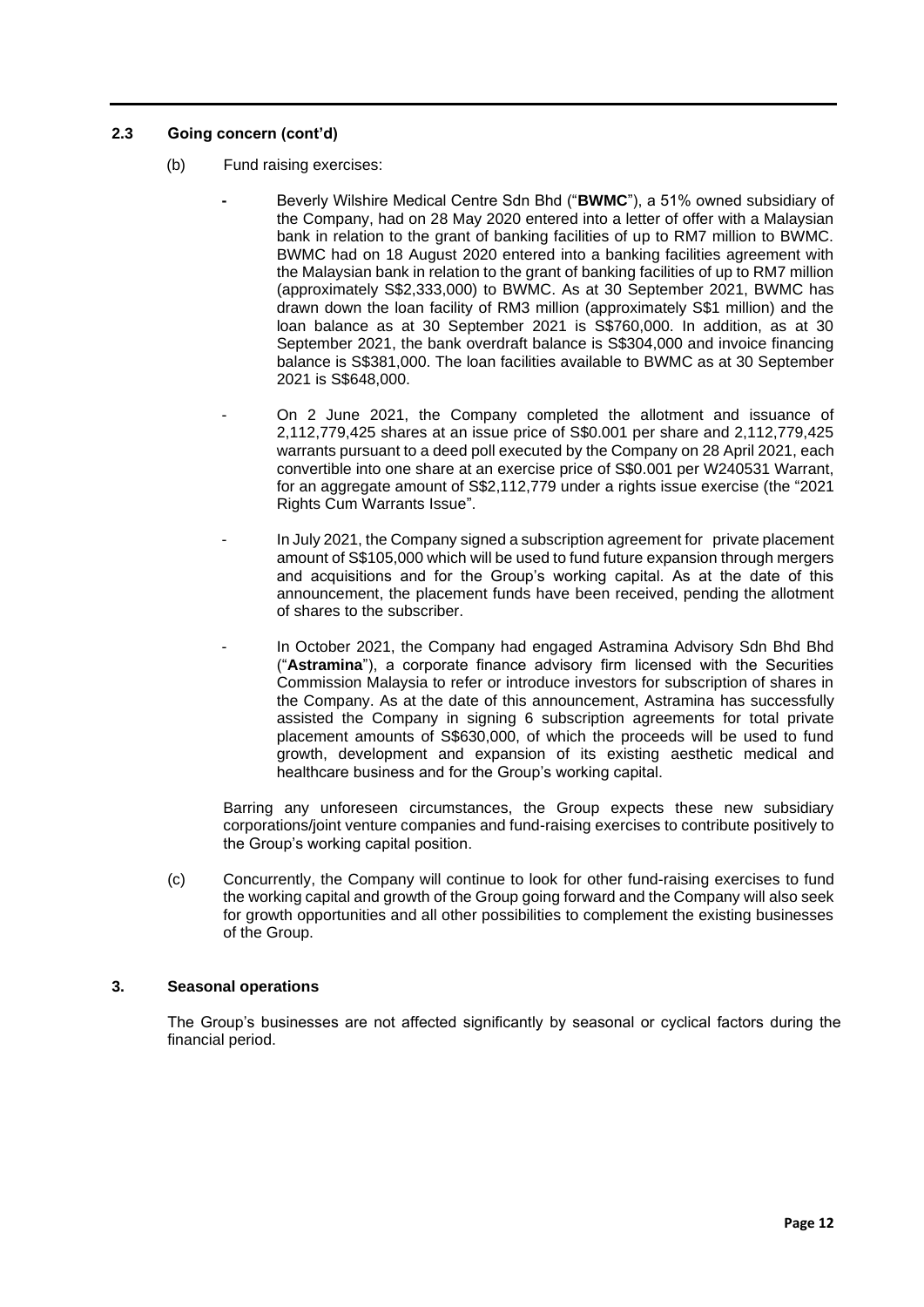## **4. Segment and revenue information**

The Group is organised into four reportable segments as described below, which are the Group's strategic business units. The strategic business units offer different services, and are managed separately because they require different marketing strategies. For each of the strategic business units, the Board of Directors reviews the internal management reports on a quarterly basis. The following summary describes the operations in each of the Group's reportable segments:

|                                                      | Trading and distribution: Trading and distribution of steel raw materials, consumables, instruments<br>and semi-finished products for steel mills, iron and steel foundries and<br>aluminum smelters in the Asia-Pacific region and provision of ancillary<br>services. |
|------------------------------------------------------|-------------------------------------------------------------------------------------------------------------------------------------------------------------------------------------------------------------------------------------------------------------------------|
| healthcare                                           | Aesthetic medical and: Provision of aesthetic medical services includes the provision of aesthetic<br>medical, beauty and wellness services.                                                                                                                            |
| Event organisation:<br>and management<br>Consultancy | Provision of event organisation and management consultancy business.<br>This segment has been classified as discontinued operations.                                                                                                                                    |
|                                                      |                                                                                                                                                                                                                                                                         |

Investment and others: Business of investment holding, provision of management services and provision of marketing, distribution and related services.

## **4.1 Reportable Segments**

## Segment Profits/Loss

|                                               |                                               | <b>Continuing Operations</b>                             |                                            |                         | <b>Discontinued</b><br><b>Operations</b> |  |
|-----------------------------------------------|-----------------------------------------------|----------------------------------------------------------|--------------------------------------------|-------------------------|------------------------------------------|--|
|                                               | <b>Trading and</b><br>distribution<br>S\$'000 | <b>Aesthetic</b><br>medical and<br>healthcare<br>S\$'000 | <b>Investment</b><br>and others<br>S\$'000 | <b>Total</b><br>S\$'000 | S\$'000                                  |  |
| 1.1.2021 to<br>30.09.2021<br><b>Unaudited</b> |                                               |                                                          |                                            |                         |                                          |  |
| Segment revenue                               |                                               |                                                          |                                            |                         |                                          |  |
| <b>External parties</b>                       | 173                                           | 5,982                                                    |                                            | 6,155                   |                                          |  |
| <b>Related parties</b>                        |                                               |                                                          |                                            |                         |                                          |  |
| Gross profit                                  | 9                                             | 2,924                                                    |                                            | 2,933                   |                                          |  |
| Other income                                  | 9                                             | 365                                                      | 47                                         | 421                     |                                          |  |
| Expenses                                      |                                               |                                                          |                                            |                         |                                          |  |
| <b>Distribution</b>                           | (64)                                          | (101)                                                    |                                            | (165)                   |                                          |  |
| Administrative                                | (53)                                          | (3,811)                                                  | (1, 363)                                   | (5,227)                 |                                          |  |
| Finance                                       | (1)                                           | (211)                                                    | (10)                                       | (222)                   |                                          |  |
| Loss before income tax                        | (100)                                         | (834)                                                    | (1, 326)                                   | (2,260)                 |                                          |  |
| Income tax credit                             | 17                                            | 119                                                      |                                            | 136                     |                                          |  |
| Net loss for the                              |                                               |                                                          |                                            |                         |                                          |  |
| financial period                              | (83)                                          | (715)                                                    | (1, 326)                                   | (2, 124)                |                                          |  |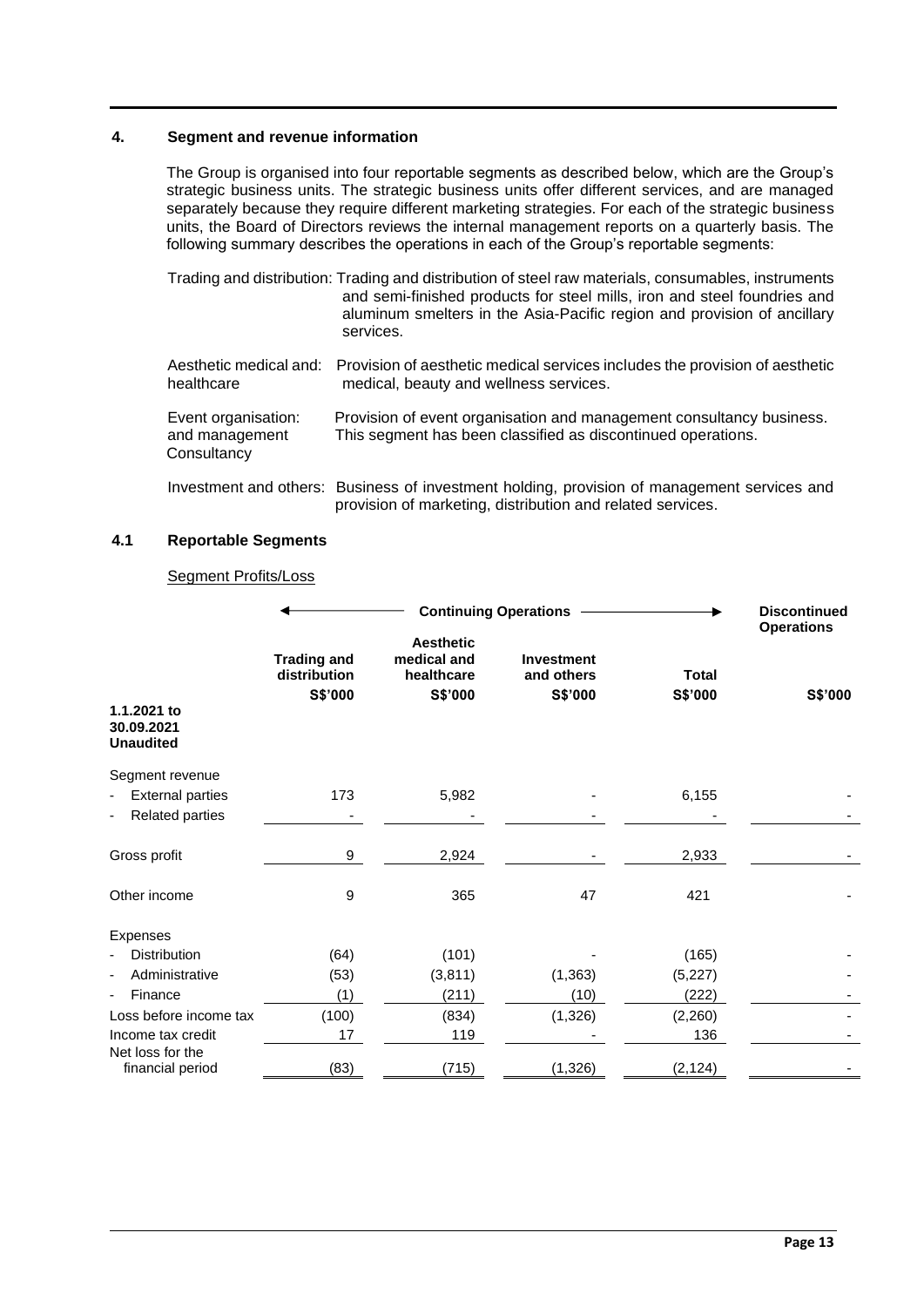# **4.1 Reportable Segments (cont'd)**

|                                                                      |                                               | <b>Continuing Operations</b>                             |                                     |                           |                       |  |
|----------------------------------------------------------------------|-----------------------------------------------|----------------------------------------------------------|-------------------------------------|---------------------------|-----------------------|--|
| 1.1.2020 to<br>30.09.2020<br><b>Unaudited</b>                        | <b>Trading and</b><br>distribution<br>S\$'000 | <b>Aesthetic</b><br>medical and<br>healthcare<br>S\$'000 | Investment<br>and others<br>S\$'000 | <b>Total</b><br>S\$'000   | S\$'000               |  |
| Segment revenue<br><b>External parties</b><br><b>Related parties</b> | 131                                           | 3,691                                                    |                                     | 3,822                     | 128                   |  |
| Gross profit                                                         | 15                                            | 1,671                                                    |                                     | 1,686                     | 53                    |  |
| Other income<br>Other<br>(gains)/losses                              | 20                                            | 226                                                      | 14<br>22                            | 260<br>22                 | 82                    |  |
| <b>Expenses</b>                                                      |                                               |                                                          |                                     |                           |                       |  |
| <b>Distribution</b><br>Administrative<br>Finance                     | (59)<br>(50)                                  | (121)<br>(4,024)<br>(112)                                | (1, 592)<br>(12)                    | (180)<br>(5,666)<br>(124) | (10)<br>(259)<br>(16) |  |
| Loss before income<br>tax<br>Income tax credit                       | (74)                                          | (2,360)<br>153                                           | (1, 568)                            | (4,002)<br>153            | (150)<br>27           |  |
| Net loss for the<br>financial period                                 | (74)                                          | (2, 207)                                                 | (1, 568)                            | (3, 849)                  | (123)                 |  |

## **Segment Assets/Liabilities**

|                                            | <b>Trading and</b><br>distribution | <b>Aesthetic</b><br>medical and<br>healthcare | Investment<br>and others | <b>Total</b>   |
|--------------------------------------------|------------------------------------|-----------------------------------------------|--------------------------|----------------|
| 30.09.2021<br><b>Unaudited</b>             | <b>S\$'000</b>                     | <b>S\$'000</b>                                | <b>S\$'000</b>           | <b>S\$'000</b> |
| <b>Assets and liabilities</b>              |                                    |                                               |                          |                |
| Segment and consolidated total assets      | 4                                  | 8,082                                         | 303                      | 8,389          |
| Assets associated with disposal group      | $\overline{\phantom{0}}$           |                                               |                          | 3,869          |
| Consolidated total assets                  |                                    |                                               |                          | 12,258         |
| Segment and consolidated total liabilities | 16                                 | 7.080                                         | 1.270                    | 8,366          |
| Liabilities associated with disposal group | ۰                                  |                                               |                          | 258            |
| Consolidated total liabilities             |                                    |                                               |                          | 8,624          |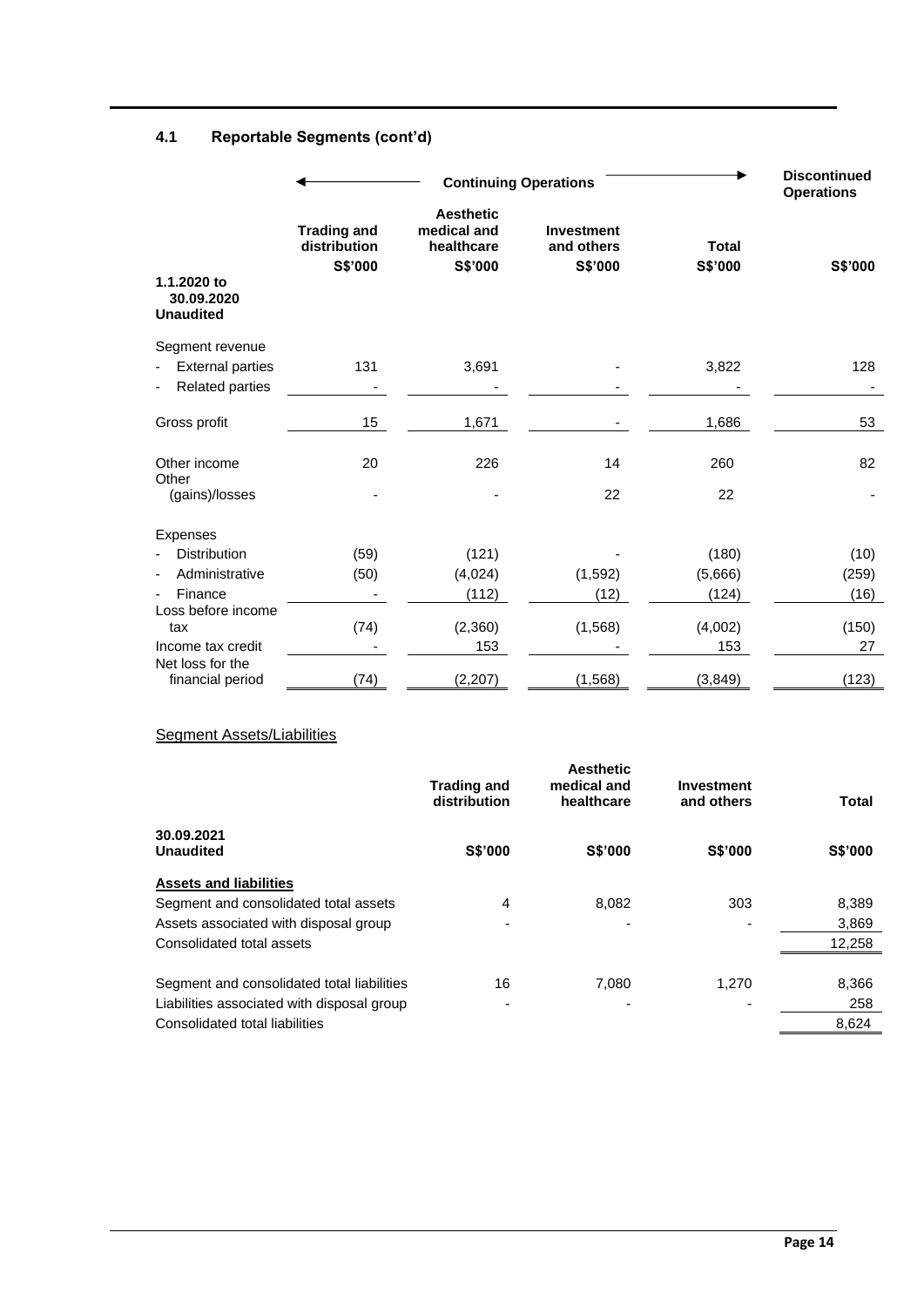# **4.1 Reportable Segments (cont'd)**

|                                                                                                                                                                          | <b>Trading and</b><br>distribution | <b>Aesthetic</b><br>medical and<br>healthcare | Event<br>organisation<br>and<br>management<br>consultancy | <b>Investment</b><br>and others | <b>Total</b>     |
|--------------------------------------------------------------------------------------------------------------------------------------------------------------------------|------------------------------------|-----------------------------------------------|-----------------------------------------------------------|---------------------------------|------------------|
| 30.09.2020<br><b>Unaudited</b>                                                                                                                                           | S\$'000                            | S\$'000                                       | S\$'000                                                   | S\$'000                         | S\$'000          |
| <b>Assets and</b><br><b>liabilities</b><br>Segment and<br>consolidated<br>total assets<br>Assets associated<br>with<br>disposal<br>group<br>Consolidated total<br>assets | 159                                | 9,666                                         | 4,120                                                     | 410                             | 14,355<br>14,355 |
| Segment and<br>consolidated<br>total liabilities<br>Liabilities<br>associated with<br>disposal group<br>Consolidated total<br>liabilities                                | 49                                 | 6,721                                         | 325                                                       | 2,109                           | 9,204<br>9,204   |

# **4.2 Disaggregation of revenue**

|                                                                       | Group                                            |                                           | Group                                     |                                           |  |
|-----------------------------------------------------------------------|--------------------------------------------------|-------------------------------------------|-------------------------------------------|-------------------------------------------|--|
|                                                                       | 3 months ended                                   |                                           |                                           | 9 months ended                            |  |
|                                                                       | 30.09.2021<br><b>Unaudited</b><br><b>S\$'000</b> | 30.09.2020<br><b>Unaudited</b><br>S\$'000 | 30.09.2021<br><b>Unaudited</b><br>S\$'000 | 30.09.2020<br><b>Unaudited</b><br>S\$'000 |  |
| At a point in time<br>Aesthetic medical and<br>healthcare<br>Malaysia | 2,154                                            | 1,536                                     | 5,982                                     | 3,691                                     |  |
| Trading and distribution<br>Singapore                                 |                                                  | 55                                        | 173                                       | 131                                       |  |
|                                                                       | 2,154                                            | 1,591                                     | 6,155                                     | 3,822                                     |  |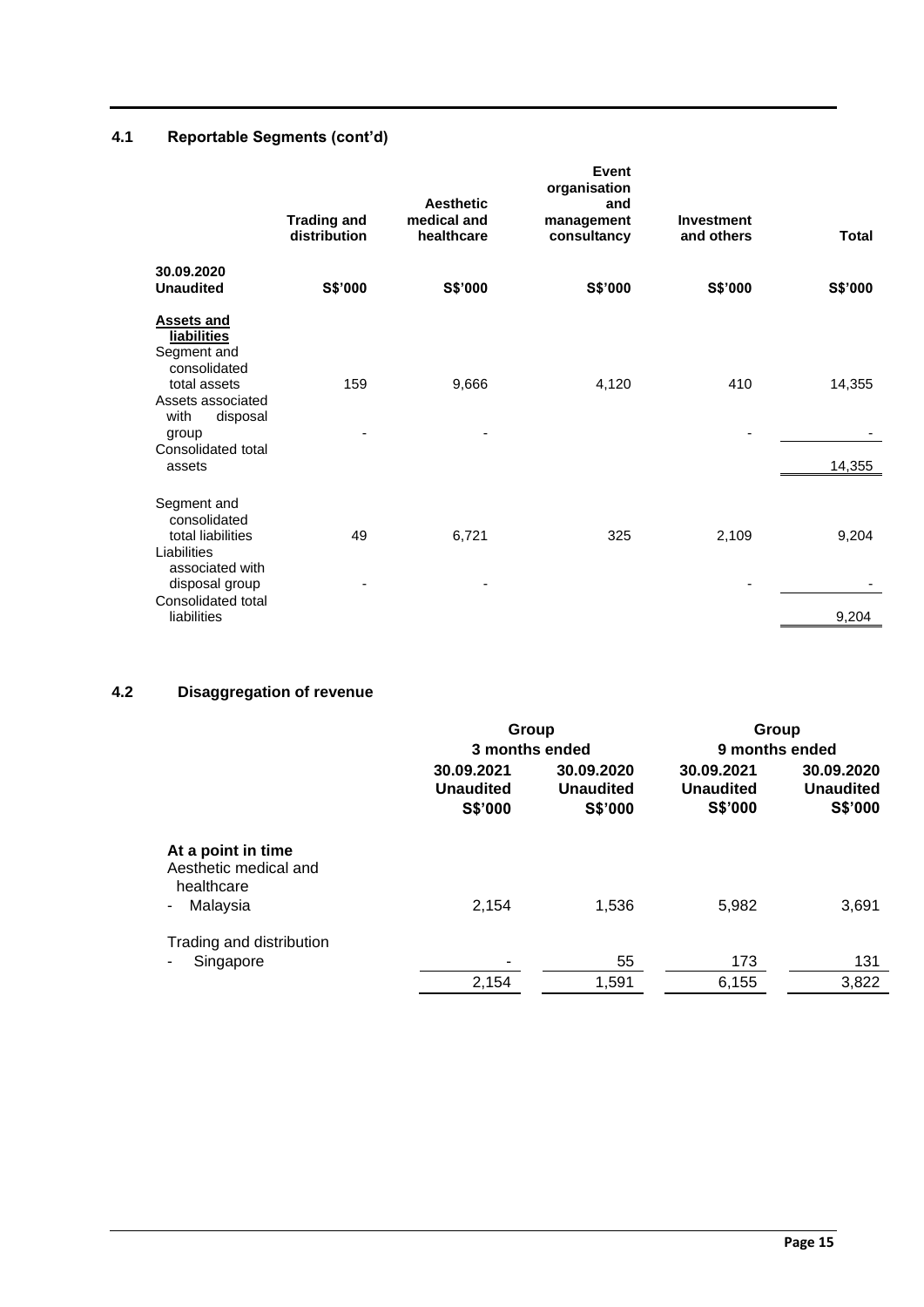## **5. Financial assets and financial liabilities**

Set out below is an overview of the financial assets and financial liabilities of the Group and Company as at 30 September 2021 and 31 December 2020:

|                                                                                  | Group                          |                              | Company                        |                              |
|----------------------------------------------------------------------------------|--------------------------------|------------------------------|--------------------------------|------------------------------|
|                                                                                  | 30.09.2021<br><b>Unaudited</b> | 31.12.2020<br><b>Audited</b> | 30.09.2021<br><b>Unaudited</b> | 31.12.2020<br><b>Audited</b> |
|                                                                                  | <b>S\$'000</b>                 | <b>S\$'000</b>               | <b>S\$'000</b>                 | S\$'000                      |
| Cash and bank<br>balances and trade<br>and other receivables<br>(Amortised cost) | 1,509                          | 1,045                        | 902                            | 553                          |
| Trade and other<br>payables and<br>borrowings (Amortised                         |                                |                              |                                |                              |
| cost)                                                                            | 8,084                          | 8,221                        | 2,161                          | 2,503                        |

## **6. Profit before taxation**

## **6.1 Significant items**

|                                                  | Group                                                       |                                           |                                                             | Group                                     |  |
|--------------------------------------------------|-------------------------------------------------------------|-------------------------------------------|-------------------------------------------------------------|-------------------------------------------|--|
|                                                  | 3 months ended<br>30.09.2021<br><b>Unaudited</b><br>S\$'000 | 30.09.2020<br><b>Unaudited</b><br>S\$'000 | 9 months ended<br>30.09.2021<br><b>Unaudited</b><br>S\$'000 | 30.09.2020<br><b>Unaudited</b><br>S\$'000 |  |
| <b>Income</b>                                    |                                                             |                                           |                                                             |                                           |  |
| Rental income                                    | $12 \overline{ }$                                           |                                           | 35                                                          | 9                                         |  |
| Fixed deposit interest income                    | $\overline{\phantom{a}}$                                    | 1                                         | $\cdot^*$                                                   | 9                                         |  |
| Shared services fee income -<br>related party    | 28                                                          | 5                                         | 40                                                          | 15                                        |  |
| Shared services fee income -<br>third party      | 15                                                          | 5                                         | 15                                                          | 11                                        |  |
| Vaccination fee income                           | 20                                                          |                                           | 21                                                          |                                           |  |
| Government grants                                | 48                                                          | 40                                        | 105                                                         | 171                                       |  |
| Gain on modification of lease                    |                                                             |                                           | 143                                                         | 37                                        |  |
| <b>Expenses</b>                                  |                                                             |                                           |                                                             |                                           |  |
| Interest expense on borrowings                   | (22)                                                        | (22)                                      | (63)                                                        | (38)                                      |  |
| Interest expense on lease                        | (37)                                                        | (32)                                      | (159)                                                       | (86)                                      |  |
| Amortisation of intangible<br>assets             | (95)                                                        | (99)                                      | (288)                                                       | (296)                                     |  |
| Depreciation of property, plant<br>and equipment | (443)                                                       | (402)                                     | (1, 183)                                                    | (1,237)                                   |  |
| Foreign exchange loss                            | (1)                                                         | (7)                                       | (6)                                                         | (9)                                       |  |

\* Less than S\$1,000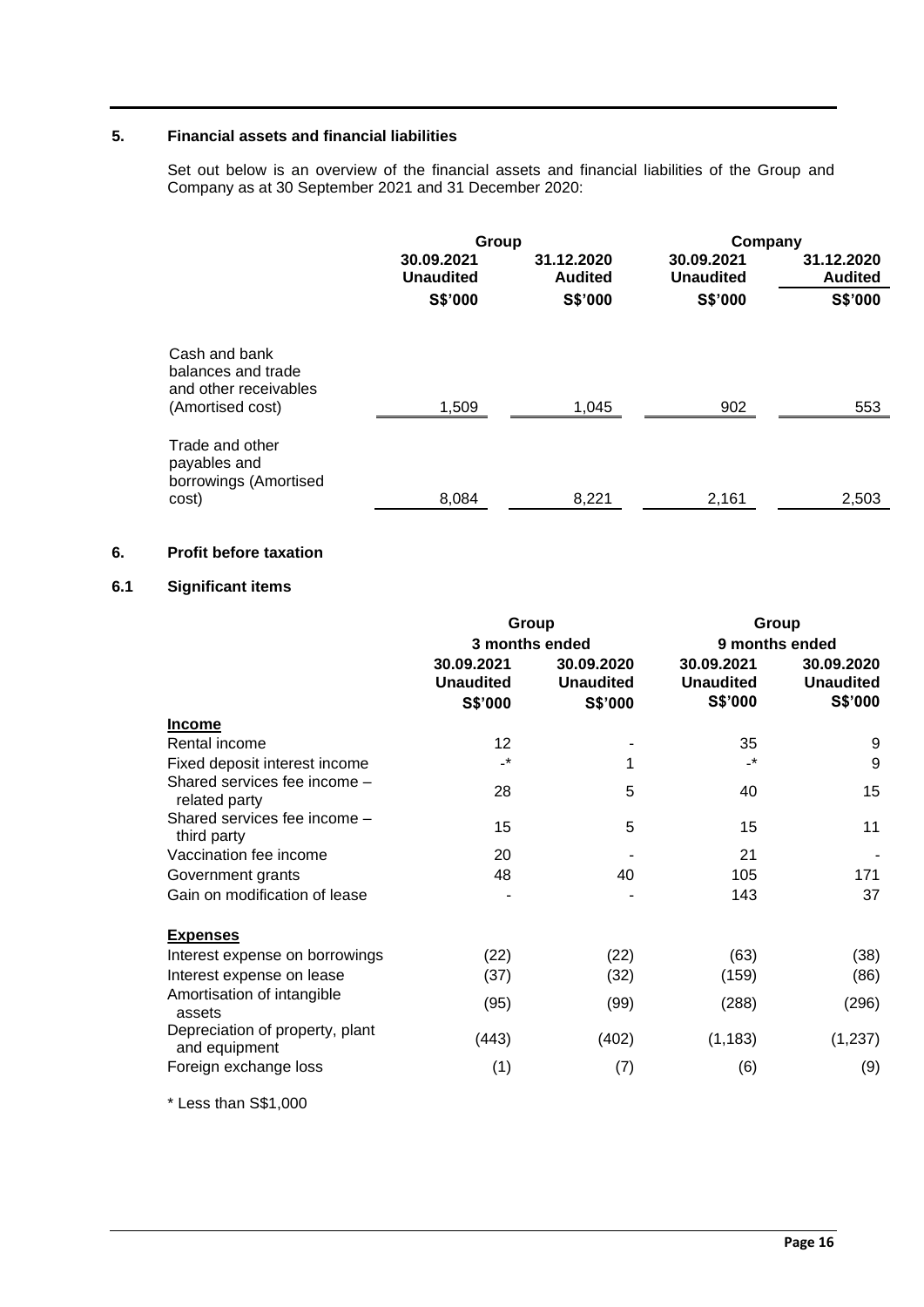## **6.2 Related party transactions**

In addition to the information disclosed elsewhere in the condensed interim financial statements, the following transactions took place between the Group and related parties at terms agreed between the parties:

## **(a)** *Sales and purchases of goods and services*

|                         | Group<br>3 months ended                   |                                           | Group<br>9 months ended                   |                                           |
|-------------------------|-------------------------------------------|-------------------------------------------|-------------------------------------------|-------------------------------------------|
|                         | 30.09.2021<br><b>Unaudited</b><br>S\$'000 | 30.09.2020<br><b>Unaudited</b><br>S\$'000 | 30.09.2021<br><b>Unaudited</b><br>S\$'000 | 30.09.2020<br><b>Unaudited</b><br>S\$'000 |
| Sales                   | 13                                        | 22                                        | 52                                        | 32                                        |
| Other income            | 28                                        | 5                                         | 40                                        | 15                                        |
| Cost of sales           | 9                                         | 14                                        | 28                                        | 26                                        |
| Administrative expenses |                                           |                                           | 3                                         |                                           |
| Finance expenses        | $-$ *                                     | -*                                        | 3                                         | $\cdot^*$                                 |
|                         | 51                                        | 41                                        | 126                                       | 73                                        |

\* Less than S\$1,000

## **7. Taxation**

The Group calculates the period income tax expense using the tax rate that would be applicable to the expected total annual earnings. The major components of income tax expense in the condensed interim consolidated statement of comprehensive income are:

|                                                                             | Group<br>3 months ended                          |                                                  | Group<br>9 months ended                   |                                           |
|-----------------------------------------------------------------------------|--------------------------------------------------|--------------------------------------------------|-------------------------------------------|-------------------------------------------|
|                                                                             | 30.09.2021<br><b>Unaudited</b><br><b>S\$'000</b> | 30.09.2020<br><b>Unaudited</b><br><b>S\$'000</b> | 30.09.2021<br><b>Unaudited</b><br>S\$'000 | 30.09.2020<br><b>Unaudited</b><br>S\$'000 |
| Current income tax<br>Overprovision in respect of<br>prior years income tax | 17                                               |                                                  | 17                                        |                                           |
| Deferred income tax                                                         | 40                                               | 44                                               | 119                                       | 153                                       |
|                                                                             | 57                                               | 44                                               | 136                                       | 153                                       |

## **8. Net Asset Value**

|                                                                            | Group                          |                              | Company                        |                              |
|----------------------------------------------------------------------------|--------------------------------|------------------------------|--------------------------------|------------------------------|
|                                                                            | 30.09.2021<br><b>Unaudited</b> | 31.12.2020<br><b>Audited</b> | 30.09.2021<br><b>Unaudited</b> | 31.12.2020<br><b>Audited</b> |
| <b>Net</b><br>value<br>asset<br>per<br>ordinary share (Singapore<br>cents) | 0.02                           | 0.02                         | 0.03                           | 0.03                         |
|                                                                            |                                |                              |                                |                              |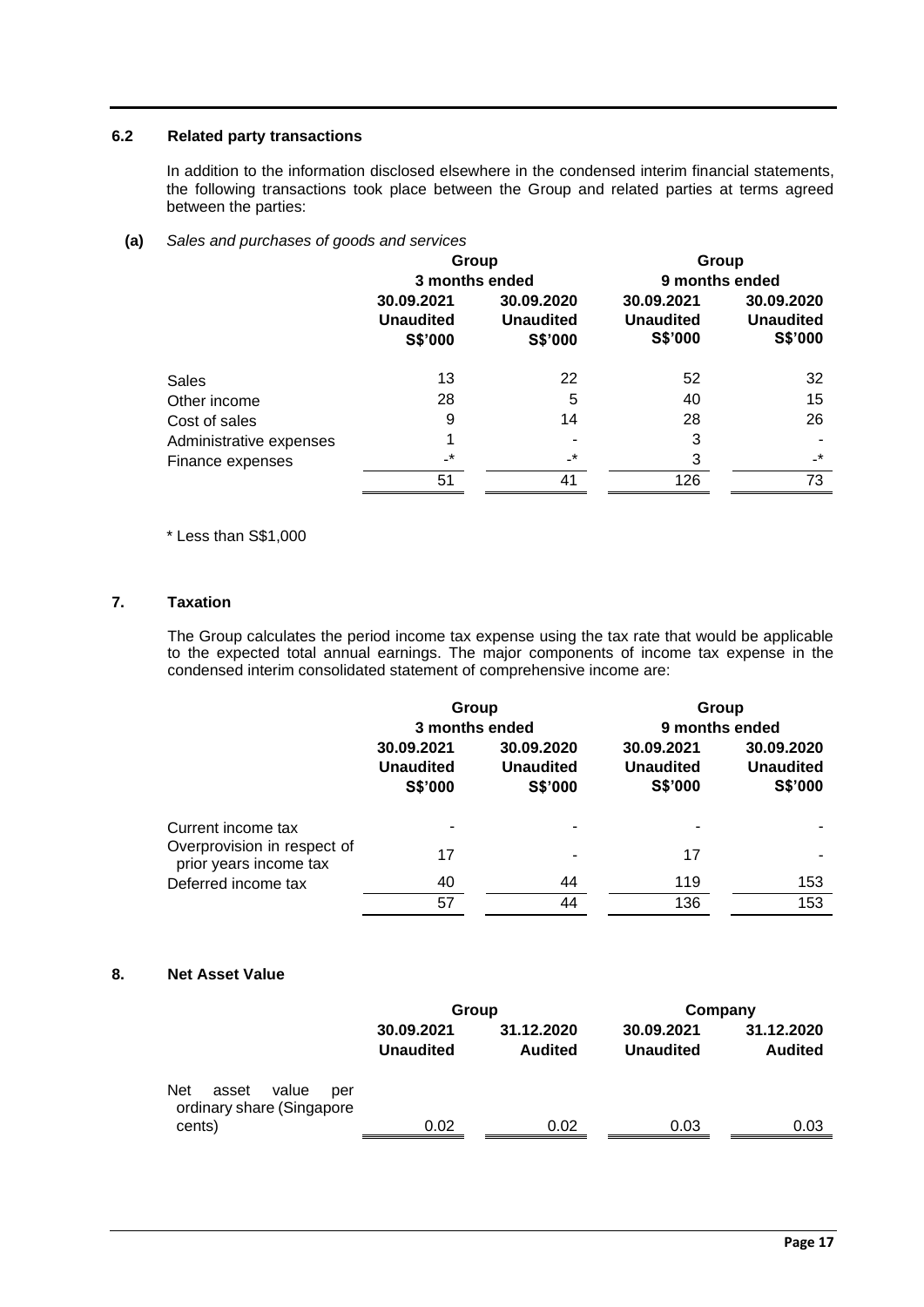## **9. Fair value measurement**

The Group classifies financial assets measured at fair value using a fair value hierarchy which reflects the significance of the inputs used in making the measurements. The fair value hierarchy has the following levels:

- a) Quoted prices (unadjusted) in active markets for identical assets or liabilities (Level 1);<br>b) lnputs other than quoted prices included within Level 1 which are observable for the ass
- Inputs other than quoted prices included within Level 1 which are observable for the asset or liability, either directly (i.e. as prices) or indirectly (i.e. derived from prices) (Level 2); and
- c) Inputs for the assets or liability which are not based on observable market data (unobservable inputs) (Level 3)

The following table presented the assets measured at fair value:

|                                                                                              | Level 1<br>S\$'000 | Level <sub>2</sub><br>S\$'000 | Level 3<br>S\$'000 | Total<br>S\$'000 |
|----------------------------------------------------------------------------------------------|--------------------|-------------------------------|--------------------|------------------|
| Group<br>30.09.2021<br><b>Unaudited</b>                                                      |                    |                               |                    |                  |
| <b>Financial assets</b><br>of disposal<br>Assets<br>group<br>classified as held for sale     | 3,869              |                               |                    | 3,869            |
| <b>Financial liabilities</b><br>Liabilities of disposal group<br>classified as held for sale | 258                |                               |                    | 258              |
| Non-current borrowings                                                                       |                    |                               | 2,094              | 2,094            |
| Group<br>31.12.2020<br><b>Audited</b>                                                        |                    |                               |                    |                  |
| <b>Financial assets</b><br>of<br>disposal<br>Assets<br>group<br>classified as held for sale  | 3,869              |                               |                    | 3,869            |
| <b>Financial liabilities</b><br>Liabilities of disposal group<br>classified as held for sale | 258                |                               |                    | 258              |
| Non-current borrowings                                                                       |                    |                               | 2,633              | 2,633            |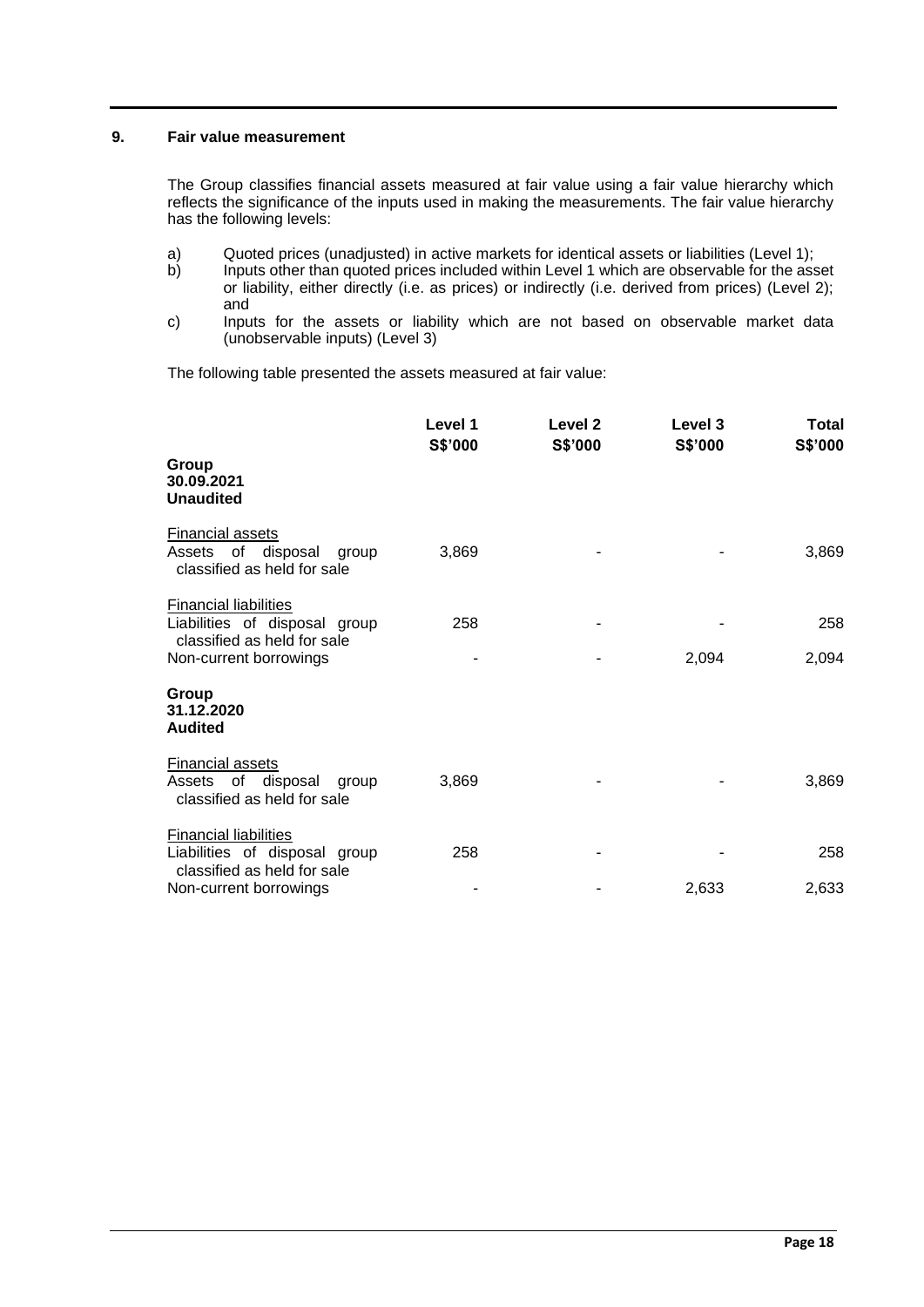## **10. Trade and other receivables**

|                                   | Group                                     |                                         | Company                                   |                                         |  |
|-----------------------------------|-------------------------------------------|-----------------------------------------|-------------------------------------------|-----------------------------------------|--|
|                                   | 30.09.2021<br><b>Unaudited</b><br>S\$'000 | 31.12.2020<br><b>Audited</b><br>S\$'000 | 30.09.2021<br><b>Unaudited</b><br>S\$'000 | 31.12.2020<br><b>Audited</b><br>S\$'000 |  |
| Trade receivables                 |                                           |                                         |                                           |                                         |  |
| - Non-related parties             | 194                                       | 126                                     |                                           |                                         |  |
| - Related parties                 | 4                                         | 6                                       |                                           |                                         |  |
|                                   | 198                                       | 132                                     |                                           |                                         |  |
| Less: Loss allowance              | (48)                                      | (48)                                    |                                           |                                         |  |
|                                   | 150                                       | 84                                      |                                           |                                         |  |
| Other receivables<br>- Subsidiary |                                           |                                         |                                           |                                         |  |
| corporations                      |                                           |                                         | 638                                       | 1,045                                   |  |
| - Related parties                 | 43                                        | 16                                      |                                           |                                         |  |
| - Non-related parties             | 88                                        | 113                                     | 17                                        | 9                                       |  |
|                                   | 131                                       | 129                                     | 655                                       | 1,054                                   |  |
| Less: Loss allowance              |                                           |                                         |                                           | (612)                                   |  |
|                                   | 131                                       | 129                                     | 655                                       | 442                                     |  |
| Deposits                          | 386                                       | 383                                     | 41                                        | 41                                      |  |
| Prepayments                       | 103                                       | 156                                     | 49                                        | 27                                      |  |
|                                   | 770                                       | 752                                     | 745                                       | 510                                     |  |

#### **11. Assets of disposal group classified as held-for-sale / Liabilities directly associated with disposal group classified as held-for-sale** / **Non-current assets classified as held-for-sale**

During the financial year ended 31 December 2020, the Directors of the Company approved the plan to unwind the acquisition of Brand X Lab Pte Ltd ("**Brand X**"). Subsequently, on 16 February 2021, the Company entered into an unwinding and settlement agreement (the "Agreement") with Tan Suying ("**TSY**") in respect of the mutual agreement by TSY and the Company to unwind the acquisition of Brand X.

- (a) In accordance with SFRS(I) 5 Non-current Asset Held for Sale and discontinued Operations, the entire assets and liabilities of Brand X amounting to S\$3.869 million and S\$0.258 million respectively are classified and presented as "Assets of disposal group classified as held-for-sale" and "Liabilities directly associated with disposal group classified as held-for-sale" on the Group's balance sheet as at 30 September 2021 and 31 December 2020. In connection with the reclassification, the assets of disposal group classified as held-for-sale and liabilities directly associated with disposal group classified as held-for-sale were written down to their fair value less costs to sell of S\$3.611 million.
- (b) On the Company's balance sheet as at 30 September 2021 and 31 December 2020, the fair value less costs to sell of S\$3.611 million for Brand X is recorded as "Non-current assets classified as held-for-sale".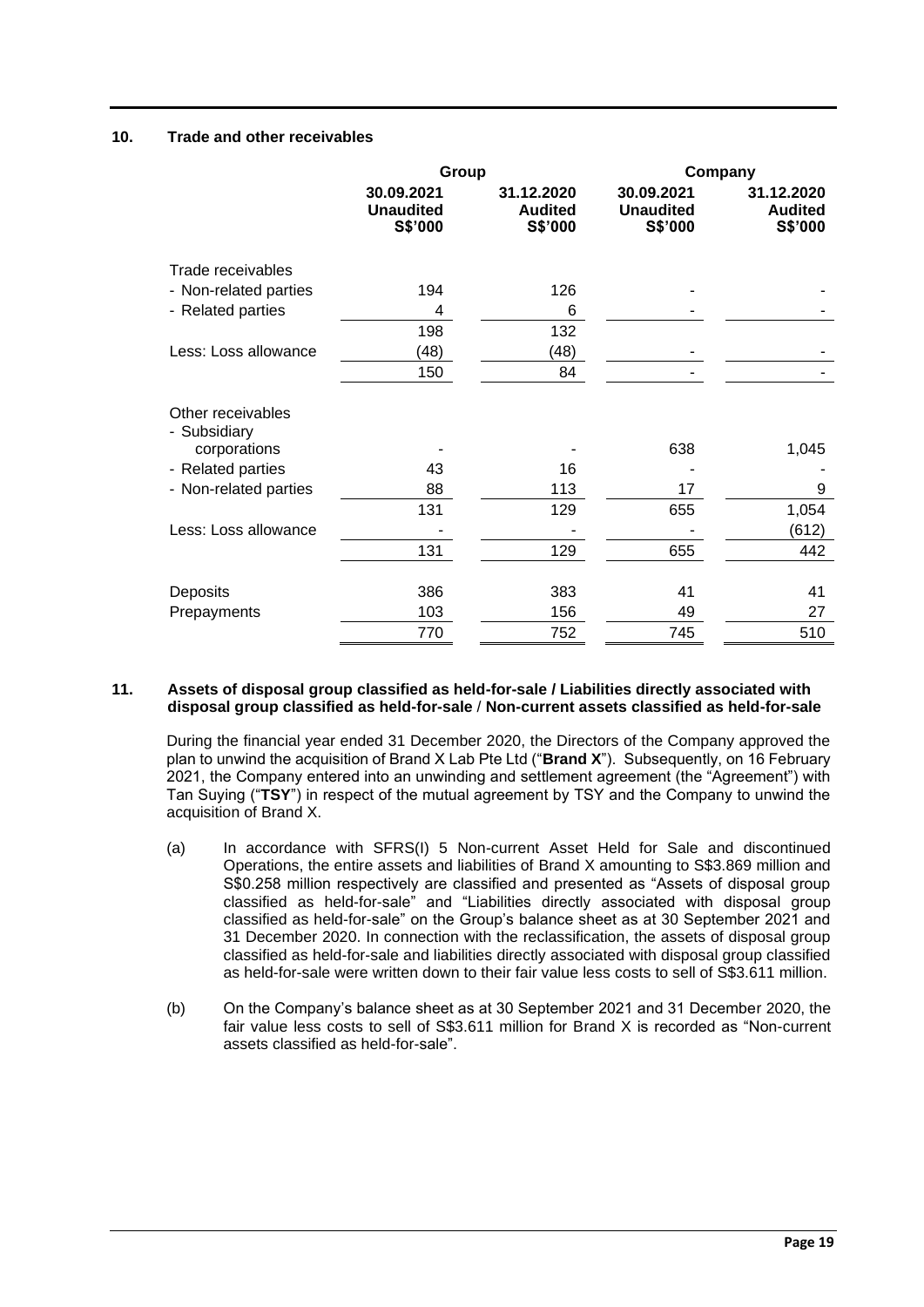## **12. Investment in subsidiaries**

On the Company's balance sheet, the investment in subsidiary corporations amounting to S\$2.417 million as at 30 September 2021 and 31 December 2020 comprise cost of investment in Albedo Corporation Pte Ltd and JCG-Beverly Pte Ltd, the holding company for the Beverly Wilshire Group of companies in Malaysia, amounting to S\$0.352 million and S\$2.065 million respectively.

## **13. Property, plant and equipment**

During the nine months ended 30 September 2021, the Group acquired assets amounting to S\$546,000 (30 September 2020: S\$83,000) and disposed of assets amounting to S\$Nil (30 September 2020: S\$Nil).

## **14. Intangible assets**

|                                   | Group                                     |                                         |  |
|-----------------------------------|-------------------------------------------|-----------------------------------------|--|
|                                   | 30.09.2021<br><b>Unaudited</b><br>S\$'000 | 31.12.2020<br><b>Audited</b><br>S\$'000 |  |
| Composition:                      |                                           |                                         |  |
| Goodwill arising on consolidation | 664                                       | 664                                     |  |
| Trademark/brand                   | 487                                       | 775                                     |  |
|                                   | 1,151                                     | 1,439                                   |  |

## *(a) Goodwill arising on consolidation*

|                                                     | Group                                            |                                                |  |
|-----------------------------------------------------|--------------------------------------------------|------------------------------------------------|--|
|                                                     | 30.09.2021<br><b>Unaudited</b><br><b>S\$'000</b> | 31.12.2020<br><b>Audited</b><br><b>S\$'000</b> |  |
| Cost                                                |                                                  |                                                |  |
| Beginning financial year                            | 664                                              | 22,118                                         |  |
| Acquisition of subsidiary corporations              |                                                  |                                                |  |
| Remeasurement of disposal group classified as held- |                                                  |                                                |  |
| for-sale                                            |                                                  | (179)                                          |  |
| Disposal group classified as held-for-sale          |                                                  | (21,275)                                       |  |
| End of financial year                               | 664                                              | 664                                            |  |
| Accumulated impairment                              |                                                  |                                                |  |
| Beginning of financial year                         |                                                  | 17,997                                         |  |
| Disposal group classified as held-for-sale          |                                                  | (17,997                                        |  |
| End of financial year                               |                                                  |                                                |  |
| Net book value                                      | 664                                              | 664                                            |  |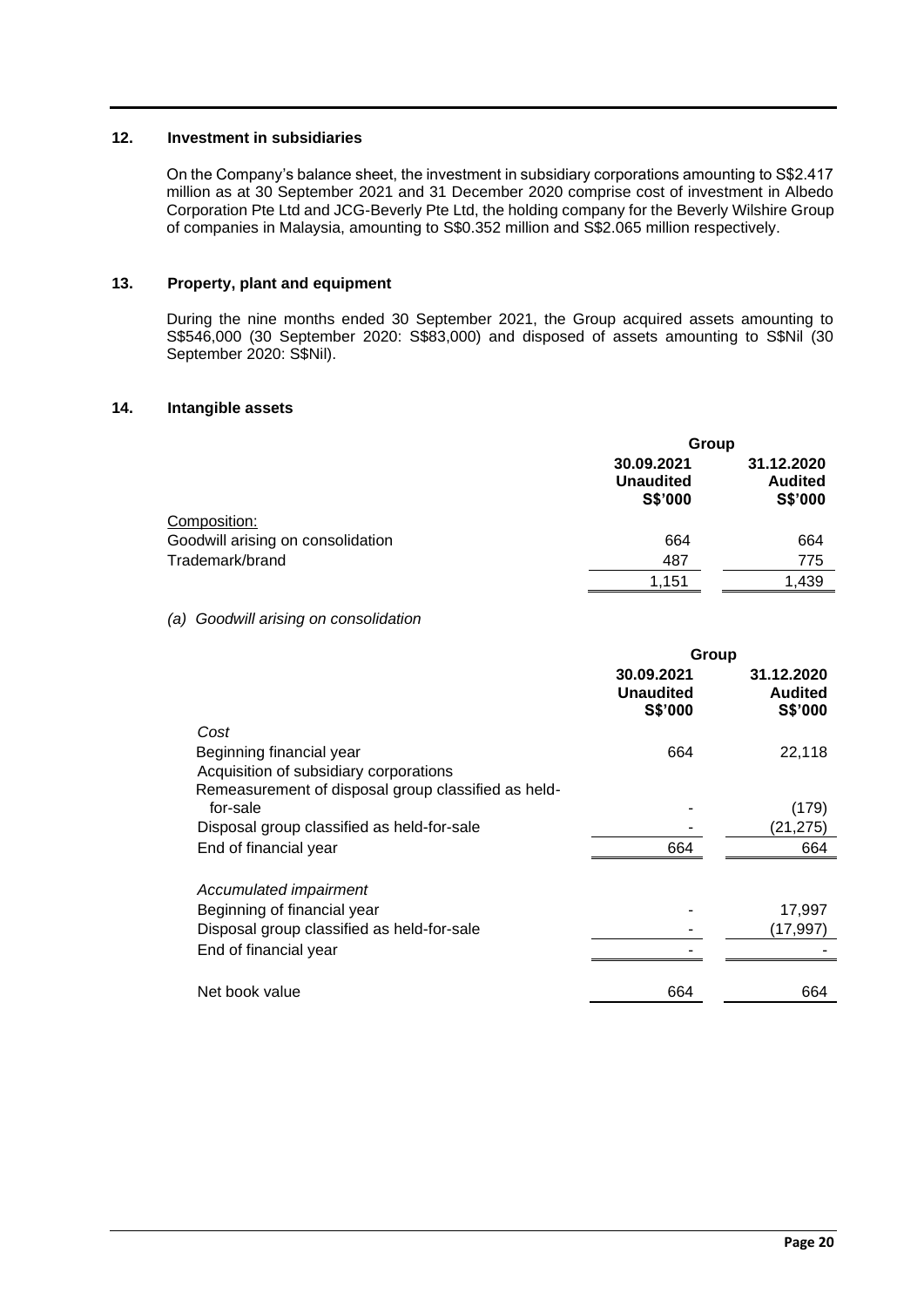## **14. Intangible assets (cont'd)**

## *(b) Trademark/brand*

|                                         | Group                                     |                                         |  |
|-----------------------------------------|-------------------------------------------|-----------------------------------------|--|
|                                         | 30.09.2021<br><b>Unaudited</b><br>S\$'000 | 31.12.2020<br><b>Audited</b><br>S\$'000 |  |
| Cost                                    |                                           |                                         |  |
| Beginning and end of financial year     | 1,160                                     | 1,160                                   |  |
| Accumulated amortisation and impairment |                                           |                                         |  |
| Beginning of financial year             | 385                                       | _*                                      |  |
| Amortisation charge                     | 288                                       | 385                                     |  |
| End of financial year                   | 673                                       | 385                                     |  |
| Net book value                          | 487                                       | 775                                     |  |
| * Less than S\$1,000                    |                                           |                                         |  |

## **15. Trade and other payables**

|                                                | Group                                     |                                         | Company                                   |                                         |  |
|------------------------------------------------|-------------------------------------------|-----------------------------------------|-------------------------------------------|-----------------------------------------|--|
|                                                | 30.09.2021<br><b>Unaudited</b><br>S\$'000 | 31.12.2020<br><b>Audited</b><br>S\$'000 | 30.09.2021<br><b>Unaudited</b><br>S\$'000 | 31.12.2020<br><b>Audited</b><br>S\$'000 |  |
| Current                                        |                                           |                                         |                                           |                                         |  |
| Trade payables                                 |                                           |                                         |                                           |                                         |  |
| - Non-related parties                          | 276                                       | 262                                     |                                           |                                         |  |
| Other payables<br>- Subsidiary<br>corporations |                                           |                                         | 14                                        |                                         |  |
| - Non-related parties                          |                                           |                                         |                                           |                                         |  |
| (Note 1)                                       | 1,208                                     | 1,751                                   | 564                                       | 676                                     |  |
| - Related parties                              | 177                                       | 49                                      |                                           |                                         |  |
| Advances received<br>Accruals for operating    | 1,374                                     | 826                                     |                                           |                                         |  |
| expenses                                       | 1,124                                     | 1,107                                   | 631                                       | 718                                     |  |
|                                                | 4,159                                     | 3,995                                   | 1,209                                     | 1,394                                   |  |

## Note 1

Included in other payables to non-trade related parties for the period ended 30 September 2021 for Group and Company is the proceeds from share subscription agreement signed in July 2021 amounting to S\$105,000 (30 September 2020: S\$ Nil), pending issuance of new shares.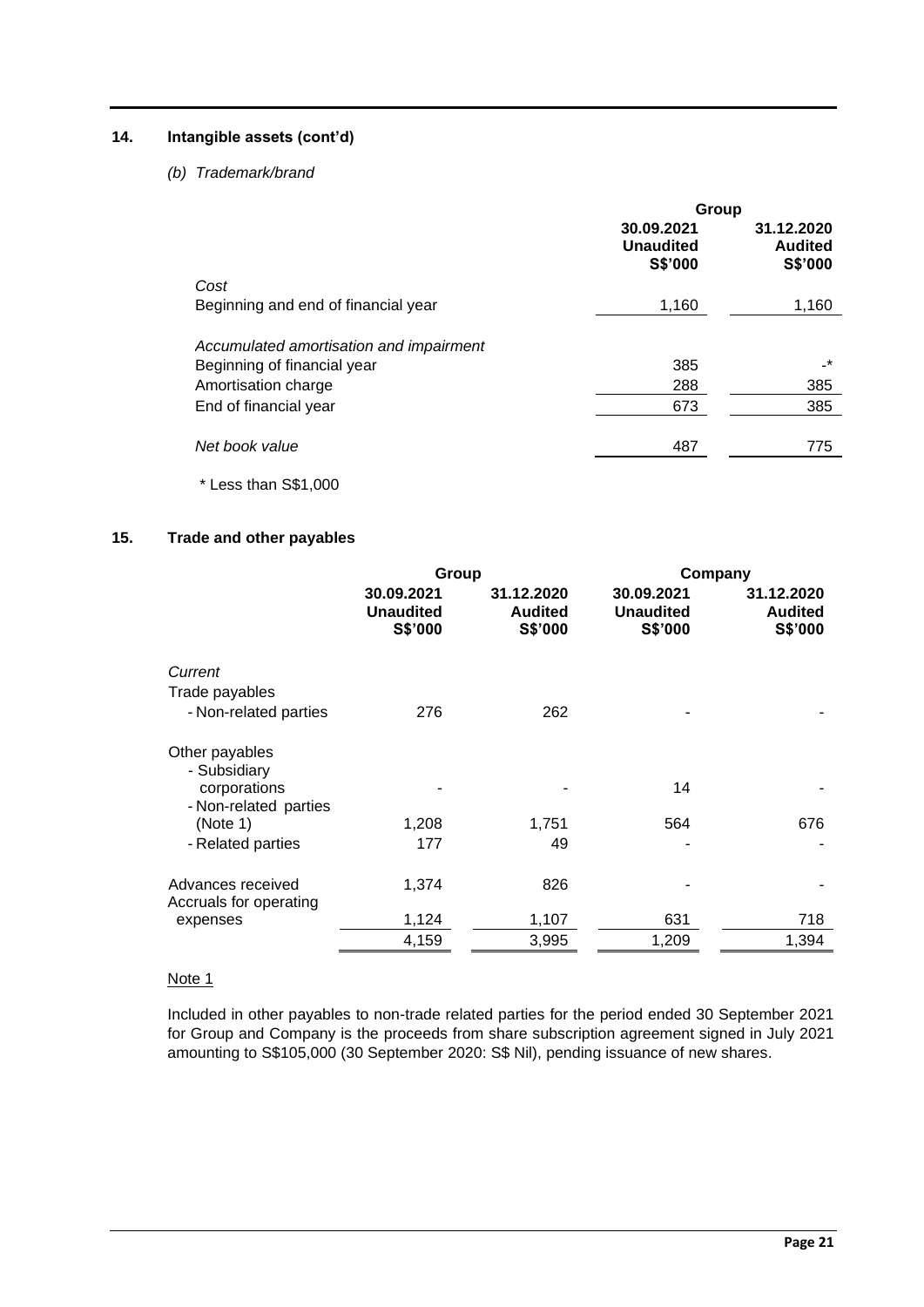## **16. Borrowings**

|     |                                                     | Group                                     |                                         | Company                                   |                                         |
|-----|-----------------------------------------------------|-------------------------------------------|-----------------------------------------|-------------------------------------------|-----------------------------------------|
|     |                                                     | 30.09.2021<br><b>Unaudited</b><br>S\$'000 | 31.12.2020<br><b>Audited</b><br>S\$'000 | 30.09.2021<br><b>Unaudited</b><br>S\$'000 | 31.12.2020<br><b>Audited</b><br>S\$'000 |
| (a) | Lease liabilities<br>(office and<br>medical centre) |                                           |                                         |                                           |                                         |
|     | Current                                             | 617                                       | 769                                     | 26                                        | 144                                     |
|     | Non-current                                         | 1,518                                     | 2,053                                   |                                           |                                         |
|     |                                                     | 2,135                                     | 2,822                                   | 26                                        | 144                                     |
| (b) | <b>Borrowings</b>                                   |                                           |                                         |                                           |                                         |
|     | Current                                             |                                           |                                         |                                           |                                         |
|     | Borrowings                                          |                                           |                                         |                                           |                                         |
|     | - Loan 1                                            |                                           |                                         | 926                                       | 965                                     |
|     | - Loan 2                                            | 321                                       | 317                                     |                                           |                                         |
|     | - Loan 3                                            | 154                                       | 65                                      |                                           |                                         |
|     | Bank overdraft<br>Finance lease                     | 304                                       | 177                                     |                                           |                                         |
|     | liabilities                                         | 54                                        | 16                                      |                                           |                                         |
|     | Invoice financing                                   | 381                                       | 249                                     |                                           |                                         |
|     |                                                     | 1,214                                     | 824                                     | 926                                       | 965                                     |
|     | Non-current<br>Borrowings                           |                                           |                                         |                                           |                                         |
|     | - Loan 2<br>- Finance<br>lease                      | 439                                       | 580                                     |                                           |                                         |
|     | liabilities                                         | 137                                       |                                         |                                           |                                         |
|     |                                                     | 576                                       | 580                                     |                                           |                                         |
|     | Total                                               | 1,790                                     | 1,404                                   | 926                                       | 965                                     |
|     | <b>Total borrowings</b>                             | 3,925                                     | 4,226                                   | 952                                       | 1,109                                   |

The Group and the Company are not exposed to significant changes in interest rates as the borrowings are at fixed interest rates.

- (i) Loan 1 from subsidiary corporation, Albedo Corporation Pte Ltd, is unsecured, interest-free and is due for repayment on demand.
- (ii) Loan 2 is from UOB Malaysia. The bank facility is secured by a corporate guarantee from the Company and a personal guarantee by certain directors of the Company. The loan bears an interest rate of 1.50% per annum over the bank's prevailing 1-month effective cost of funds on monthly rests.
- (iii) Loan 3 from a related company relates to loan from Beverly Bangsar Sdn Bhd ("**Beverly Bangsar**"), a director-related company which bears an interest rate of 5.00% per annum.
- (iv) Bank overdraft from UOB Malaysia. The bank facility is secured by corporate guarantee from the Company and its subsidiary corporation as well as guarantee by certain directors of the Company. The bank overdraft bears an interest rate of 0.75% per annum over the bank's base lending rate on daily rests.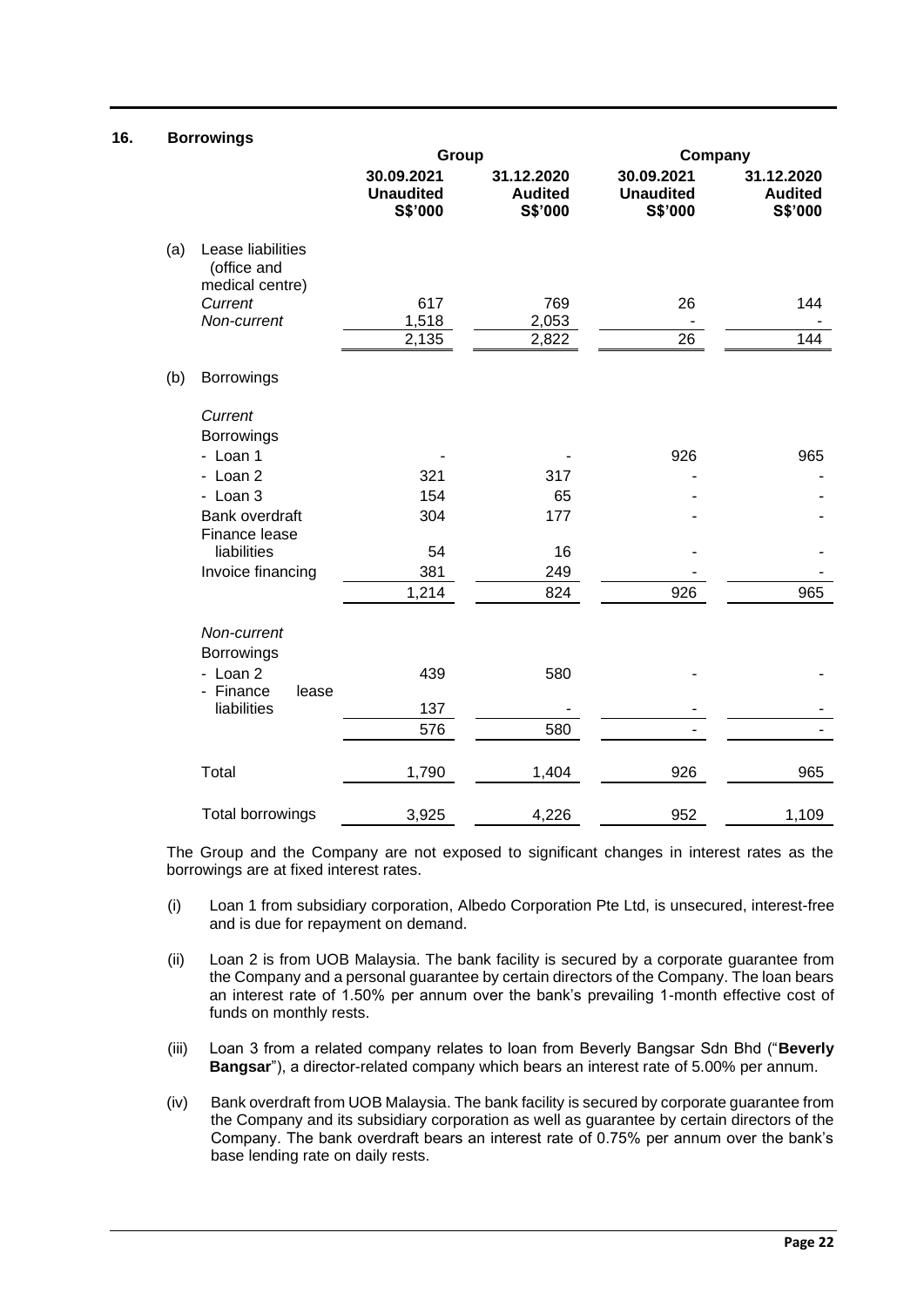## **16. Borrowings (cont'd)**

- (v) Invoice financing from UOB Malaysia. The loan facility is secured by corporate guarantee from the Company and its subsidiary corporation as well as guarantee by certain directors of the Company. The invoice financing bears an interest rate of 0.75% per annum over the bank's base lending rate.
- (vi) Finance lease liabilities are secured by the motor vehicle and medical equipment acquired under the lease arrangements.

## **17. Share capital**

|                                                            | No. of<br>ordinary | 30.09.2021<br><b>Unaudited</b><br>shares<br>Amount |                 | 31.12.2020<br><b>Audited</b><br>Amount |
|------------------------------------------------------------|--------------------|----------------------------------------------------|-----------------|----------------------------------------|
|                                                            | '000'              | S\$'000                                            | shares<br>'000' | <b>S\$'000</b>                         |
| Group and Company                                          |                    |                                                    |                 |                                        |
| Beginning of financial year<br>Issuance of capital, net of | 15,814,936         | 71,623                                             | 15,383,882      | 67,460                                 |
| expenses                                                   | 2,112,780          | 1,913                                              | 427,807         | 800                                    |
| Conversion of warrants                                     |                    |                                                    | 3.247           | 11                                     |
| Expiry of warrants                                         |                    |                                                    |                 | 3,498                                  |
| Warrants adjustments                                       |                    |                                                    |                 | (146)                                  |
| End of financial year                                      | 17,927,716         | 73,536                                             | 15,814,936      | 71,623                                 |
|                                                            |                    |                                                    |                 |                                        |

## **18. Events occurring after balance sheet date**

The Company signed 6 subscription agreements for total private placement amounts of S\$630,000 in October 2021, of which the proceeds will be used to fund growth, development and expansion of its existing aesthetics medical and healthcare segment/ business and for the Group's working capital.

There are no known subsequent events which have led to adjustments to this set of interim financial statements.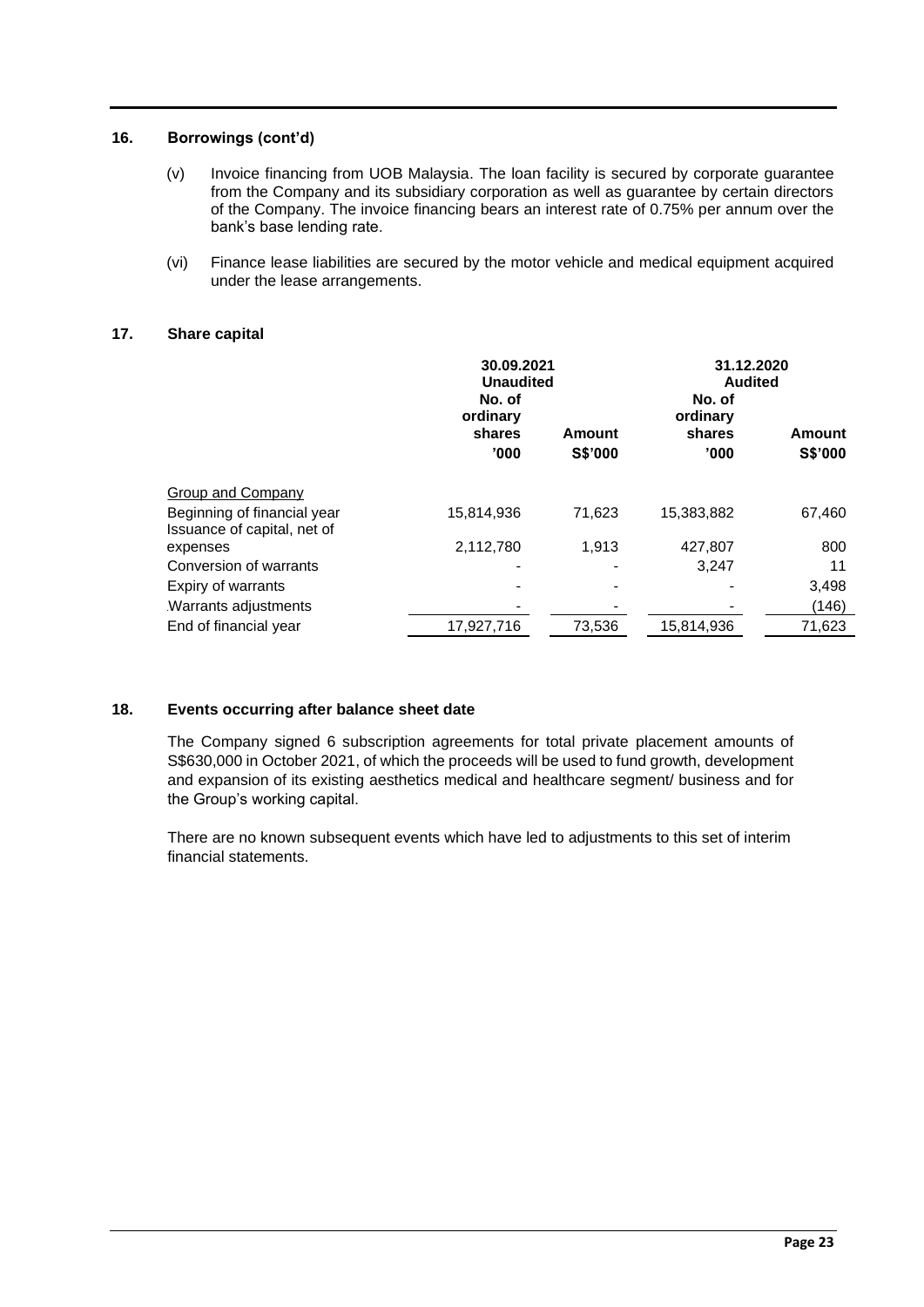#### **Other Information required by Listing Rule Appendix 7.2**

**1(d)(ii) Details of any changes in the company's share capital arising from right issue, bonus issue, share buy-backs, exercise of share options or warrants, conversion of other issues of equity securities, issue of shares for cash or as consideration for acquisition or for any other purpose since the end of the previous period reported on. State also the number of shares that may be issued on conversion of all the outstanding convertibles, if any, against the total number of issued shares excluding treasury shares and subsidiary holdings of the issuer, as at the end of the current financial period reported on and as at the end of the corresponding period of the immediately preceding financial year. State also the number of shares held as treasury shares and the number of subsidiary holdings, if any, and the percentage of the aggregate number of treasury shares and subsidiary holdings held against the total number of shares outstanding in a class that is listed as at the end of the current financial period reported on and as at the end of the corresponding period of the immediately preceding financial year.**

|                                 | Number of<br>shares | Share capital<br><b>S\$'000</b> |
|---------------------------------|---------------------|---------------------------------|
| Balance as at 31 December 2020  | 15,814,936,164      | 71.623                          |
| Balance as at 30 September 2021 | 17,927,715,589      | 73.536                          |
|                                 |                     |                                 |

On 2 June 2021, the Company completed the allotment and issuance of 2,112,779,425 shares at an issue price of S\$0.001 per share and 2,112,779,425 warrants pursuant to a deed poll executed by the Company on 28 April 2021 (the "**W240531 Warrants**"), each convertible into one share at an exercise price of S\$0.001 per W240531 Warrant, for an aggregate amount of S\$2,112,779 (the "**2021 Rights Cum Warrants Issue**"). Accordingly, the total number of ordinary shares of the Company increased from 15,814,936,164 shares to 17,927,715,589 shares.

There were no treasury shares and subsidiary holdings as at 30 September 2020 and 30 September 2021.

**1(d)(iii) To show the number of issued shares excluding treasury shares as at the end of the current financial period and as at the end of the immediately preceding year**

|                                                            | Company<br>30.09.2021 | Company<br>31.12.2020 |
|------------------------------------------------------------|-----------------------|-----------------------|
| Total number of issued shares excluding<br>treasury shares | 17,927,715,589        | 15,814,936,164        |

There were no treasury shares during and as at end of the financial period ended 30 September 2021 and as at the end of the financial year ended 31 December 2020.

## **1(d)(iv) A statement showing all sales, transfers, cancellation and/or use of treasury shares as at the end of the current financial period reported on**

Not applicable as the Company did not have any treasury shares as at the end of the current financial period reported on.

## **1(d)(v) A statement showing all sales, transfers, cancellation and/or use of subsidiary holdings as at the end of the current financial period reported on**

Not applicable as the Company did not have any subsidiary holdings during and as at the end of the current financial period reporting on.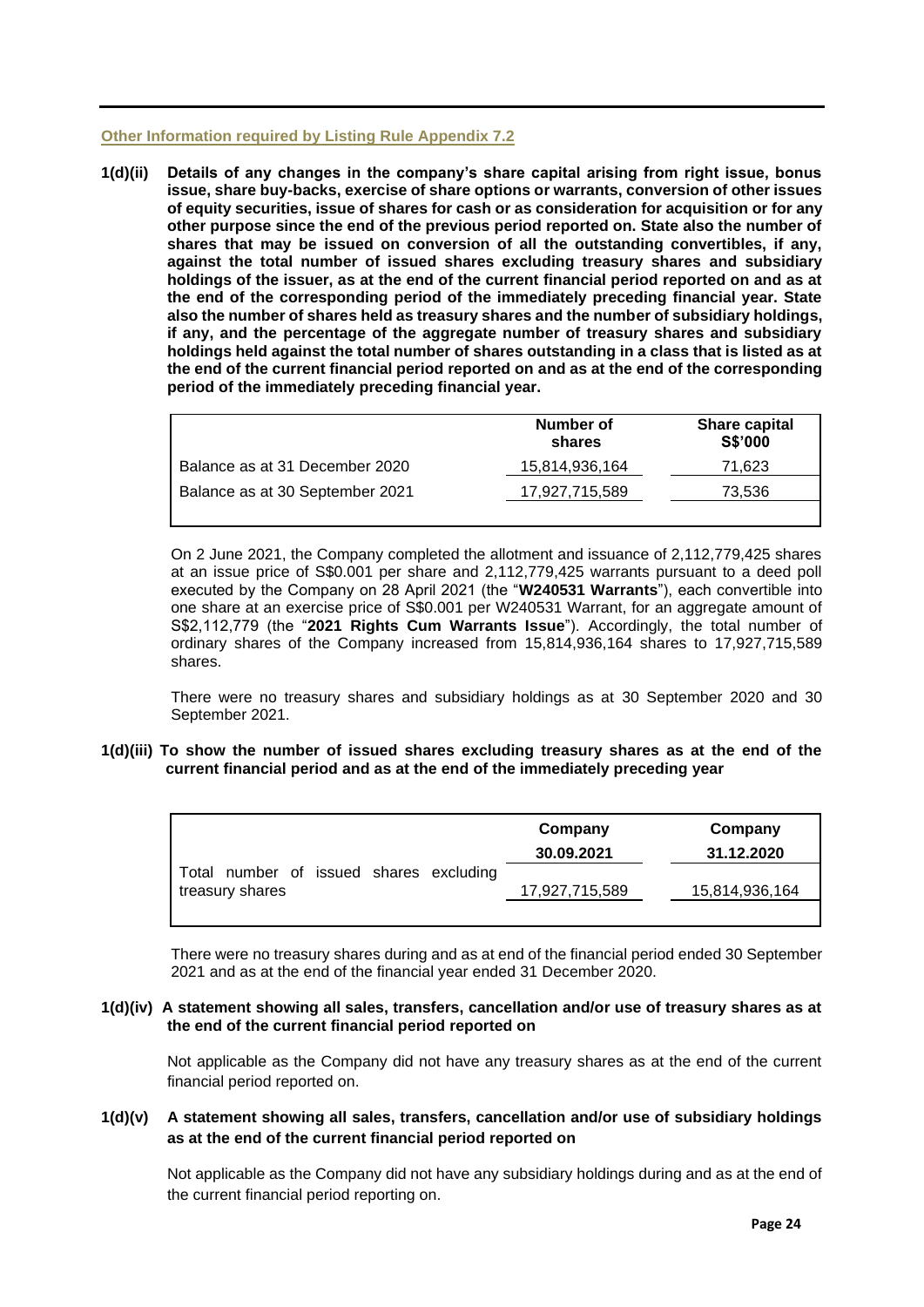## **2. Whether the figures have been audited or reviewed, and in accordance with which auditing standard or practice**

The condensed consolidated statement of financial position of Beverly JCG Ltd. and its subsidiaries as at 30 September 2021 and the related condensed consolidated profit or loss and other comprehensive income, condensed consolidated statement of changes in equity and condensed consolidated statement of cash flows for the nine-month period then ended and certain explanatory notes have not been audited or reviewed.

## **3. Where the figures have been audited or reviewed, the auditors' report (including any qualifications or emphasis of matter)**

Not applicable. The condensed consolidated statement of financial position of Beverly JCG Ltd. and its subsidiaries as at 30 September 2021 and the related condensed consolidated profit or loss and other comprehensive income, condensed consolidated statement of changes in equity and condensed consolidated statement of cash flows for the nine-month period then ended and certain explanatory notes have not been audited or reviewed.

#### **4. Where the latest financial statements are subject to an adverse opinion, qualified opinion or disclaimer of opinion:**

**(a) updates on the efforts taken to resolve each outstanding audit issue; and (b) confirmation from the Board that the impact of all outstanding audit issues on the financial statements have been adequately disclosed.** 

## **This is not required for any audit issue that is a material uncertainty relating to going concern.**

The latest financial statements of the Group for the financial year ended 31 December 2020 was subject to a disclaimer opinion.

(a) The board would like to update on the efforts to resolve the outstanding audit issue as follows:

#### **Assets, liabilities and results of the Group's aesthetic business in Taiwan**

China iMyth Company Pte Ltd ("**China iMyth**"), a 51% subsidiary of the Company, had on 26 March 2021, completed the disposal of its 100% shareholding interest in iMyth Taiwan Limited, a wholly-owned subsidiary of China iMyth and an indirect subsidiary of the Company, to Lin Hongtu, a nominee of Dr Chung Yih-Chen.

As announced by the Company on 30 March 2020, BDO LLP ("**BDO**"), which was appointed by the Company to conduct the independent review, has completed the independent review. The Company has formulated its response and proposal to address the issues raised, and implemented some of the recommendations proposed in the independent review report. For those recommendations that are not implemented, an explanatory statement on the reason for not doing so has been provided accordingly. These are set out in the table below: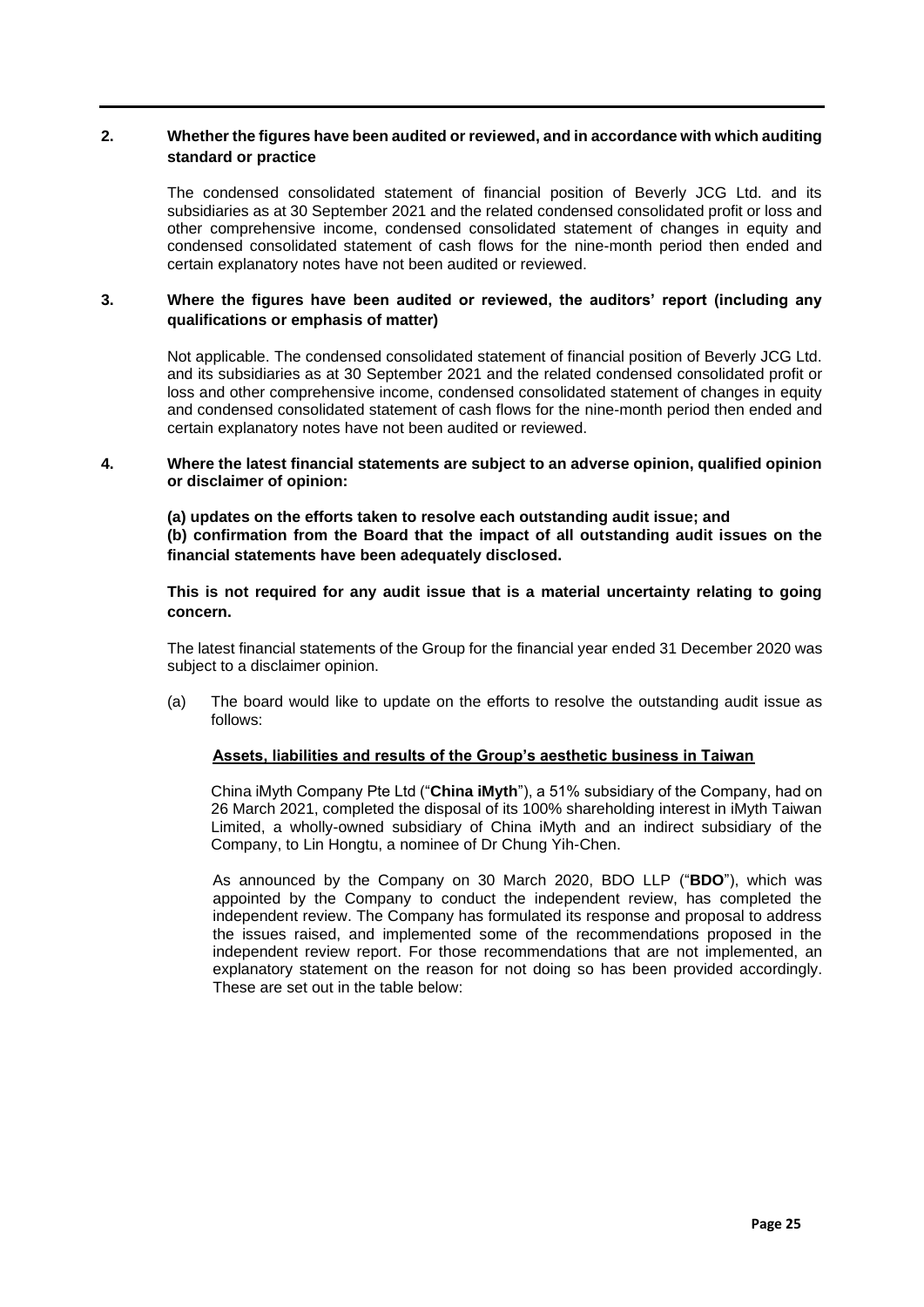| <b>Key Areas</b>                    | <b>Issues and Recommendations</b>                                                                                                                                                                                                                                                                                                                                                                                                                                                                                                                                                                                                                                                                                                                                                                         | <b>Implementations of Recommendations</b>                                                                                                                                                                                                                                                                                                                                                                                                                                                                                                                                                                                                                                                                                                                                                                                                                                                                                                                                                                                                                                                                                                                     |
|-------------------------------------|-----------------------------------------------------------------------------------------------------------------------------------------------------------------------------------------------------------------------------------------------------------------------------------------------------------------------------------------------------------------------------------------------------------------------------------------------------------------------------------------------------------------------------------------------------------------------------------------------------------------------------------------------------------------------------------------------------------------------------------------------------------------------------------------------------------|---------------------------------------------------------------------------------------------------------------------------------------------------------------------------------------------------------------------------------------------------------------------------------------------------------------------------------------------------------------------------------------------------------------------------------------------------------------------------------------------------------------------------------------------------------------------------------------------------------------------------------------------------------------------------------------------------------------------------------------------------------------------------------------------------------------------------------------------------------------------------------------------------------------------------------------------------------------------------------------------------------------------------------------------------------------------------------------------------------------------------------------------------------------|
|                                     |                                                                                                                                                                                                                                                                                                                                                                                                                                                                                                                                                                                                                                                                                                                                                                                                           | / Reasons for not implementing the<br><b>Recommendations</b>                                                                                                                                                                                                                                                                                                                                                                                                                                                                                                                                                                                                                                                                                                                                                                                                                                                                                                                                                                                                                                                                                                  |
| Investment<br>management<br>process | Internal<br>controls<br>the<br>(i)<br>over<br>investment management process<br>should be further strengthened and<br>documented<br>a. Assumptions, projections and<br>counterparties included<br>in<br>board papers submitted for<br>board decisions should be<br>checked for accuracy and<br>duly validated<br>b. Results<br>of<br>financial<br>due<br>diligence reviews should be<br>addressed before acceptance<br>Counterparties in investments<br>с.<br>should be subject to proper<br>assessment<br>(ii) Clearance of matters arising from<br>legal due diligence reviews for<br>potential investments should be<br>formally documented<br>Nature of investment companies<br>(iii)<br>should be<br>clearly<br>indicated<br>in<br>investment<br>evaluation<br>papers<br>submitted for board approval | The Company had established the Risk<br>Management Committee (the "RMC") on<br>10 January 2020 to assist the Board with<br>the governance of risk and with ensuring<br>that management maintains a sound<br>system of risk management and internal<br>controls. Based on the terms of reference<br>of the RMC, all new investment projects<br>are required to be reviewed and if<br>endorsed by the RMC, the new investment<br>project would then be recommended by<br>the RMC to the Board.<br>The Company had adopted an investment<br>management policy in February 2020<br>which had taken BDO recommendations<br>into consideration.<br>BDO.<br>reviewed the<br>had<br>Investment<br>Management Policy as well as performed<br>procedure checks on the investment<br>management process as part of their<br>internal audit work for the financial year<br>ended 31 December 2019 ("FY2019"). The<br>Company has taken steps to implement<br>the recommendations by BDO in relation to<br>the<br>FY2019<br>internal audit<br>and<br>all<br>recommendations<br>have<br>been<br>fully<br>implemented by the Company as at the<br>date of this announcement. |
| Cash<br>management<br>process       | Internal controls over cash management<br>should be further strengthened and<br>documented                                                                                                                                                                                                                                                                                                                                                                                                                                                                                                                                                                                                                                                                                                                | The cash management process during the<br>(International)<br>China<br>Medical<br>Group<br>Limited ("CMIG") days is not within the new<br>management's period of control. However,<br>we currently have in place a robust system<br>for our internal management and control<br>over our cash. In particular, the Company<br>had adopted a cash management policy in<br>February 2020 which had taken BDO<br>recommendations into consideration. BDO<br>had reviewed the cash management policy<br>as well as performed procedure checks on<br>the cash management process as part of<br>their internal audit work for FY2019. The<br>Company has taken steps to implement<br>the recommendations by BDO in relation to<br>FY2019<br>internal audit<br>the<br>and<br>all<br>recommendations<br>fully<br>have<br>been<br>implemented by the Company as at the<br>date of announcement.                                                                                                                                                                                                                                                                           |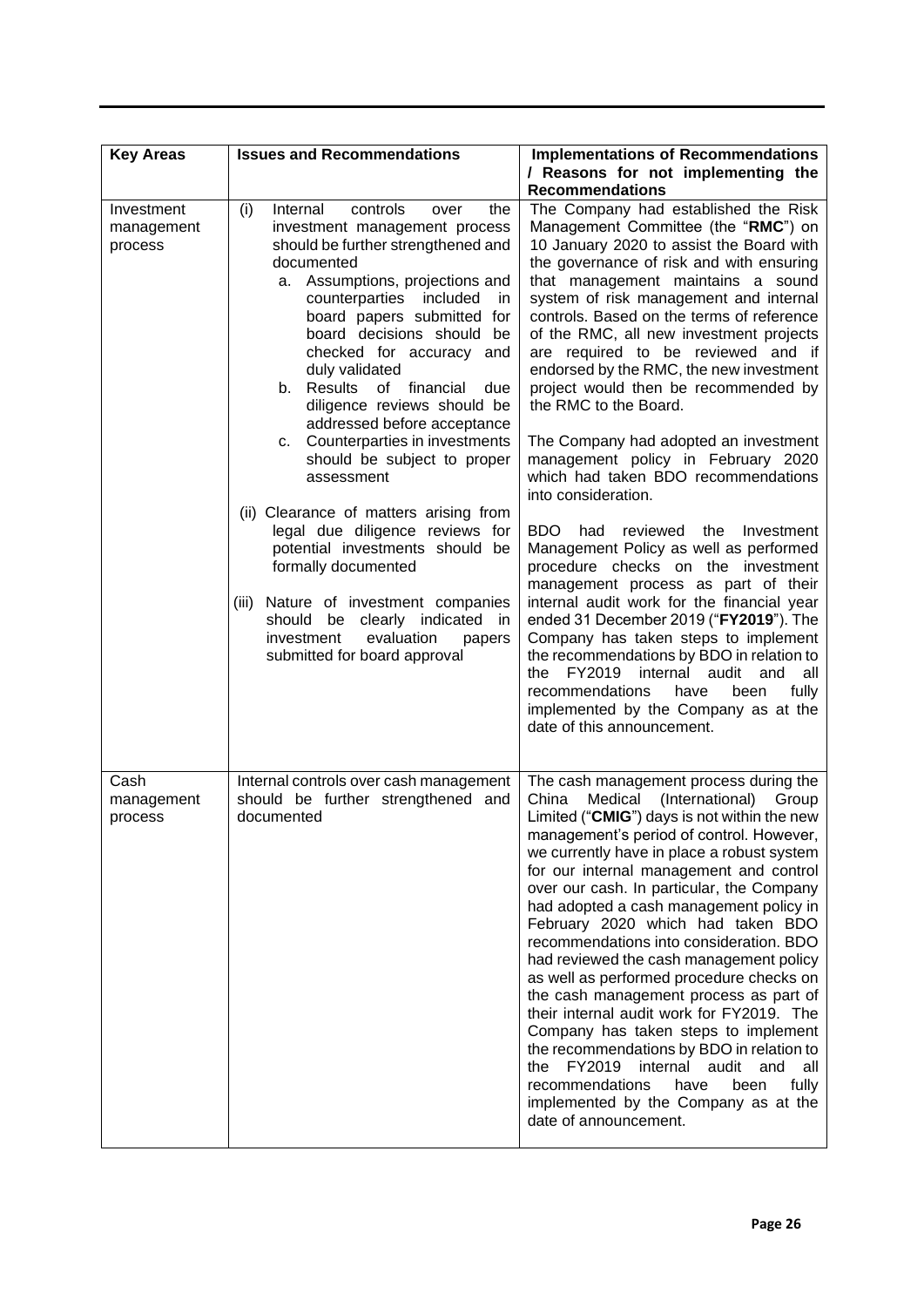| <b>Key Areas</b>                  | <b>Issues and Recommendations</b>                                                                                                                                                                      | <b>Implementations of Recommendations</b><br>/ Reasons for not implementing the<br><b>Recommendations</b>                                                                                                                                                                                                                                                                                                                                                                                             |
|-----------------------------------|--------------------------------------------------------------------------------------------------------------------------------------------------------------------------------------------------------|-------------------------------------------------------------------------------------------------------------------------------------------------------------------------------------------------------------------------------------------------------------------------------------------------------------------------------------------------------------------------------------------------------------------------------------------------------------------------------------------------------|
| <b>SGX</b><br>announcements       | SGX announcements should be subject<br>to more stringent checks prior to release                                                                                                                       | All SGX announcements are drafted by<br>management and/or the Company's legal<br>counsel. The draft is reviewed and cleared<br>by the Sponsor and the Board before it is<br>released on SGXNet. Management is of<br>the opinion that stringent checks are<br>already in place and no further action is<br>required.                                                                                                                                                                                   |
| Residual claims                   | Further review should be performed to<br>determine and address any residual<br>claims or liabilities remain from the<br>various agreements signed with third<br>parties and from the China investments | The Group had previously provided<br>advances totalling S\$6,078,000 to a few<br>business partners for the setting up of<br>clinics through joint venture arrangements<br>and/or Wholly Foreign-Owned Enterprise<br>("WFOE"). Impairment losses on advances<br>and/or loans amounting to S\$1,589,000<br>and S\$4,489,000 were recognised and<br>charged to profit and loss during the<br>financial years ended 31 December 2017<br>and 2016 respectively. As such, no further<br>action is required. |
| Accounting<br>records in<br>China | Accounting records for the China<br>entities and currently stored in China<br>should be retrieved and checked for<br>completeness                                                                      | All the entities in China have been<br>deregistered as of the date of this<br>announcement. In addition, there is no<br>certainty that these accounting records,<br>even if brought back to Singapore, are<br>complete<br>or<br>accurate.<br>As<br>such,<br>management is of the view that it would not<br>serve much purpose in bringing back and<br>reviewing these accounting records and<br>thus no further action is required.                                                                   |

(b) The Board confirms that the impact of the outstanding audit issue on the financial statements have been adequately disclosed.

## **5. Whether the same accounting policies and methods of computation as in the issuer's most recently audited annual financial statements have been applied**

Except disclosed in Para 6 below, the same accounting policies and methods of computation have been adopted for the current reporting year as compared with the most recent audited financial statements of the Company for the financial year ended 31 December 2020 ("**FY2020**").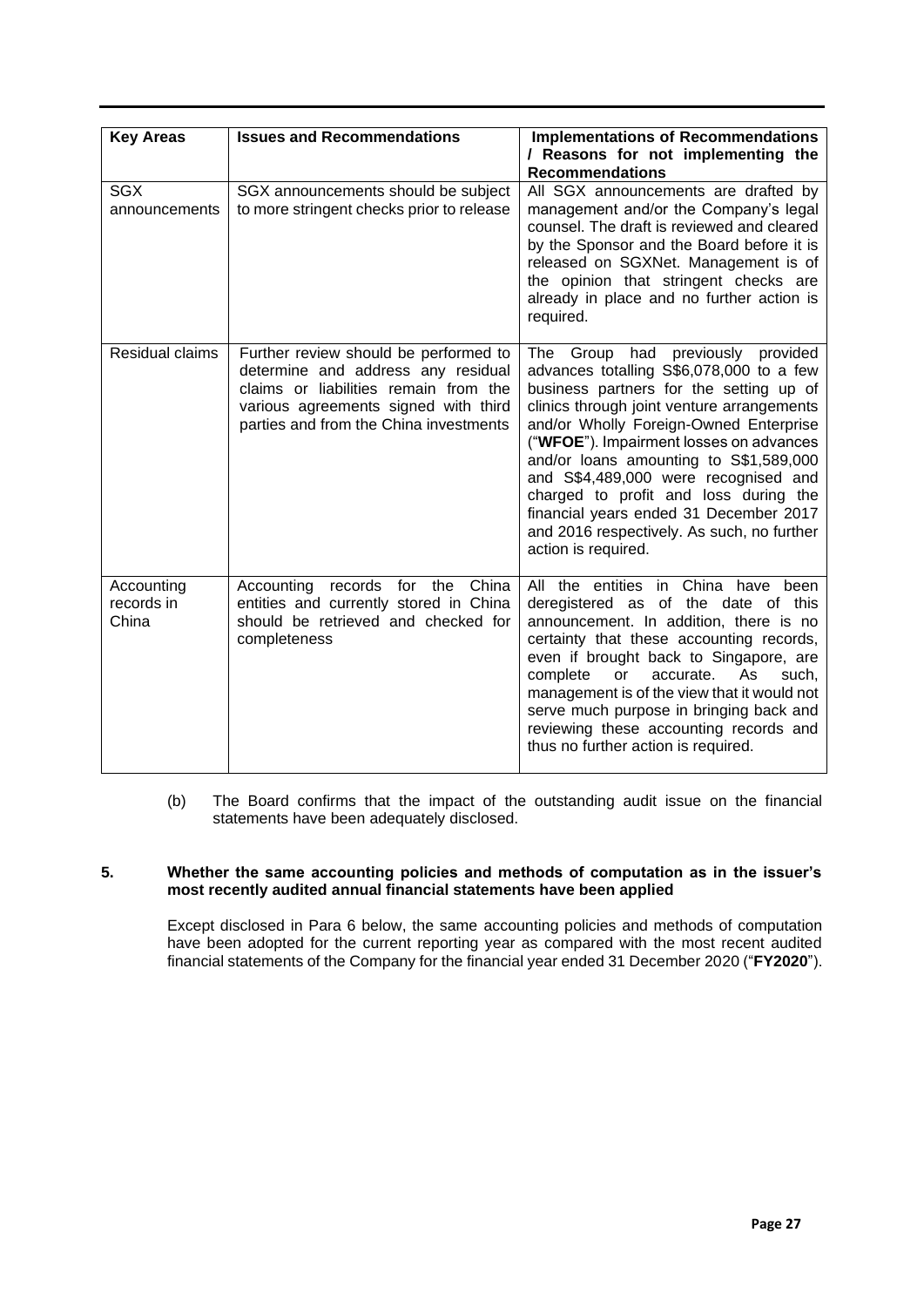#### **6. If there are any changes in the accounting policies and methods of computation, including any required by an accounting standard, what has changed, as well as the reasons for, and the effect of, the change**

Below are the mandatory standards, amendments and interpretations to existing standards that have been published, and are relevant for the Group's accounting periods beginning on or after 1 January 2021 and which the Group has not early adopted:

**Amendments to SFRS(I) 1-1 Presentation of Financial Statements:** Classification of Liabilities as Current or Non-current (effective for annual periods beginning on or after 1 January 2023)

The narrow-scope amendments to SFRS(I) 1-1 Presentation of Financial Statements clarify that liabilities are classified as either current or non-current, depending on the rights that exist at the end of the reporting period. Classification is unaffected by the expectations of the entity or events after the reporting date (e.g. the receipt of a waver or a breach of covenant). The amendments also clarify what SFRS(I) 1-1 means when it refers to the 'settlement' of a liability.

The amendments could affect the classification of liabilities, particularly for entities that previously considered management's intentions to determine classification and for some liabilities that can be converted into equity.

The Group does not expect any significant impact arising from applying these amendments.

**Amendments to SFRS(I) 1-16 Property, Plant and Equipment:** Proceeds before Intended Use (effective for annual periods beginning on or after 1 January 2022)

The amendment to SFRS(I) 1-16 Property, Plant and Equipment (PP&E) prohibits an entity from deducting from the cost of an item of PP&E any proceeds received from selling items produced while the entity is preparing the asset for its intended use. It also clarifies that an entity is 'testing whether the asset is functioning properly' when it assesses the technical and physical performance of the asset. The financial performance of the asset is not relevant to this assessment.

Entities must disclose separately the amounts of proceeds and costs relating to items produced that are not an output of the entity's ordinary activities.

**Amendments to SFRS(I) 1-37 Provisions, Contingent Liabilities and Contingent Assets:** Onerous Contracts – Cost of Fulfilling a Contract (effective for annual periods beginning on or after 1 January 2022)

An onerous contract is a contract in which the unavoidable costs of meeting the obligations under the contract exceed the economic benefits expected to be received under it. The unavoidable costs under a contract reflect the least net cost of exiting from the contract, which is the lower of the costs of fulfilling it and any compensation or penalties arising from failure to fulfil it. The amendment to SFRS(I) 1-37 clarifies that the direct costs of fulfilling a contract include both the incremental costs of fulfilling the contract and an allocation of other costs directly related to fulfilling contracts.

The Group does not expect any significant impact arising from applying these amendments.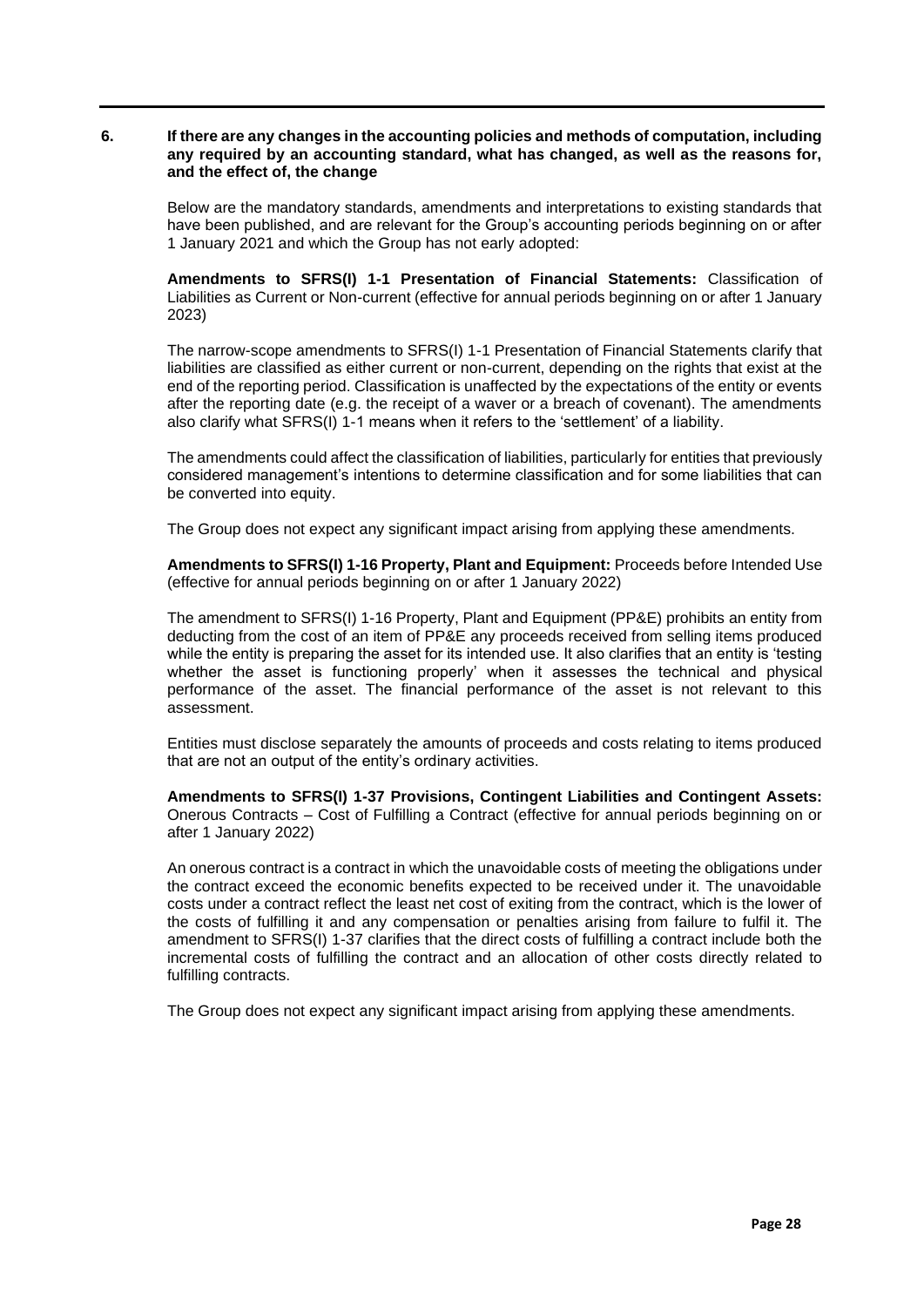**7. Earnings per ordinary share of the group for the current period reported on and the corresponding period of the immediately preceding financial year, after deducting any provision for preference dividends**

|                                          | Group<br>3 months ended<br>30.09.2021<br>30.09.2020<br><b>Unaudited</b><br><b>Unaudited</b> |         | Group            |                  |  |
|------------------------------------------|---------------------------------------------------------------------------------------------|---------|------------------|------------------|--|
| Loss Per Share                           |                                                                                             |         | 9 months ended   |                  |  |
|                                          |                                                                                             |         | 30.09.2021       | 30.09.2020       |  |
|                                          |                                                                                             |         | <b>Unaudited</b> | <b>Unaudited</b> |  |
| Basic (Singapore cents) <sup>(1)</sup>   | (0.003)                                                                                     | (0.006) | (0.011)          | (0.018)          |  |
| Diluted (Singapore cents) <sup>(2)</sup> | (0.003)                                                                                     | (0.006) | (0.011)          | (0.018)          |  |
|                                          |                                                                                             |         |                  |                  |  |

## **Notes**:

- **<sup>1</sup>** The calculation of loss per ordinary share is based on the Group's loss attributable to equity holders of the Company of approximately S\$475,000 for 3 months period ended 30 September 2021 (30 September 2020: S\$879,000) and loss attributable to equity holders of the Company of approximately S\$1,808,000 for 9 months period ended 30 September 2021 (30 September 2020: S\$2,919,000) divided by the weighted average number of shares of 16,751,369,536 shares (30 September 2020: 15,788,269,546 shares).
- **<sup>2</sup>** The outstanding warrants and options were not included in the computation of the diluted loss per share as their effect would have been anti-dilutive.
- **8. Net asset value (for the issuer and group) per ordinary share based on the total number of issued shares excluding treasury shares of the issuer at the end of the (a) current financial period reported on; and (b) immediately preceding financial year**

|                                                                                                                                   | Group                          |                              | Company                        |                              |
|-----------------------------------------------------------------------------------------------------------------------------------|--------------------------------|------------------------------|--------------------------------|------------------------------|
|                                                                                                                                   | 30.09.2021<br><b>Unaudited</b> | 31.12.2020<br><b>Audited</b> | 30.09.2021<br><b>Unaudited</b> | 31.12.2020<br><b>Audited</b> |
| Net assets (S\$'000)<br>Number of ordinary shares in<br>issue $(000)$<br>Net assets value per ordinary<br>share (Singapore cents) | 3,634                          | 3,840                        | 4,807                          | 4,234                        |
|                                                                                                                                   | 17,927,716                     | 15,814,936                   | 17,927,716                     | 15,814,936                   |
|                                                                                                                                   | 0.02                           | 0.02                         | 0.03                           | 0.03                         |
|                                                                                                                                   |                                |                              |                                |                              |

- **9. A review of the performance of the group, to the extent necessary for a reasonable understanding of the group's business. It must include a discussion of the following:**
	- **(a) any significant factors that affected the turnover, costs, and earnings of the group for the current financial period reported on, including (where applicable) seasonal or cyclical factors; and**
	- **(b) any material factors that affected the cash flow, working capital, assets or liabilities of the group during the current financial period reported on.**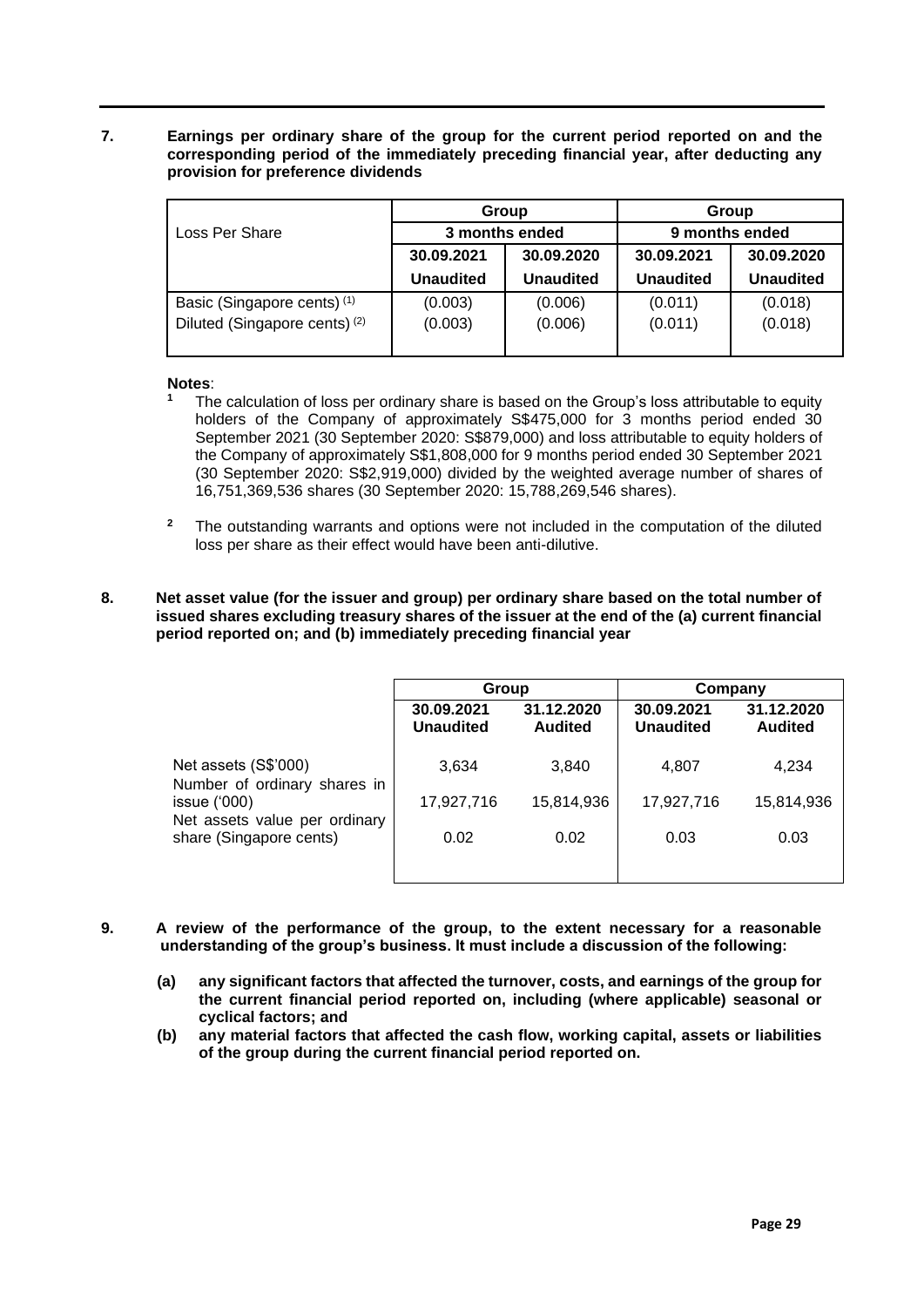## **Review of the Condensed Interim Statement of Comprehensive Income of the Group**

## i) Revenue

|                                                               | 3Q2021<br>S\$'000 | 3Q2020<br>S\$'000 | Variance<br>S\$'000 | %             |
|---------------------------------------------------------------|-------------------|-------------------|---------------------|---------------|
| Trading and distribution<br>Aesthetics medical and healthcare | 2,154             | 55<br>1,536       | (55)<br>618         | (100%)<br>40% |
| Total                                                         | 2,154             | 1,591             | 563                 | 35%           |

The Group's revenue from its trading and distribution business for 3Q2021 was S\$Nil million, a decrease of 100% or S\$0.055 million as compared to the revenue of S\$0.055 million in the previous corresponding financial period ended 30 September 2020 ("3Q2020"). There was no steel trading transaction in 3Q2021.

The aesthetics medical and healthcare segment recorded revenue of S\$2.154 million during 3Q2021, an increase of S\$0.618 million compared to corresponding period in 3Q2020 of S\$1.536 million. The lower level of revenue recorded in 3Q2020 was due to the commencement of the Movement Control Order ("**MCO**") in Malaysia in March 2020 arising from the Covid-19 pandemic. Increased marketing efforts in 2021 such as the launch of BW Elite Club program and the Premium Beauty Package program in 2021 which offered attractive promotions, discounts, products and benefits, helped to capture market share and expand our customer base and increase the revenue in 3Q2021. Increasing digital marketing efforts in search engine marketing ("**SEM**") and search engine optimization ("**SEO**") and engagement of influencers to reach out to more customers on social media helped to further boost revenue in 3Q2021. Apart from that, newly incorporated entities in 2020 Natasha Beverly Sdn Bhd, Beverly Ipoh Sdn Bhd, Natasha Beverly Aesthetics Sdn Bhd, and Natasha Beverly Dental Sdn Bhd had also contributed to the increase in revenue in 3Q2021 as compared to 3Q2020.

#### ii) Cost of sales

The cost of sales is in respect to the aesthetic medical and healthcare business. The increase in cost of sales is in line with the increase in revenue.

#### iii) Gross profit

The Group's gross profit from operations increased by 37% or S\$0.276 million from S\$0.748 million in 3Q2020 to S\$1.024 million in 3Q2021. The increase was mainly due to increase in revenue in the aesthetic medical and healthcare segment that resulted in increased gross profit.

## iv) Other income

Other income increased by S\$0.072 million from S\$0.051 in 3Q2020 to S\$0.123 million in 3Q2021 mainly due to increase in vaccination service fee income, rental income from sublet of office and medical centre in Malaysia and shared service fee income of S\$0.020 million, S\$0.012 million, and S\$0.033 million respectively.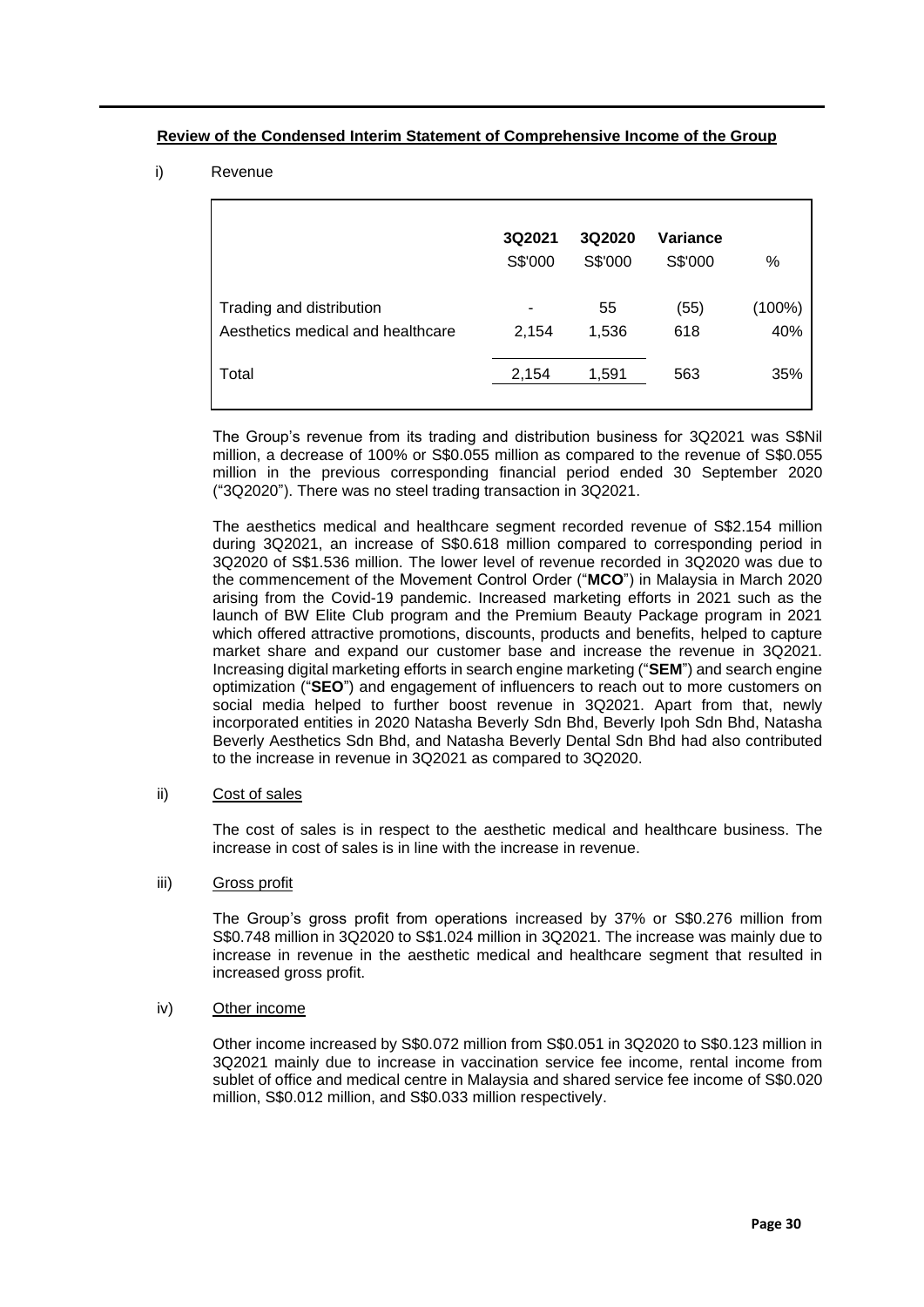#### v) Other (gains)/ losses

Other (gains)/losses decreased by S\$0.022 million from loss of S\$0.022 million in 3Q2020 to S\$Nil million in 3Q2021 due to gain on deconsolidation of a subsidiary corporation, CMIC Hemodialysis (Hong Kong) Ltdin 3Q2020.

#### vi) Selling and distribution expenses

Selling and distribution expenses decreased by S\$0.081 million from S\$0.041 million in 3Q2020 to income of S\$0.040 million in 3Q2021. The increase was mainly due to reversal of over accrued digital marketing expenses such as SEM and SEO incurred in 3Q2021.

#### vii) Administrative expenses

Administrative expenses decreased by S\$0.258 million from S\$1.892 million in 3Q2020 to S\$1.634 million in 3Q2021. The administrative expenses incurred during the period ended 30 September 2021 are mainly operational costs, including staff costs, directors' remunerations and professional fees. The decrease was mainly due to decrease in amortisation of right-of-use asset of S\$0.218 million due to partial termination of lease and adjustment in lease amounts of our medical centres, Beverly Wilshire Medical Centre Sdn Bhd and Beverly Wilshire Medical Centre (JB) Sdn Bhd in Malaysia.

#### Amortisation of intangible assets

Amortisation of intangible assets decreased by S\$0.004 million or 4% from S\$0.099 million in 3Q2020 to S\$0.095 million in 3Q2021 mainly due to absence of amortisation of customer relationships from Brand X Lab Pte Ltd which had been classified as discontinued operations.

#### Depreciation of property, plant and equipment

Depreciation of property, plant and equipment increased by S\$0.041 million or 10% from S\$0.402 million in 3Q2020 to S\$0.443 million in 2Q2021 mainly due to additions of property, plant and equipment comprising primarily dental equipment and renovation and offset by decrease in amortisation of right-of-use asset due to decrease in the carrying amount of the right-of-use asset arising from lease modification as a result of partial termination of lease and adjustment in lease amounts of our medical centres, Beverly Wilshire Medical Centre Sdn Bhd and Beverly Wilshire Medical Centre (JB) Sdn Bhd in Malaysia.

#### Foreign exchange loss

Foreign exchange loss decreased by S\$0.006 million or 86% from S\$0.007 million in 3Q2020 to S\$0.001 million in 3Q2021 mainly due to Malaysian ringgit currency exchange difference.

## viii) Finance expenses

Finance expenses increased by S\$0.005 million or 9% from S\$0.054 million in 3Q2020 to S\$0.059 million in 3Q2021. The increase is mainly due to increase in interest expense on lease of S\$0.006 million from S\$0.031 million in 3Q2020 to S\$0.037 million in 3Q2021 due to additions of lease liabilities for medical centres for Natasha Beverly Sdn Bhd and Beverly Ipoh Sdn Bhd which were newly incorporated entities in FY2020.

#### ix) Income tax credit

Income tax credit increased by S\$0.013 million from S\$0.044 million in 3Q2020 to S\$0.057 million in 3Q2021. The increase was mainly due to corporate income tax carry-back relief for subsidiary corporation in Singapore of S\$0.017 million.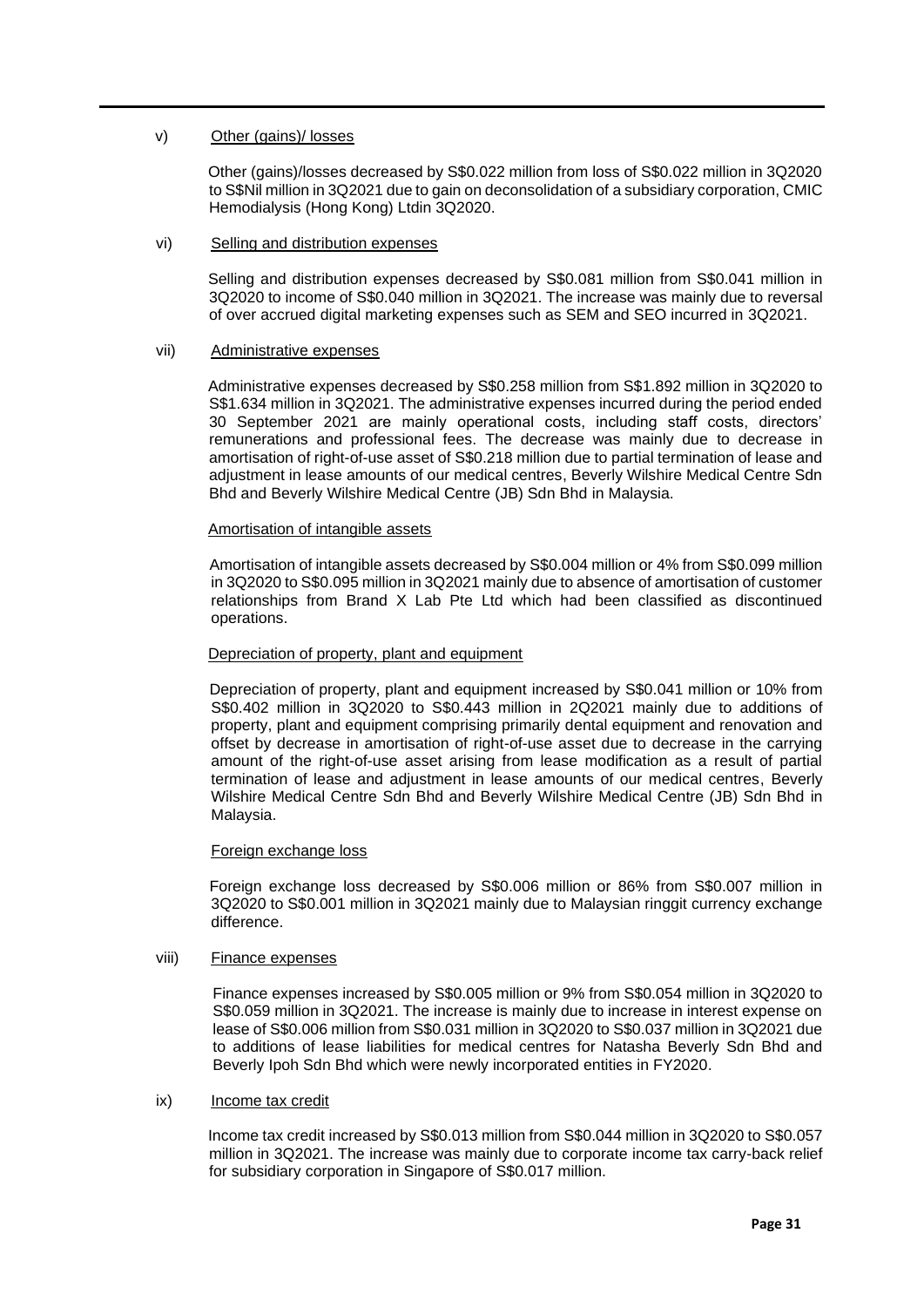## x) Loss from discontinued operations

The loss from discontinued operations has decreased from S\$0.002 million in 3Q2020 to S\$Nil million in 3Q2021 due to the Group having classified Brand X Lab Pte Ltd as disposal group classified as held-for-sale in FY2020.

## **Review of the Condensed Interim Balance Sheet of the Group**

- xi) Assets
	- (a) Total assets of the Group decreased by S\$0.462 million from S\$12.720 million as at 31 December 2020 to S\$12.258 mllion as at 30 September 2021 mainly due to:
		- decrease in property, plant and equipment of S\$0.719 million mainly due to depreciation of S\$1.183 million during the 9 months period ended 30 September 2021, offset by additions of property, plant and equipment amounting to S\$0.546 million during the 9 months period ended 30 September 2021; and
		- decrease in intangible assets of S\$0.288 million due to amortization of intangible assets of S\$0.288 million during the 9 months period ended 30 September 2021;
		- offset by increase in cash and cash equivalents of S\$0.446 million from S\$0.293 million as at 31 December 2020 to S\$0.739 million as at 30 September 2021 due to the net proceeds from the 2021 Rights cum Warrants issue of S\$1.913 million, offset by cash used in operating activities, investing activities and other financing activities. Refer to "Review of the Cash Flow Statements of the Group" in para 9(xiv) for further details; and
		- increase in trade and other receivables and inventories of S\$0.018 million and S\$0.081 million respectively which is in line with the increase in level of sales activities in 3Q2021.

#### xii) Liabilities

- (a) Total liabilities decreased by S\$0.256 million from S\$8.880 million as at 31 December 2020 to S\$8.624 million as at 30 September 2021 mainly due to:
	- decrease in lease liabilities of S\$0.687 million due to repayment of lease liabilities for our offices and medical centres; and
	- decrease in deferred income tax liabilities arising from fair value adjustments to the intangible assets and property, plant and equipment of Beverly Wilshire Medical Centre Group in Malaysia of S\$0.119 million due to recognition as deferred tax credit in the income statement during the 9 months period ended 30 September 2021;
	- offset by increase in trade and other payables of S\$0.164 million mainly due to increase in advances from customers of S\$0.548 million offset by decrease in other payables of S\$0.398 million; and
	- increase in borrowings of S\$0.386 million mainly arising from increase in finance leases, invoice financing, bank overdraft and loan from a related company, BBSB, of S\$0.175 million, S\$0.132 million, S\$ 0.127 million and S\$0.089 million respectively and offset by decrease in bank loan of S\$0.137 million.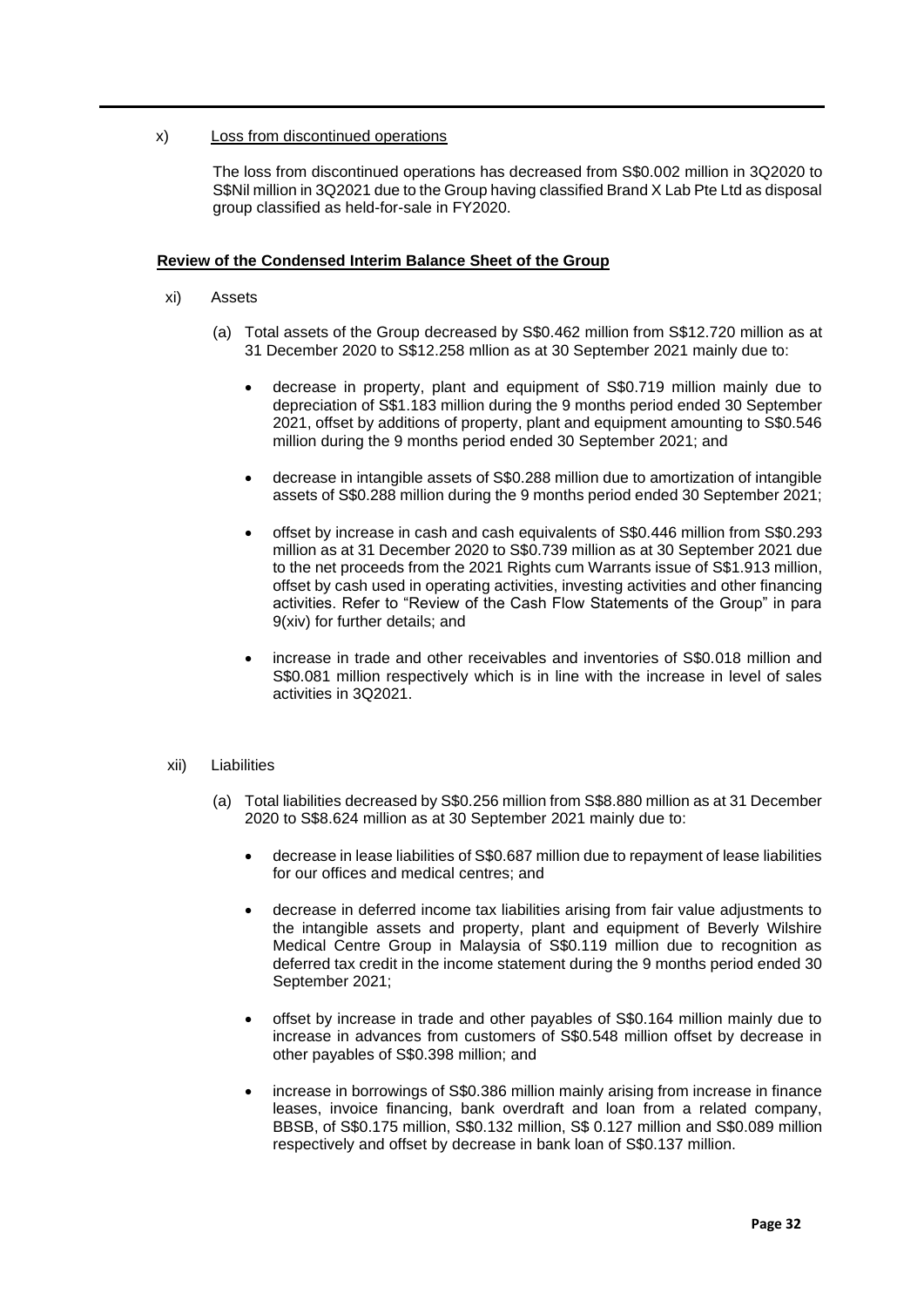xiii) Negative working capital

As at 30 September 2021, the Group's total assets exceeded its total liabilities by S\$3.634 million; however, the Group had negative working capital of S\$0.377 million mainly due to the current portion of lease liabilities (office and medical centre) amounting to S\$0.617 million as at 30 September 2021. The Group had adopted SFRS(I) 16 from 1 January 2019 whereby non-cancellable operating lease payments were recognized as liabilities on the balance sheet. Notwithstanding this, the Board and Management is of the view that the Group is able to continue as a going concern. Please refer to section 2.3 for further details.

## **Review of the Condensed Interim Consolidated Statement of Cash Flows of the Group**

xiv) Cash flow

Net cash used in operating activities in 3Q2021 amounted to S\$0.017 million. The operating cash inflows before movement in working capital was S\$0.105 million. The net cash outflows from the changes in working capital of approximately S\$0.122 million was mainly due to decrease in trade and other payables and inventories of S\$0.242 million and S\$0.008 million respectively. The decrease in net cash used in operating activities in 3Q2021 compared to 3Q2020 was mainly due to decrease in total loss which has been explained under "review of the income statement of the Group".

Net cash used in investing activities for 3Q2021 amounted to S\$0.039 million due to the purchase of property, plant and equipment; in particular, Natasha Beverly Dental Sdn Bhd purchased dental equipment for S\$0.035 million during the 3Q2021.

Net cash used in financing activities for 3Q2021 amounted to S\$0.449 million due to repayment of borrowings, lease liability, finance lease and bank deposit pledged of S\$0.245 million, S\$0.377 million, S\$0.012 million, and S\$0.030 million respectively and offset by proceeds from share subscription pending issuance of new shares and invoice financing of S\$0.105 million and S\$0.132 million respectively.

As a result of the above, cash and cash equivalents were S\$0.344 million as at 30 September 2021 as compared to S\$0.429 million as at 30 September 2020.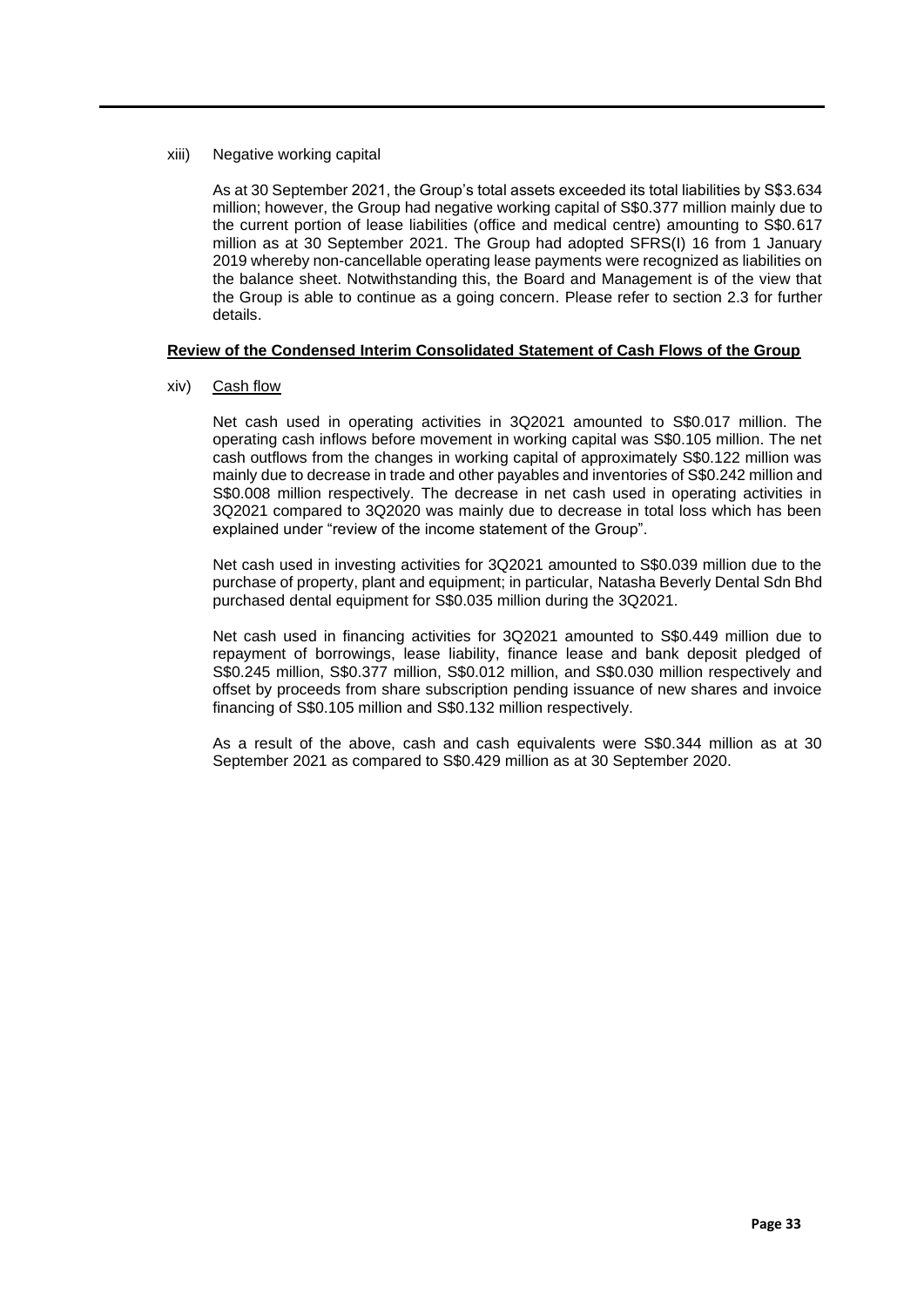#### **10. Where a forecast, or a prospect statement, has been previously disclosed to shareholders, any variance between it and the actual results.**

Not applicable. No forecast or prospect statement has been previously disclosed to shareholders.

#### **11. A commentary at the date of the announcement of the significant trends and competitive conditions of the industry in which the group operates and any known factors or events that may affect the group in the next reporting period and the next 12 months**

The following events are expected to positively impact the Group in the next reporting period and the next 12 months:

(i) Strong financial performance from our aesthetic medical and healthcare segment in Malaysia

The Beverly Wilshire group of companies in Malaysia which contributed about 95% of the Group's revenue has turned around even during the Covid-19 pandemic period, with its best financial performance since inception of business operations in 2012. The Group's revenue for aesthetic medical and healthcare segments has increased by 62% from S\$3,691,000 for the nine-month period ended 30 September 2020 to S\$5,962,000 for the nine-month period ended 30 September 2021.

The Beverly Wilshire group of companies' EBITDA is positive at S\$215,000 for the ninemonth period ended 30 September 2021 as compared to negative S\$1,248,000 for the nine-month period ended 30 September 2020. The legacy Beverly Wilshire clinics comprising Beverly Wilshire Medical Centre Sdn Bhd, Beverly Wilshire Medical Centre (JB) Sdn Bhd, Beverly Wilshire Tropicana Mall Sdn Bhd, Beverly Wilshire Aesthetic Dental Sdn Bhd and Beverly Wilshire Medical Academy and Research Sdn Bhd contributed positive EBITDA of S\$420,000 000 for the nine-month period ended 30 September 2021. as compared to negative S\$1,148,000 for the nine-month period ended 30 September 2020.

The above is achieved with the domestic market alone due to the border closures measures undertaken by the Malaysia government during the Covid-19 pandemic.

With the recent news of Malaysia allowing interstate travel from 11 October 2021, the opening of the vaccinated travel lane between Singapore and Kuala Lumpur from 29 November 2021 onwards as well as Malaysia's plans to reopen borders to foreign tourists by 1 January 2022, the Group is cautiously optimistic that the influx of interstate and foreign customers will further increase our revenue and improve our financial results going forward.

#### (ii) Fund Raising

#### Bank Facilities

BWMC, a 51% owned subsidiary of the Company, had on 28 May 2020 entered into a letter of offer with a Malaysian bank in relation to the grant of banking facilities of up to RM7 million to BWMC. BWMC had on 18 August 2020 entered into a banking facilities agreement (the "Facilities Agreement") with the Malaysian bank in relation to the grant of banking facilities of up to RM7 million to BWMC. As at 30 September 2021, BWMC has drawn down the loan facility of RM3 million (approximately S\$1 million) and the loan balance as at 30 September 2021 is S\$760,000. In addition, as at 30 September 2021, the bank overdraft balance is S\$304,000 and invoice financing balance is S\$381,000. The loan facilities available to BWMC as at 30 September 2021 is S\$648,000.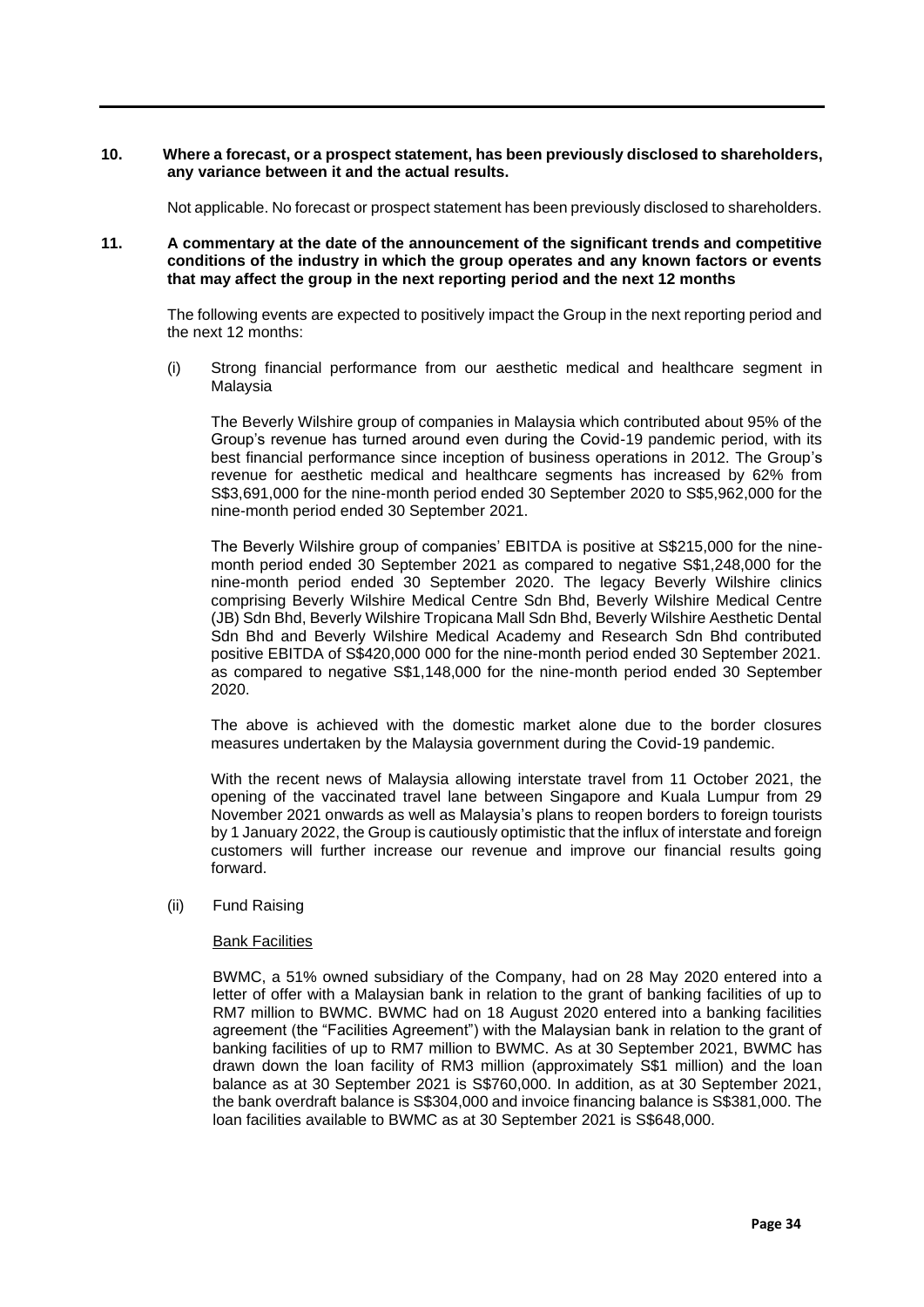#### Rights Cum Warrants Issue

On 2 June 2021, the Company completed the allotment and issuance of 2,112,779,425 shares at an issue price of S\$0.001 per share and 2,112,779,425 warrants pursuant to a deed poll executed by the Company on 28 April 2021, each convertible into one share at an exercise price of S\$0.001 per W240531 Warrant, for an aggregate amount of S\$2,112,779 under the 2021 Rights Cum Warrants Issue.

#### Private Placement

In July 2021, the Company signed a subscription agreement for private placement amount of S\$105,000 which will be used to fund future expansion through mergers and acquisitions and for the Group's working capital. As at the date of this announcement, the placement funds have been received, pending the allotment of shares to the subscriber.

In October 2021, the Company had engaged Astramina, a corporate finance advisory firm licensed with the Securities Commission Malaysia to refer or introduce investors for subscription of shares in the Company. As at the date of this announcement, Astramina had successfully assisted the Company in signing 6 subscription agreements for total private placement amounts of S\$630,000, of which the proceeds will be used to fund growth, development and expansion of its existing aesthetic medical and healthcare business and for the Group's working capital.

Concurrently, the Company will continue to look for other fund-raising exercises to fund the working capital and growth of the Group going forward.

#### (iii) Financial Results and Position

The Group's revenue, contributed mainly by the aesthetic medical and healthcare business in Malaysia, increased 61% from S\$3,822,000 for the nine-month period ended 30 September 2020 to S\$6,155,000 for the nine-month period ended 30 September 2021. The net loss attributable to equity holders of the Company for the nine-month financial period ended 30 September 2021 decreased 45% from S\$3.849 million to S\$2.124 million.

The net loss attributable for the nine-month period ended 30 September 2021 was mainly incurred by the head office in Singapore of S\$1.409 million (30 September 2020: S\$1.642 million). The net loss attributed to the Malaysia operations has improved 69% from S\$2.207 million in the nine-month period ended 30 September 2020 to S\$0.715 million in the nine-month period ended 30 September 2021, in tandem with the increase in revenue even during this Covid-19 pandemic.

The historical track records have shown that the Beverly Wilshire group of companies' overseas business contribution to be approximately 45% to 50% of its total revenue. With the opening of foreign borders, the Beverly Wilshire Group of Companies' group revenue should grow steadily from third quarter 2021 and onwards.

The Group's net asset value per ordinary share has maintained positive at S\$0.02 cents.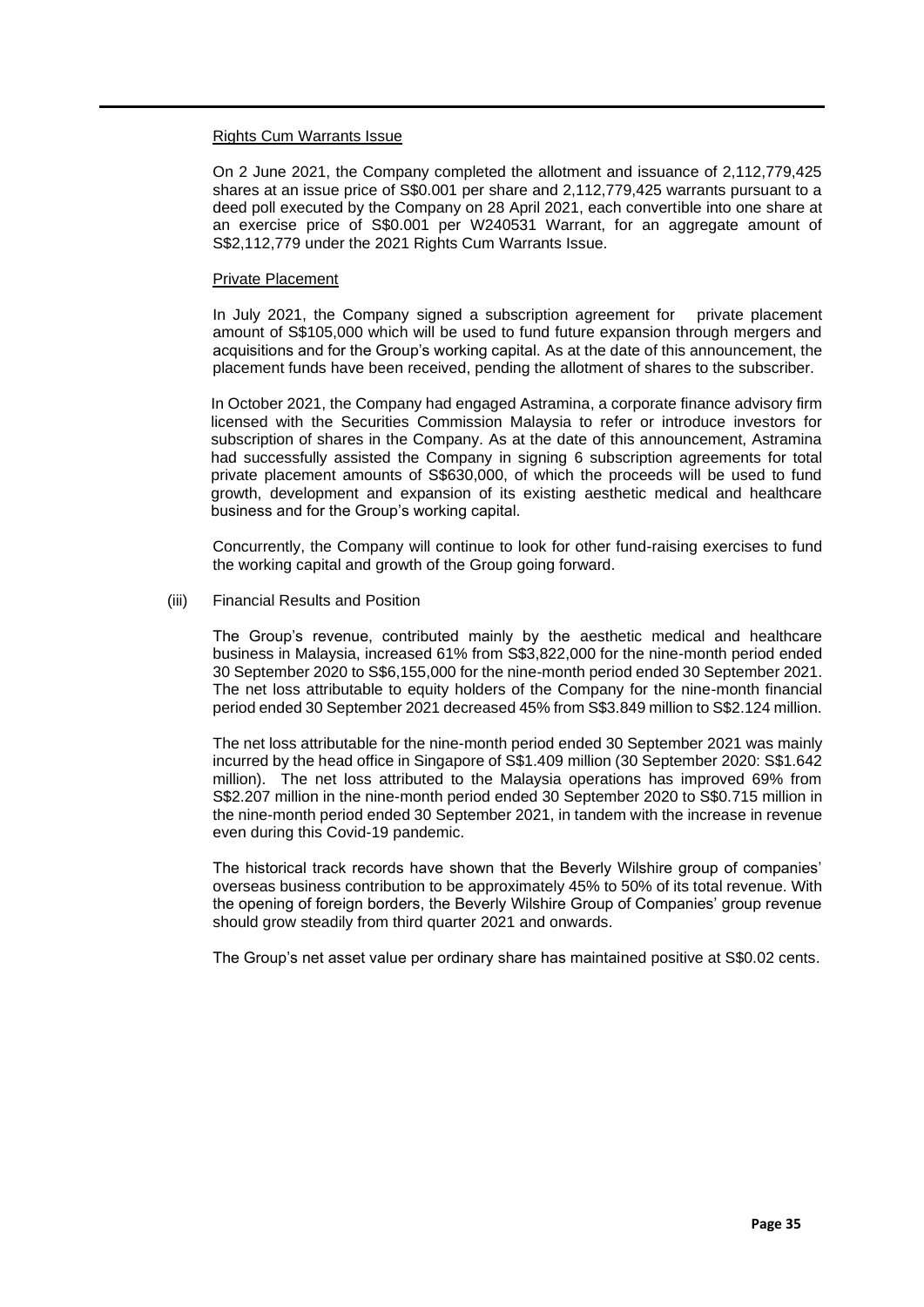## **12. Dividend**

 **If a decision regarding dividend has been made:-**

*(a) Whether an interim (final) ordinary dividend has been declared (recommended); and*

No dividend has been declared or recommended for the current financial period.

## *(b)(i) Amount per share (cents)*

Not applicable

#### *(b)(ii) Previous corresponding period (cents)*

Not applicable

*(c) Whether the dividend is before tax, net of tax or tax exempt. If before tax or net of tax, state the tax rate and the country where the dividend is derived. (If the dividend is not taxable in the hands of shareholders, this must be stated).*

Not applicable

*(d) The date the dividend is payable.* 

Not applicable

*(e) The date on which Registrable Transfers received by the company (up to 5.00 pm) will be registered before entitlements to the dividends are determined.*

Not applicable

## **13. If no dividend has been declared (recommended), a statement to that effect and the reason(s) for the decision.**

No dividend has been declared or recommended as the Group is in loss making position for financial period ended 30 September 2021.

## **14. If the group has obtained a general mandate from shareholders for Interested Person Transactions ("IPT"), the aggregate value of such transactions as required under Rule 920(1)(a)(ii). If no IPT mandate has been obtained, a statement to that effect.**

The Group does not have a general mandate from shareholders for IPTs.

Beverly Bangsar is a company incorporated in Malaysia and its principal business is the operation of an aesthetic clinic. Dato' Ng Tian Sang @ Ng Kek Chuan and his two sons, Howard Ng How Er and Alexander Ng Zhonglie hold 63% shareholdings in Beverly Bangsar. Howard Ng How Er and Alexander Ng Zhonglie are also directors of Beverly Bangsar.

The aggregate value of all transactions (including transactions that are less than S\$100,000) entered into between the Group and Beverly Bangsar for the financial period ended 30 September 2021 amounted to approximately S\$126,000. This represents 3.28% of the Group's latest audited net tangible assets as at 31 December 2020 of S\$3,840,000, which is above the relevant threshold of 3.0% under Rule 905(2) of the Catalist Rules.

Other than the above, the Group did not enter into any IPT of S\$100,000 or more in value per transaction or in aggregate for 3Q2021.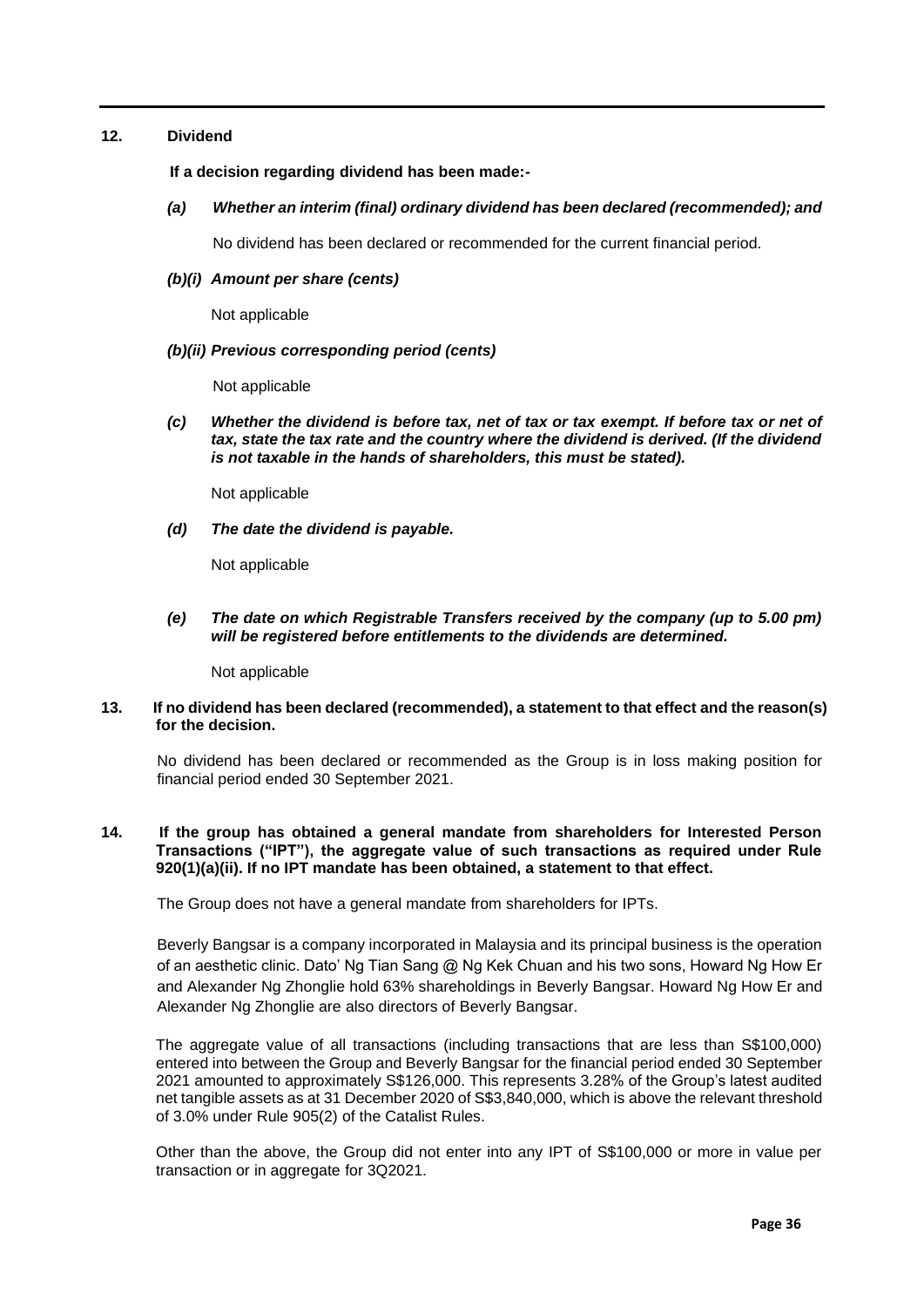## **15. Use of Proceeds**

(i) As at 14 November 2021, the net proceeds from the 2021 Rights Cum Warrants Issue had been utilised as follows:

|                                                                                                                                       | <b>Allocation</b><br>of net<br>proceeds<br>raised<br>S\$'000 | <b>Amount</b><br>utilised<br>before<br>13-Aug-21<br>S\$'000 | Amount<br>utilised from<br>14-Aug-21<br>to<br><b>14-Nov-21</b><br>S\$'000 | Amount<br>unutilised<br>as at<br>14-Nov-21<br>S\$'000 |
|---------------------------------------------------------------------------------------------------------------------------------------|--------------------------------------------------------------|-------------------------------------------------------------|---------------------------------------------------------------------------|-------------------------------------------------------|
|                                                                                                                                       |                                                              |                                                             |                                                                           |                                                       |
| (A) Proceeds from 2021 Rights<br><b>Cum Warrants Issue</b>                                                                            |                                                              |                                                             |                                                                           |                                                       |
| (i) For general working capital<br>needs                                                                                              | 956                                                          | (956)                                                       |                                                                           |                                                       |
| (ii) For the future expansion of the<br>Group, including but not limited<br>to mergers with and acquisitions<br>of similar businesses | 956                                                          | (353)                                                       | (25)                                                                      | 578                                                   |
|                                                                                                                                       |                                                              |                                                             |                                                                           |                                                       |
| <b>Total Amount</b>                                                                                                                   | 1,912                                                        | (1,309)                                                     | (25)                                                                      | 578                                                   |

Notes:

The net proceeds from the 2021 Rights Cum Warrants Issue amounted to S\$1.913 million in aggregate. The amounts utilised for general working capital were used mainly in relation to administrative and operating expenses, in accordance with the intended use as stated in the announcements dated 2 June 2020, 5 June 2020, 29 June 2020 and 18 March 2021.

(ii) As at 14 November 2021, the net proceeds from the share subscription in July 2021 had been utilised as follows:

|                                                                                                                                                                                              | <b>Allocation</b><br>of net<br>proceeds<br>raised<br><b>S\$'000</b> | Amount<br>utilised<br>before<br>13-Aug-21<br><b>S\$'000</b> | Amount<br>utilised from<br>14-Aug-21<br>to<br>14-Nov-21<br><b>S\$'000</b> | Amount<br>unutilised<br>as at<br><b>14-Nov-21</b><br><b>S\$'000</b> |
|----------------------------------------------------------------------------------------------------------------------------------------------------------------------------------------------|---------------------------------------------------------------------|-------------------------------------------------------------|---------------------------------------------------------------------------|---------------------------------------------------------------------|
| (B) Proceeds from share<br>subscription in July 2021*                                                                                                                                        |                                                                     |                                                             |                                                                           |                                                                     |
| (i) For general working capital<br>needs                                                                                                                                                     | 53                                                                  |                                                             |                                                                           | 53                                                                  |
| (ii) Funding growth, development<br>and expansion of its existing<br>aesthetic medical and healthcare<br>business and exploration of new<br>business opportunities as and<br>when they arise | 52                                                                  |                                                             |                                                                           | 52                                                                  |
|                                                                                                                                                                                              |                                                                     |                                                             |                                                                           |                                                                     |
| <b>Total Amount</b>                                                                                                                                                                          | 105                                                                 |                                                             |                                                                           | 105                                                                 |

\* Proceeds from the July 2021 share subscription, pending issuance of new shares to Yeoh Soo Ann.